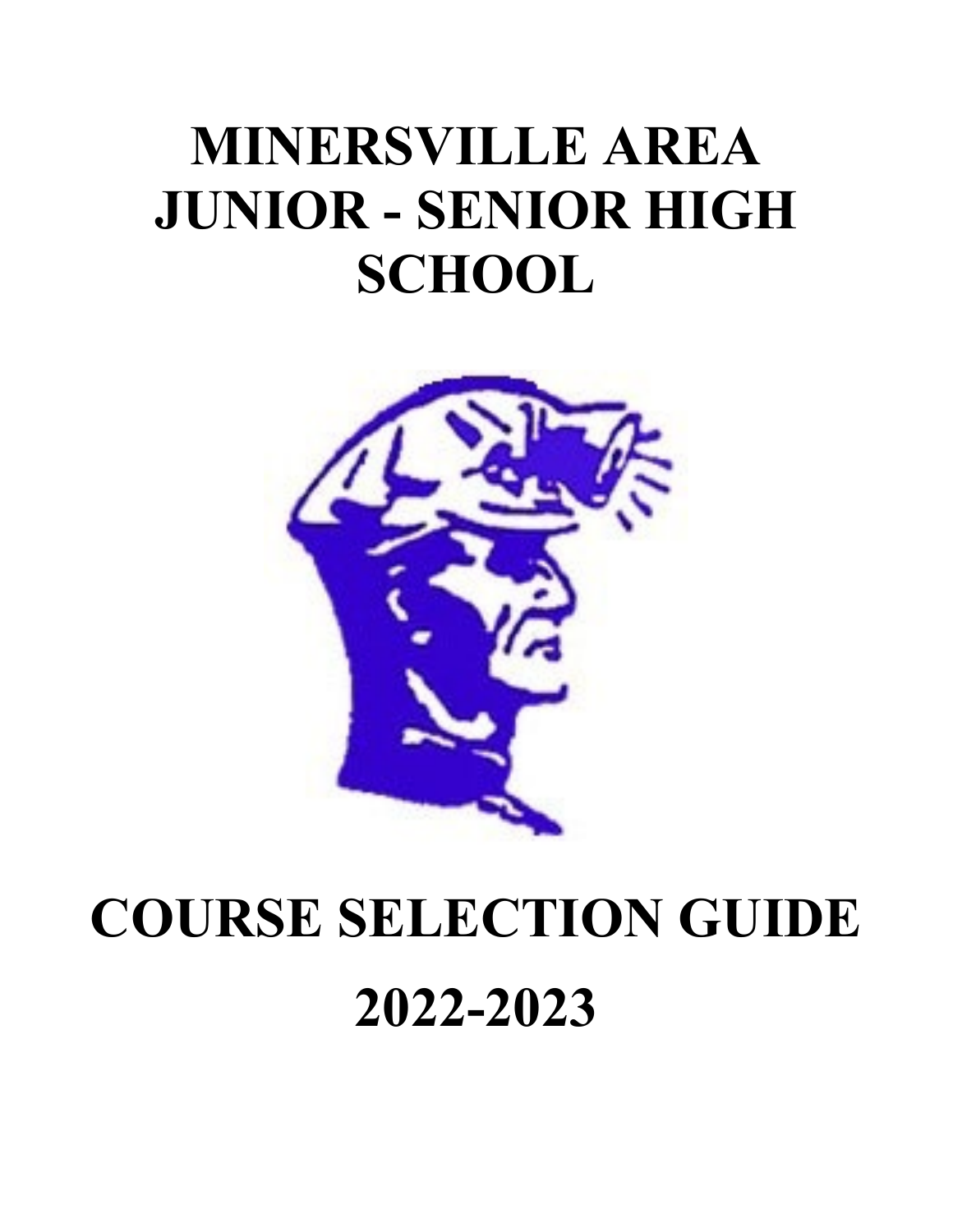# **TABLE OF CONTENTS**

- MISSION STATEMENT
- BOARD OF SCHOOL DIRECTORS
- CONTACT NAMES AND PHONE NUMBERS
- A MESSAGE FROM THE PRINCIPAL
- DESCRIPTIONS OF CURRICULA
- GRADUATION REQUIREMENTS
- PROMOTION REQUIREMENTS
- HONOR ROLL REQUIREMENTS
- GRADING SYSTEM
- CHANGING COURSES
- WEIGHTED COURSES
- EXAMPLE OF CALCULATION OF GRADES
- CLASS RANK
- GIFTED PROGRAM
- SPECIAL EDUCATION SERVICES

# **COURSE DESCRIPTION BY DEPARTMENT**

- ART
- BUSINESS/COMPUTER SCIENCE
- CAREER READINESS
- ENGLISH
- FOREIGN LANGUAGE
- HEALTH & PHYSICAL EDUCATION
- HOME ECONOMICS
- MATHEMATICS
- MUSIC
- SCIENCE
- SOCIAL STUDIES
- VOCATIONAL EDUCATION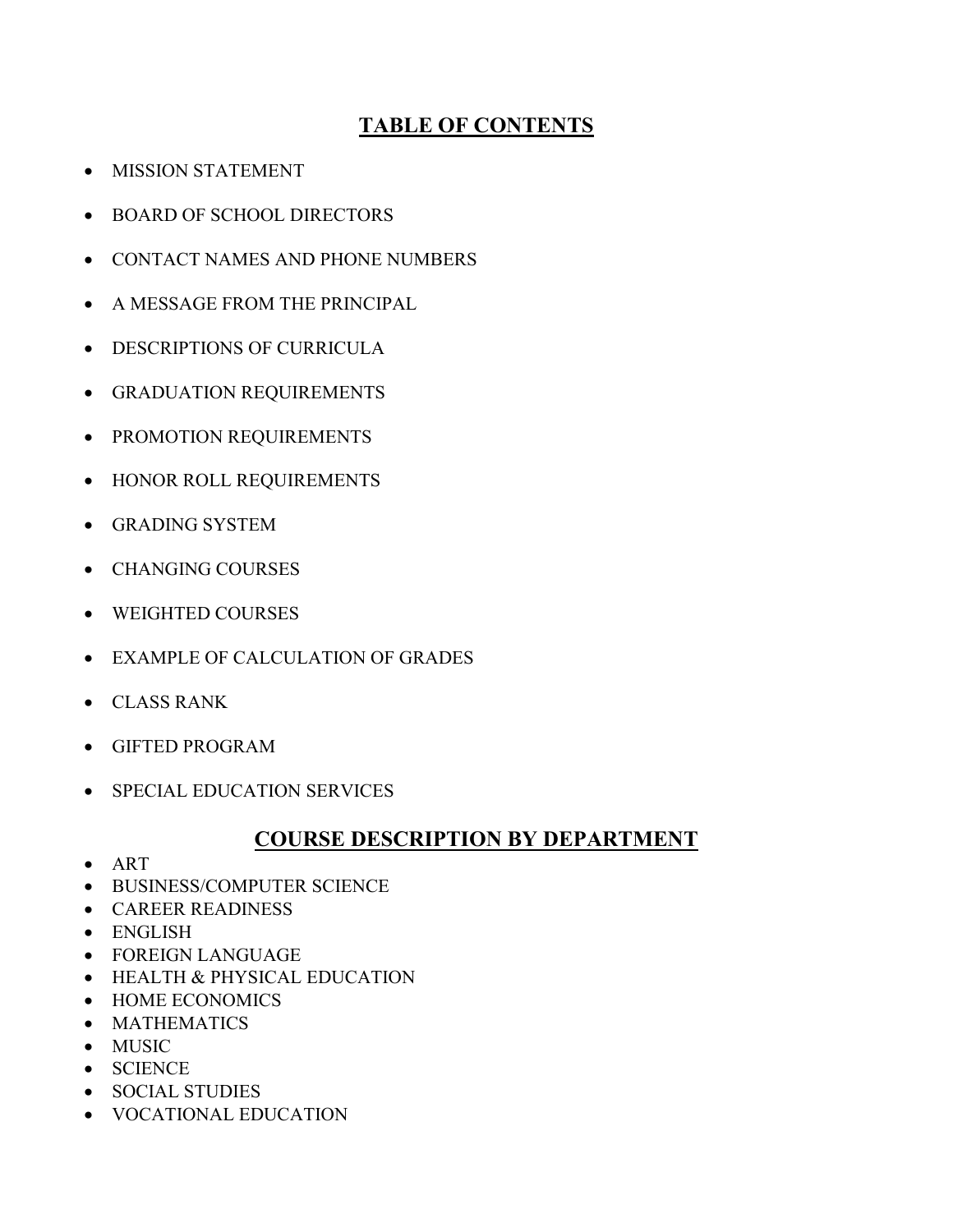## **MISSION STATEMENT**

It is the mission of the Minersville Area School District, in conjunction with dedicated parents and community, to develop in students the desire to be life-long learners. By providing a safe educational environment, a dedicated staff, and a curriculum designed to challenge the diverse talents and needs of students, the district can achieve this goal and provide students with the knowledge and skills necessary to succeed in changing society.

# **BOARD OF SCHOOL DIRECTORS**

Mr. Keith Adams –President Mr. Michael M. Mistishen –Vice President Mr. Kevin Wigoda – Secretary Mr. Albert Marazas – Treasurer Dr. Cynthia Lubinsky Mr. Michael Kroznuskie Mrs. Jessica McGrath Ms. Sarah Newton Mr. Christopher Bowers

# **CONTACT NAMES AND PHONE NUMBERS**

| Superintendent                          | Dr. Carl McBreen    | 570-544-1400 |
|-----------------------------------------|---------------------|--------------|
| Principal                               | Mr. Stephen Bressi  | 570-544-1400 |
| Dean of Students                        | Mr. Joel Motuk      | 570-544-1400 |
| Counselor                               | Ms. Jenna Dyszel    | 570-544-1400 |
| Counselor                               | Mrs. Rachelle Jones | 570-544-1400 |
| <b>Guidance Secretary</b>               | Mrs. Heidi Hashin   | 570-544-1400 |
| Curriculum Coordinator Mr. Shane Spotts |                     | 570-544-1400 |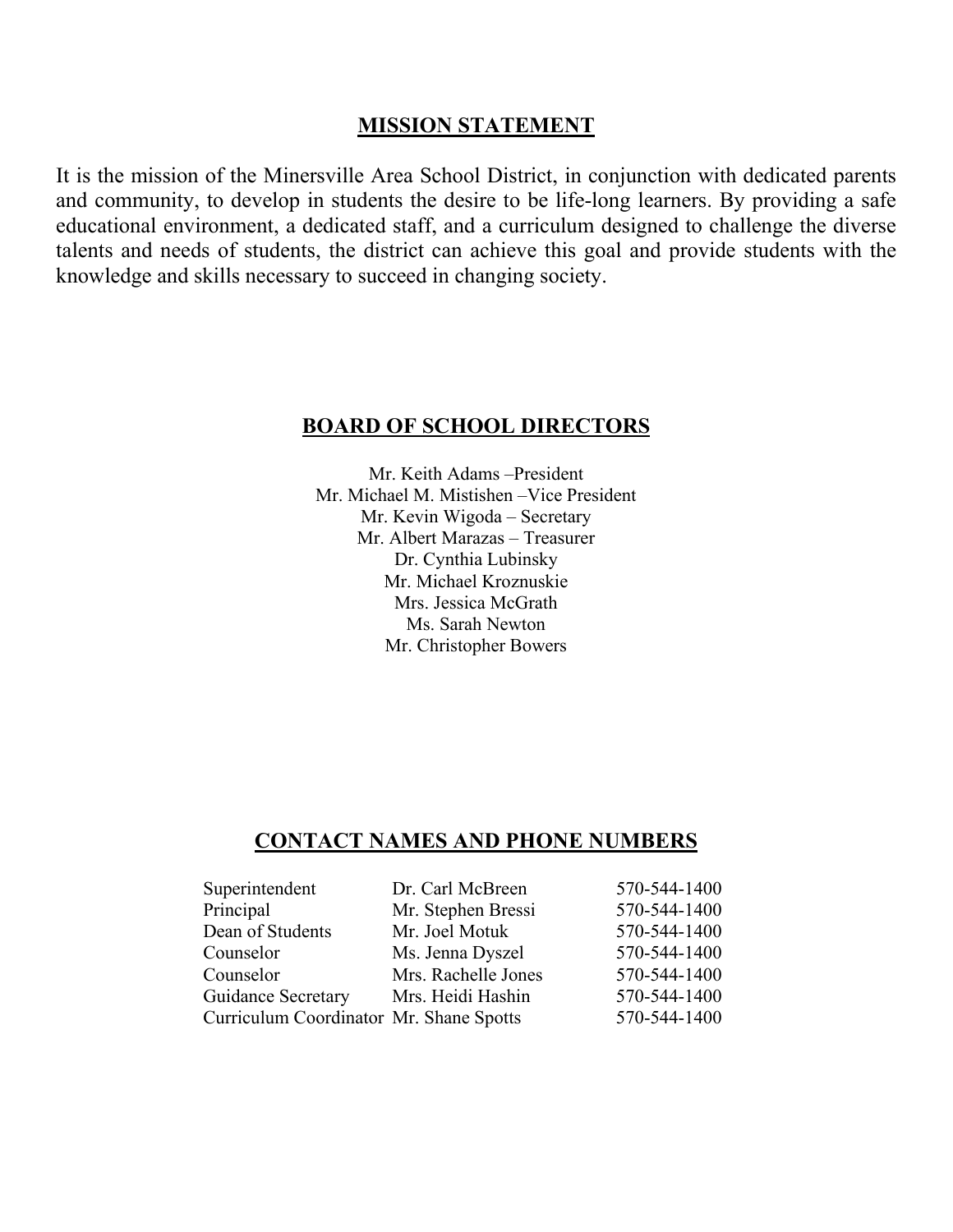# **A MESSAGE FROM THE PRINCIPAL**

To Students and Parents:

 The staff of the Minersville Area Junior – Senior High School is committed to providing our students with academic experiences full of challenges and rewarding opportunities. This curriculum guide is the product of the efforts of teachers, guidance and administration. The faculty has spent many hours adjusting and readjusting their curriculum in order to provide all students with a solid and fruitful learning experience.

 The State of Pennsylvania requires all school districts to participate in the Pennsylvania System of School Assessments (PSSA) and The Keystone Exam that currently assess Algebra I, Biology and Literature. These tests measure competency in basic academic subjects. This high school has made many revisions to our curriculum to better enable our students to meet or exceed these state standards. Students who fail to attain a rating of "Proficient" will be scheduled for additional courses in the area(s) of academic need.

 Planning your program of study involves making important decisions. Of course, you are not alone in making these significant choices. Our counselors, teachers, and administration will be available to answer any questions that arise. If you choose wisely and work to your ability, you will graduate with the knowledge needed to become a productive and responsible citizen.

Sincerely,

Stephen D. Bress

Stephen D. Bressi Minersville Area High School Principal

# **DESCRIPTIONS OF CURRICULA**

# **ADVANCED PLACEMENT (AP)**

Advanced Placement courses are taught at the college level. They afford advanced eleventh and twelfth grade students an opportunity to earn, in addition to high school credit, college credit and/or appropriate placement at the college level if they attain a specific score on a national standardized examination and if they attend one of many colleges and universities which recognize students' participation in the College Board's Advanced Placement Program. AP courses will have a weight of 1.25. Maximum number of AP courses in the same year should be 2. To enroll in an AP course, it is recommended students have a grade point average of 85% or higher in the pertinent subject matter and in any other prerequisite courses and the recommendation of the most recent instructor in the academic discipline.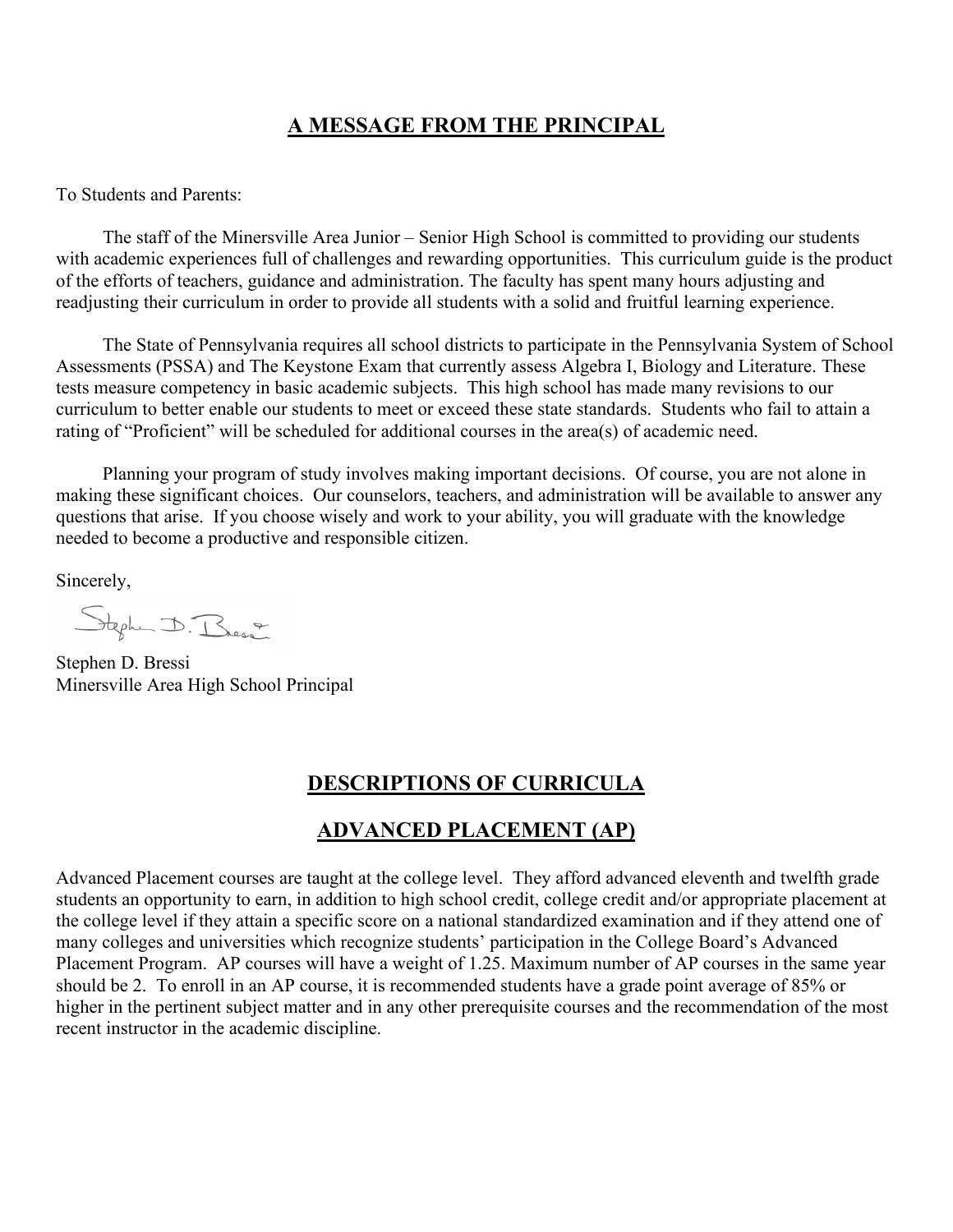# **COLLEGE PREPARATORY**

This program is designed to meet at least minimum requirements for college acceptance. These courses will prepare our students for their future and afford them the knowledge necessary to continue their education if they so desire. Students in the College Prep curriculum must take at least three years of college prep level math (CP Algebra I, CP Algebra II and CP Geometry). Electives should be carefully selected to satisfy the entrance requirements at the colleges to which a student is selecting admission. Students in the College Prep Curriculum must take two years of the same language. Most College Preparatory courses are weighted 1.10.

# **APPLIED**

The Applied program is designed to permit flexibility for those students who have not defined their specific post-graduate plans or who plan to enter the job market upon graduation. This program will satisfy the admission requirements for some post high school institutions such as trade or technical colleges.

# **VOCATIONAL EDUCATION**

The Vocational Education program begins in the  $10<sup>th</sup>$  grade. This program of studies enables students to enhance skills in the vocational and technical fields. The program allows students to attend the Schuylkill Technology Centers to pursue their training. Successful completion of the program can lead to direct employment in the trade and technical fields. The program also allows students to pursue advanced programs of studies at a 2 year or 4 year degree program.

# **MINERSVILLE AREA VIRTUAL ACADEMY (MAVA)**

The Minersville Area Virtual Academy (MAVA) program offers a full-time virtual learning experience for students in grades 7 through 12. All of our web-based courses incorporate next generation software that meet the increasing demand of high quality instruction. Enrollment in MAVA allows students to enjoy a flexible and non-traditional learning option with individualized pacing. Students will learn Minersville Area School District curriculum; which is aligned to state standards and designed to challenge students. In addition, students can continue to be a member of the MASD community and participate in school events and activities. Students who choose to enroll in the MAVA will be given a handbook that outlines expectations and procedures. These students will be able to use the school district as a resource for their virtual learning experience. Students will select and set up their courses with the assistance from the Guidance Department.

# **SCHOOL TO WORK PROGRAM**

The School to Work Program allows 12th Grade students who have credits to graduate, early dismissal as long as a student is employed on a regular basis. Students who participate in the School to Work Program are required to be enrolled in at least (2) two credits per semester provided all credits for graduation requirements are met. The program runs 18 weeks, and students can apply prior to each semester in the school year. Students must follow strict guidelines and requirements to maintain enrollment in the program. Participants will supply weekly time logs to the high school principal. All students enrolled in this program must maintain a 95% attendance rate. A list of all guidelines and requirements can be found in the high school office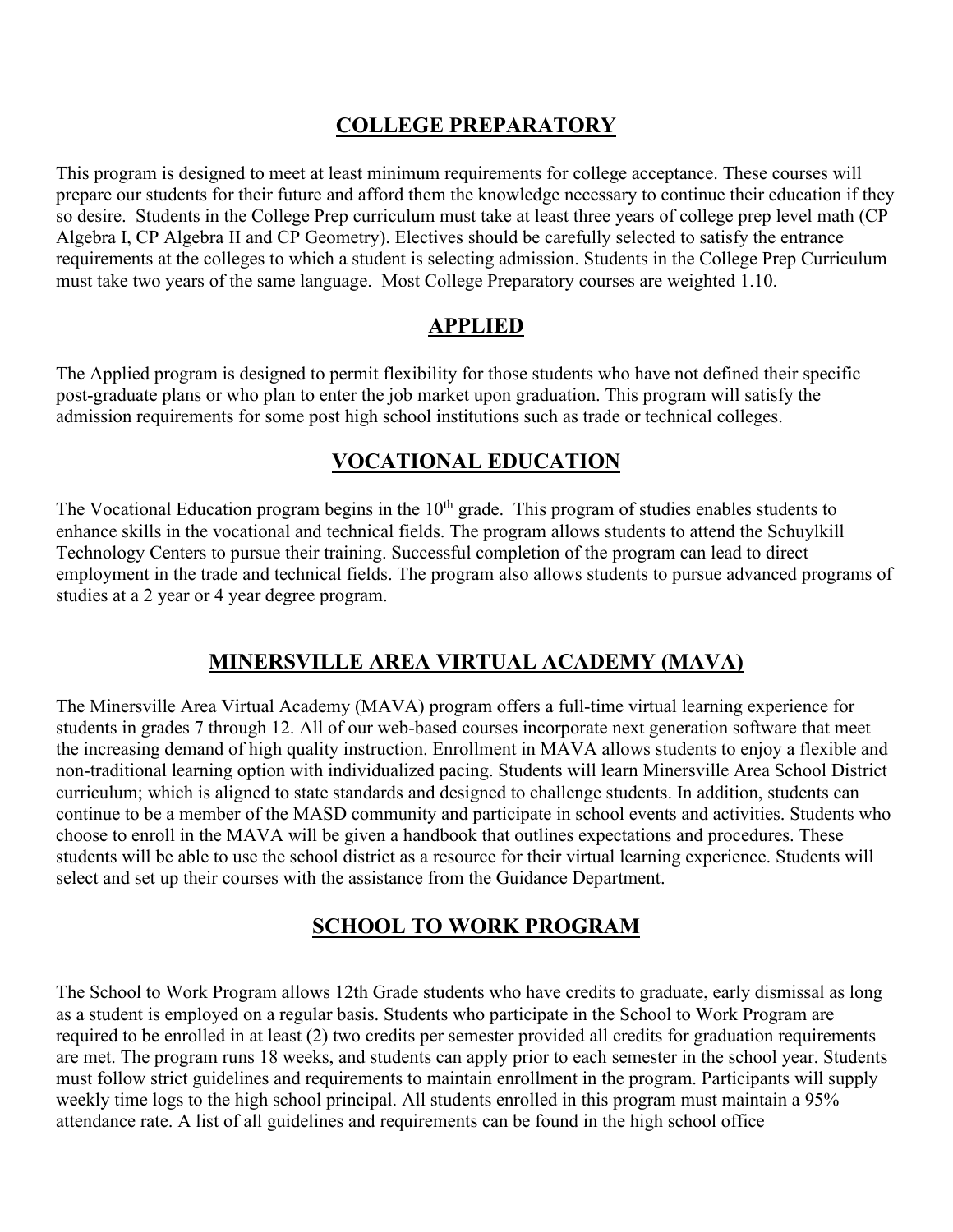# **GRADUATION CREDIT REQUIREMENTS**

| English                     | 4.0 Credits |
|-----------------------------|-------------|
| <b>Social Studies</b>       | 3.0 Credits |
| Mathematics                 | 3.0 Credits |
| Science                     | 3.0 Credits |
| P.E.                        | 1.0 Credits |
| Health                      | 0.5 Credits |
| Electives                   | 7.5 Credits |
| (includes Arts & Languages) |             |

\*All students must take English, Math, Science, and Social Studies every year \*Students may be required to take State Assessment Prep classes as determined by scores, teacher recommendation, and administrative staff.

22 Minimum to Graduate

# **PROMOTION REQUIREMENTS**

- GRADE 7 A student must complete 5.0 credits including English.
- GRADE 8 A student must complete 5.0 credits including English.
- GRADES 9-12 A student must complete 6.0 credits including English and History.

## **HONOR ROLL REQUIREMENTS**

Minersville Area Jr.-Sr. High School has a three-tiered honor roll system:

- 1. Distinguished Honors A student must have a final average of 93 to 100 percent in all subjects.
- 2. High Honors A student must have a final average of 87 to 92 percent in all subjects.
- 3. Honors A student must have a final average of 80 to 86 percent in all subjects.

 \*A major course is a full credit course in English, Social Studies, Math, and Science. All other full credit and semester credit courses are considered minor courses.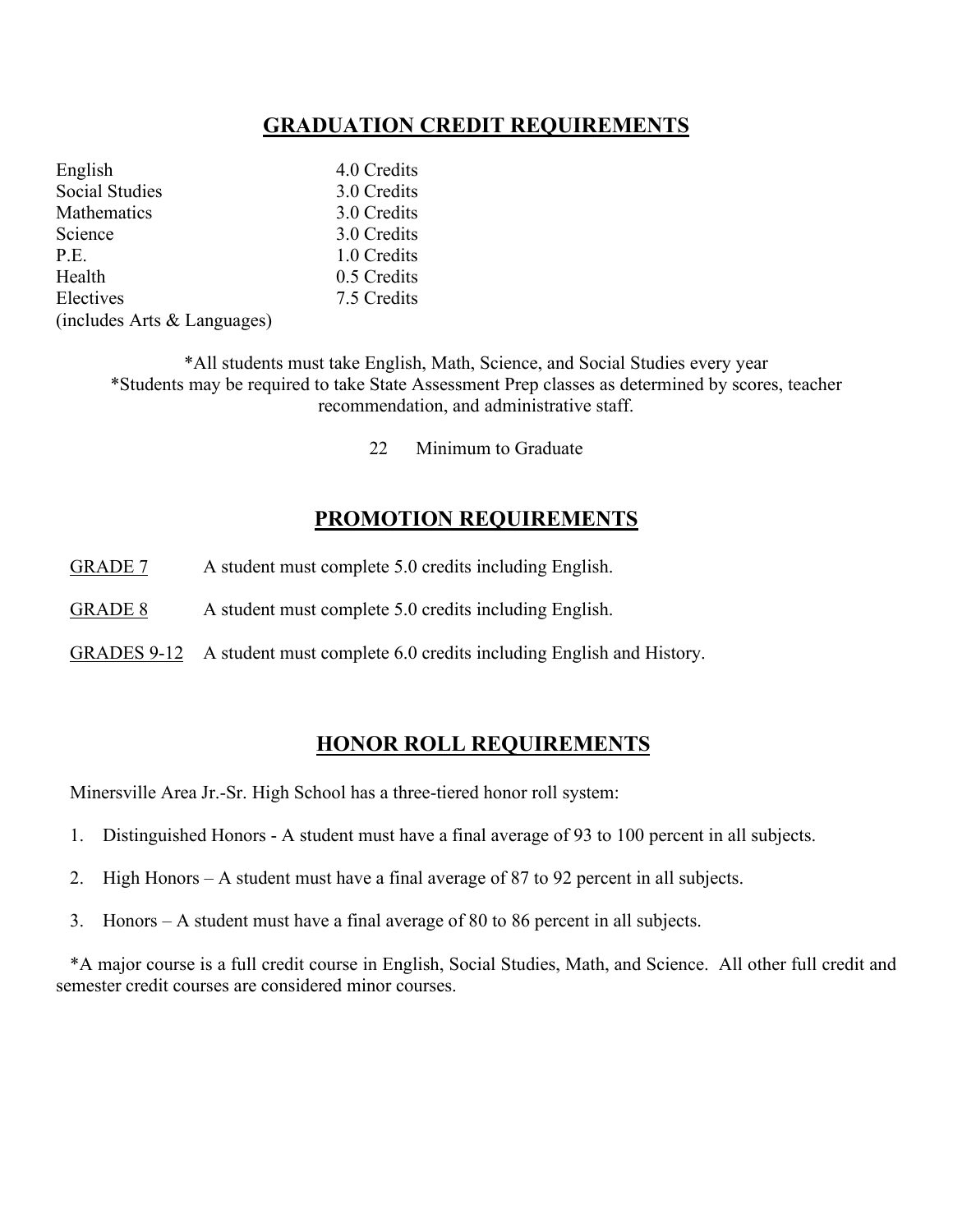# **GRADING SYSTEM**

| <b>Percent Range</b> | <b>Grade Equivalent</b> | <b>Report Card Grade</b> |  |  |
|----------------------|-------------------------|--------------------------|--|--|
| $90 - 100$           | $\left( A\right)$       | Percentage earned        |  |  |
| $80 - 89$            | (B)                     | Percentage earned        |  |  |
| $70 - 79$            | (C)                     | Percentage earned        |  |  |
| $60 - 69$            | (D)                     | Percentage earned        |  |  |
| $0 - 59$             | (F)                     | Percentage earned        |  |  |

# **CHANGING COURSES**

All course changes require parental request, counselor recommendation and approval of the principal. Requests to drop/add a full year course or semester course must be made during the first week of each semester. All schedule changes will need to be done at this time.

# **WEIGHTED COURSES**

In order to bring our grading in line with other weighted systems throughout the country and in an attempt to recognize the academic efforts of our motivated students, Minersville has decided to incorporate the following weighted system into its grading:

| College Prep and Select $3^{rd}$ & $4^{th}$ year courses | average $X$ 1.10 |  |
|----------------------------------------------------------|------------------|--|
| Advanced Placement (including exam participation)        | average $X$ 1.25 |  |

By incorporating these weights into our grading policy, we will be allowing our students to be equally recognized and compared to other students by all colleges and universities.

# **WEIGHTED COURSES**

- AP Literature
- AP Language
- AP Biology
- AP Calculus
- College Prep Courses
- Organic Chemistry
- Anatomy & Physiology
- Math Analysis
- Trigonometry/Pre-Calculus
- German III, IV
- Spanish III, IV

Note: An AP courses may be substituted for the required English, Math and/or Science course for that academic year in the junior and senior year.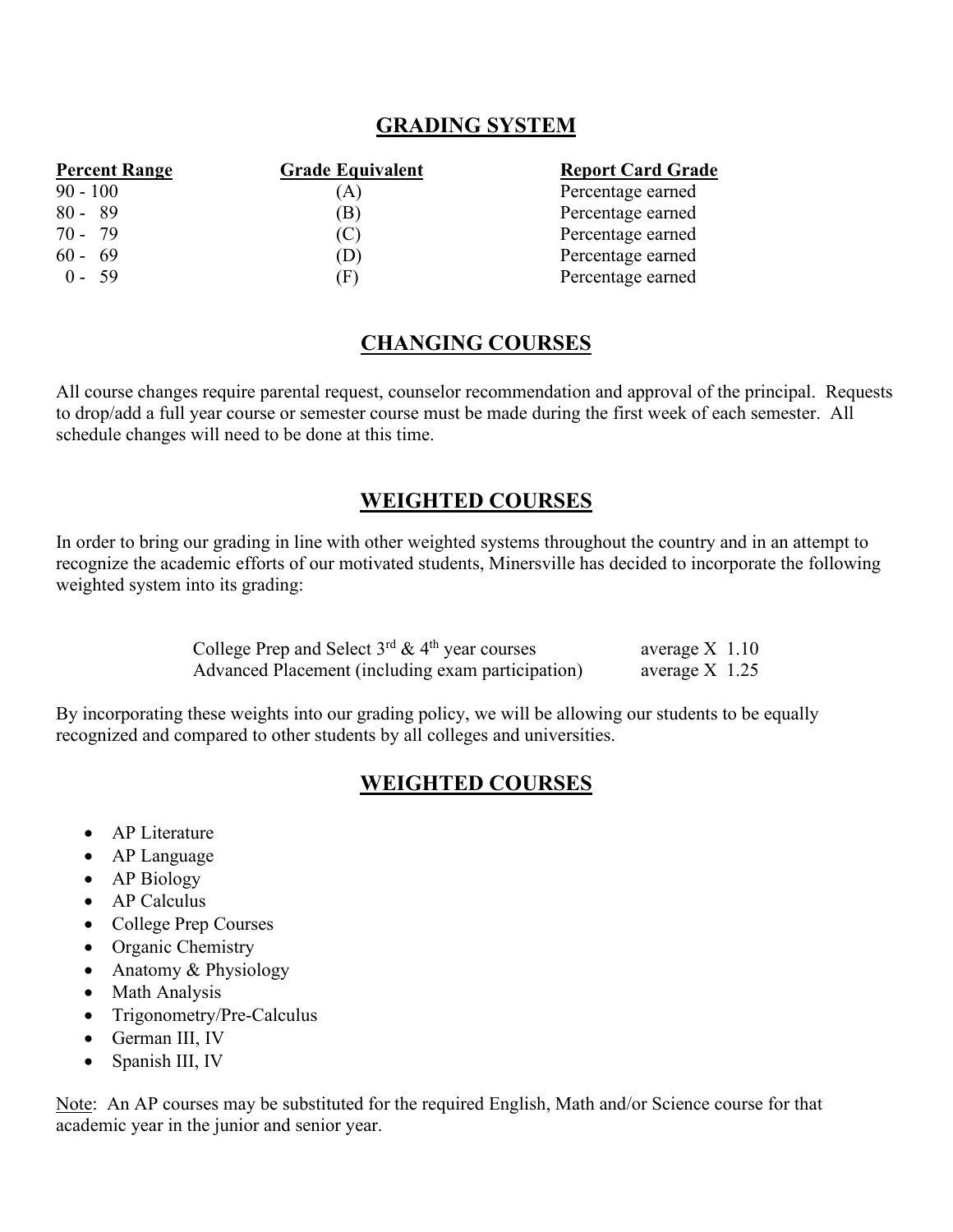# **CLASS RANK**

Class Rank is an indicator of how well a student has done in their classes and the intensity or academic difficulty of their schedule. Class Rank is based on a student's grade point average.

# **GIFTED PROGRAM**

All students within the district who are thought to be gifted may be referred for evaluation. The determination of mentally gifted must include a multi-disciplinary assessment by a certified school psychologist. The following indicators may suggest a referral to be in order:

- 1. I.Q. Scores The most recent I.Q. score must be 130 or above. Confidentiality of information obtained through individualized testing is protected.
- 2. Achievement Test Scores The scores should fall in the 95-99 percentiles.
- 3. Rates of acquisitions and retention of subject matter evaluated is superior compared to peers.
- 4. Class Grade Averages Demonstrated superior achievement in grade level subject area(s).
- 5. Gifted Rating Scales: Completed by Parents and Teachers.

A parent may request a multi-disciplinary evaluation at any time, but there is a limit of one request per school term. Contact the principal, guidance counselors, or the gifted support teacher for more information.

# **SPECIAL EDUCATION SERVICES**

# **Vision Statement**

All students will be provided Equality of Educational Opportunities in a cooperative, inclusive environment**.**

# **Inclusive Practices**

Minersville School District has expanded its inclusive practices. This positive change supports a diverse student body at all grade levels and provides a least restrictive environment for students with disabilities by using cooperative learning, differentiated instruction and co-taught classes to enrich and expand learning opportunities and options for the benefits of all students. Our goal is always to ensure that all students receive focused and intensive instruction to support their needs to be productive citizens in our ever changing global community.

# **KEYSTONE EXAMS**

The Keystone Exams are end-of-course assessments designed to assess proficiency. Currently, Keystone exams are being administered in the subject areas of Algebra I, Literature, and Biology. The Keystone Exams are one component of Pennsylvania's new system of high school graduation requirements.

Keystone Exams will help school districts guide students toward meeting state standards - standards aligned with expectations for success in college and the workplace. In order to receive a diploma, students must also meet local district graduation requirements. Detailed information about the Keystone Exams can be found at: [http://www.pdesas.org/Assessment/Keystone#](http://www.pdesas.org/Assessment/Keystone)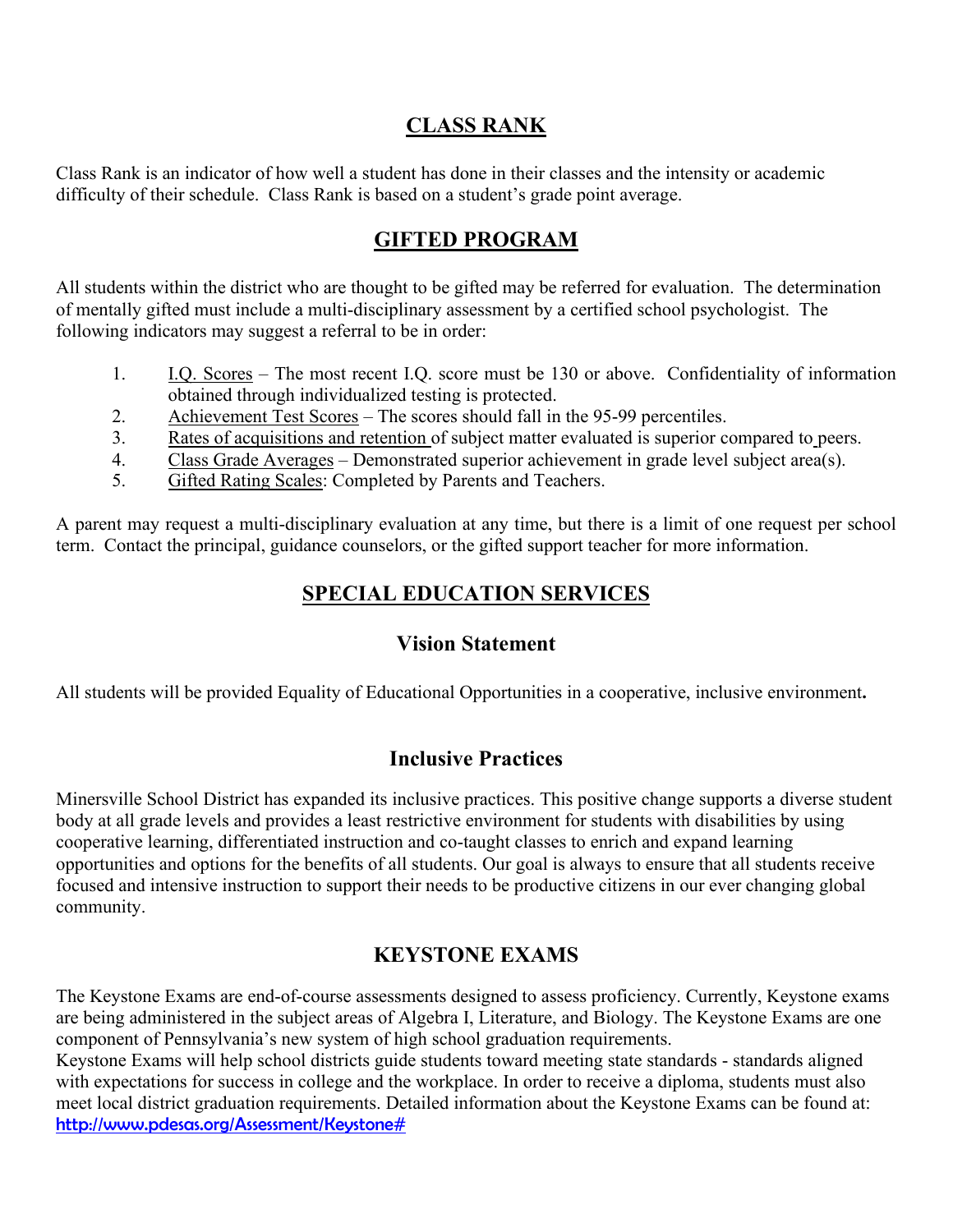# **Club, Enrichment and Focus**

Minersville is proud to offer a variety of enrichment and focus activities to our students that will meet the needs and interest of our students and help prepare for college and careers after high school. Unless otherwise noted, each course is one day per week during our club, enrichment and focus time. Course listing are subject to availability.

Academic League – Students will practice skills necessary to compete in county events.

AP Biology Exam Prep - This is a block of time for students enrolled in the AP Biology course. Time will be spent problem solving, integrating technology and preparing for the AP Exam.

AP Calculus Exam Prep - This is a block of time for students enrolled in the AP Calculus course. Time will be spent problem solving, integrating technology preparing for the AP Exam.

AP Literature Exam Prep - This is a block of time for students enrolled in the AP Literature course. Time will be spent problem solving, integrating technology preparing for the AP Exam.

Art Club – A club designed for students to further their art skills by engaging in higher level, drawing, painting and critiquing works of art.

Diversity Club- The diversity Club promotes ongoing programs and activities in our schools and community to foster and enhance cultural appreciation, understanding and unity. Students members attend an annual conference organized by the Schuylkill IU.

English as a Second Language - (ESL) Students receive individual education in learning English as their second language through a variety of techniques. Progress monitoring is ongoing and students participate in WIDA testing.

Four Diamonds Club - Four Diamonds Mini-THONs are interactive events for students of all ages that inspire teamwork, leadership and creativity, while empowering youth and young adults through philanthropy and community service in the fight to conquer childhood cancer. Mini-THONs are modeled after the Penn State IFC/Panhellenic Dance Marathon (THON) and have been making a difference in the lives of childhood cancer patients and their families since 1993.

Get More Math - Get More Math is a program that provides each child with a daily individualized cumulative review session based on their specific needs. GMM shows you what skills each student has studied this year and where their strengths and weaknesses lie.

Travel Club - The purpose of the Travel Club is to bring together students who share an interest in traveling and to make travel more accessible for students who want to learn about different cultures and parts of the world. The MAHS Travel Club's mission is to encourage all types of students to travel, appreciate the world, and be confident as world travelers. The amazing opportunities and lasting benefits of traveling provide students with a lifetime of memories and connect their academic learning to real life experiences.

Gifted Progress Monitoring - Opportunity for students to meet with the gifted support teacher to conference about enrichment opportunities and grades.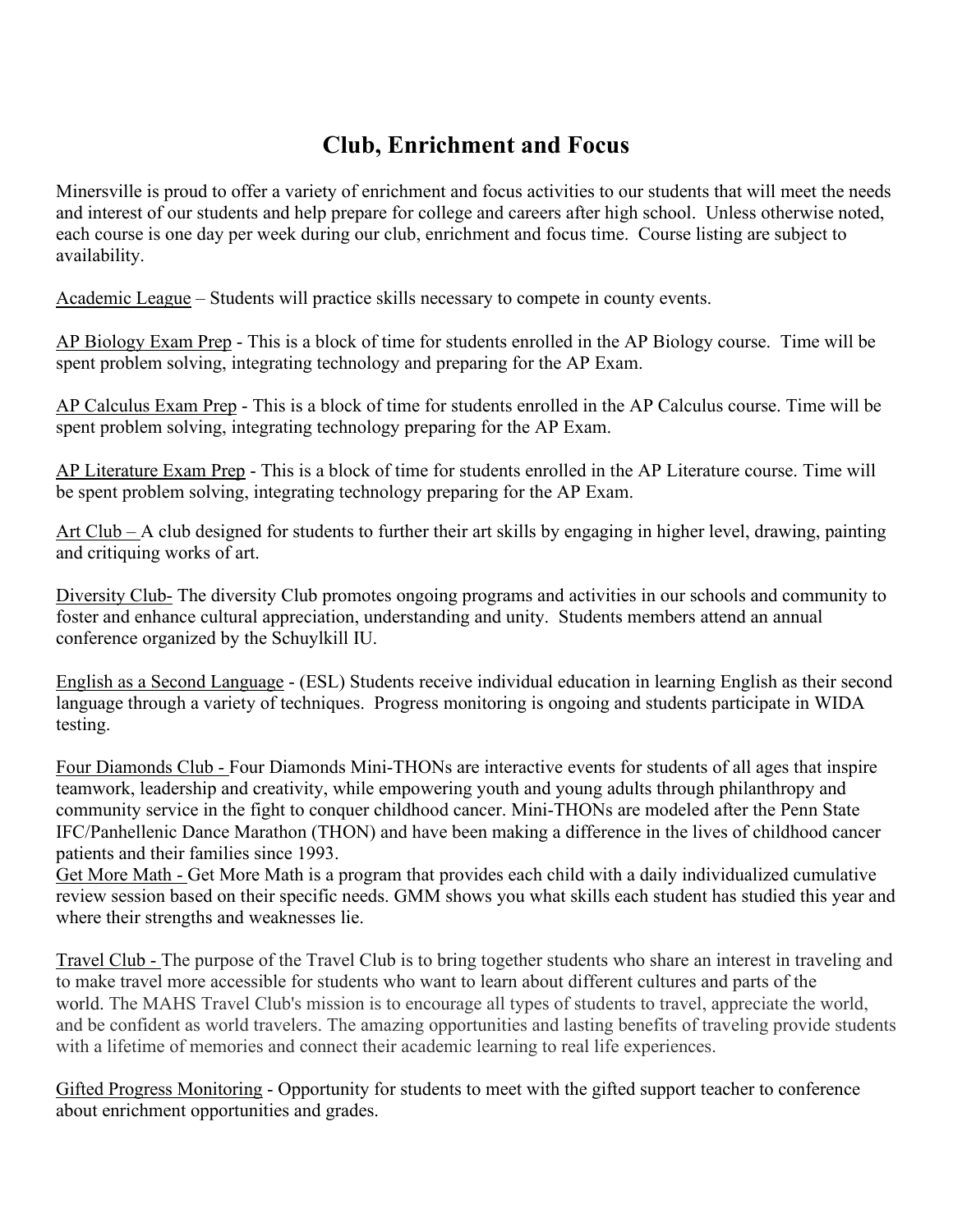Keystone Remediation Self Study (Algebra, Biology and Literature) – Students who missed achieving a proficient score on a keystone exam may be placed in a Keystone Prep course. The self-study will occur during our Club, Enrichment and Focus time, thus allowing a student to select an elective. Individual data analysis on a student's test score will be utilized to direct student research. Students are required to complete a presentation addressing specific assessment anchors based upon their individual test score.

Peer Tutoring – Peer tutoring is offered in a variety of subjects. Math, Science and ELA course tutoring is monitored by a content area teacher.

Progress Monitoring & IEP support - Students will meet with teachers to conduct weekly, biweekly, progress monitoring data. Students will work on math fluency and calculation probes, reading fluency and comprehension probes as well as collection of writing samples. Based on data collection specific interventions and adjustment of IEP goal may be done during this time period. Time may also be used to conduct required achievement testing for Reevaluation Reports. This is also an opportunity for students to meet with their case managers to conference about grades and missing assignments. Frequency of meetings is on a case by case basis.

Students Against Destructive Decisions (SADD) – Students will meet to discuss destructive decisions and plan school activities to educate and support positive decisions.

School Store Students will have the opportunity to run a business through the Battlin Miner school store. Duties will include selecting and ordering merchandise, sales and inventory control and creating and maintaining an online store through the district website.

Spanish Club - Explore numerous aspects of the Spanish-speaking world.

Spirit Committee - Focus on creating activities within the school environment that enhance student relationships and school spirit.

Teens Against Tobacco - This organization consists of students grades 9-12 who hope to help curb the use of tobacco products by students and members of our community. Members meet with elementary center students and present anti-tobacco lessons and discuss the dangers of tobacco use.

Yearbook- Students participating in development of the yearbook can use this time to work in the on the publication and discuss upcoming deadlines.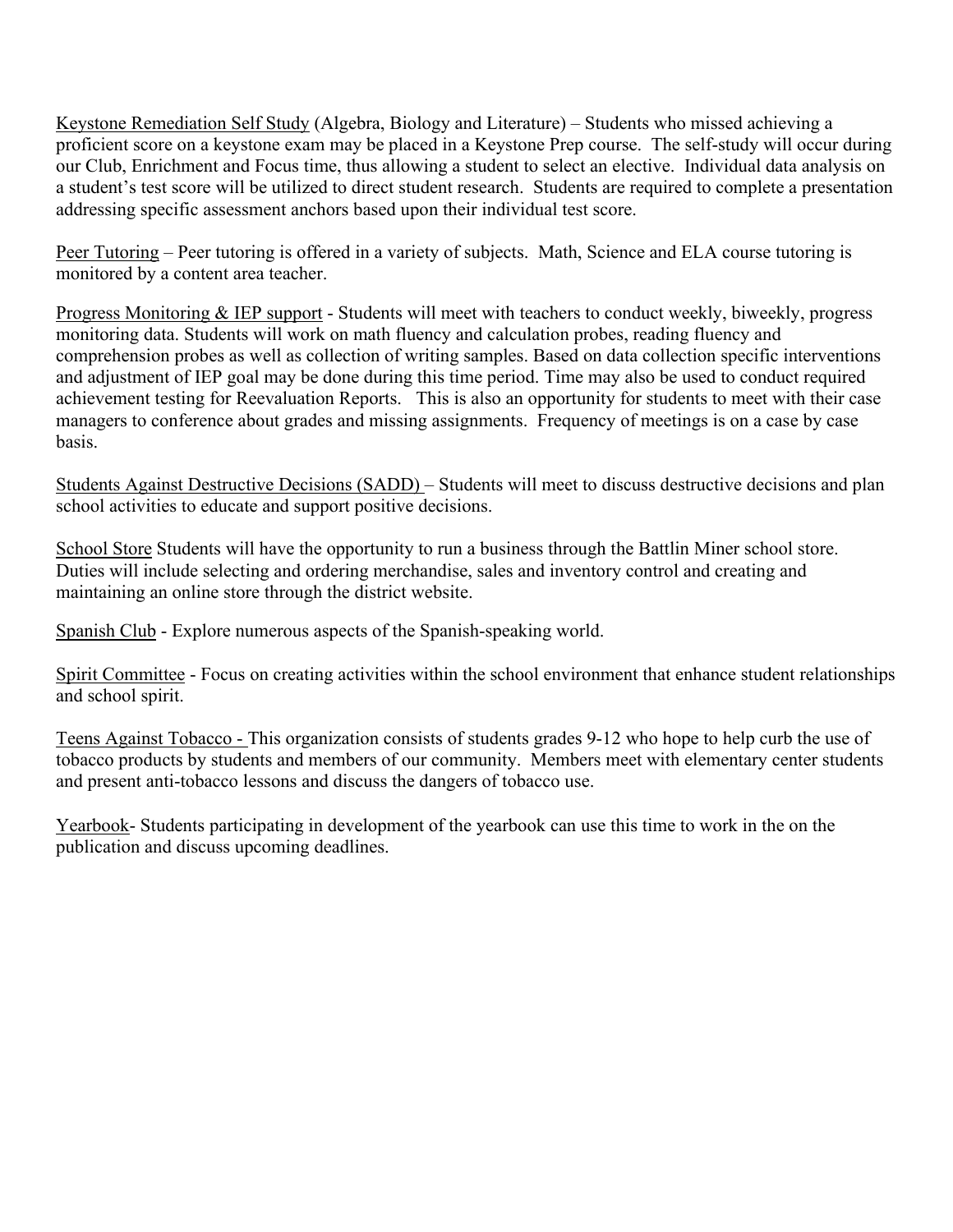# **COURSE DESCRIPTION BY DEPARTMENT**

# **ART DEPARTMENT**

#### **3D DESIGN AND SCULPTURE (536)**

| Length of Course | Periods per Week   | Prerequisite | Credit | Grade Level |
|------------------|--------------------|--------------|--------|-------------|
| 18 weeks         | 5 periods per week | None         | .50    | $10 - 12$   |

This is an 18 week, one semester advanced elective course that offers an opportunity for students who wish to create three-dimensional art. Students will explore the element of form using a variety of materials such as clay, plaster, wood, and metals. Various artists, art styles and genres will be explored. The sculptural processes of assemblage, reduction carving and modeling will be used to create artwork based on a theme or concept

## **STUDIO ART 8 (538)**

| Length of Course | Periods per Week   | Prerequisite | Credit | Grade Level |
|------------------|--------------------|--------------|--------|-------------|
| 9 weeks          | 5 periods per week | None         |        |             |

This is a 9 week course that follows and builds upon the skills learned in Studio Art 7. Students will focus on two dimensional work, mainly drawing and some painting. Historical and cultural contexts along with the elements and principles of design will be emphasized. Students will use a variety of drawing materials and apply techniques for creating dynamic shading, perspective, spatial relations, and accurate proportions through the study of self-portraits, figures, and one, two, and three-point perspective, and etc. The use of sketchbooks, writing activities, and art critiques will be required.

#### **ADVANCED STUDIO ART 10-12 (539)**

| Length of Course | Periods per Week   | Prerequisite | Credit | Grade Level |
|------------------|--------------------|--------------|--------|-------------|
| 18 weeks         | 5 periods per week | None         | .50    | 10, 11, 12  |

This is an 18 week, one semester advanced elective course in drawing and painting. There are no prerequisites; however, Studio Art 7 and 8 are recommended. Students work in an expanded range of two-dimensional media and some three-dimensional work. There will be concentration in areas of more advanced drawing, watercolor, acrylics, and etc. The use of sketchbooks, writing activities, and art critiques will be required. The use of sketchbooks, writing activities, and art critiques will be required.

#### **STUDIO ART 7 (540)**

| Length of Course | Periods per Week   | Prerequisite | Credit | Grade Level |
|------------------|--------------------|--------------|--------|-------------|
| 9 weeks          | 5 periods per week | None         |        |             |

This is a 9 week course that students will focus on two dimensional work, mainly drawing. Historical and cultural contexts along with the elements and principles of design will be emphasized. Students will use a variety of drawing materials and apply techniques for creating dynamic shading, perspective, spatial relations, and accurate proportions through the study of self-portraits, figures, two and three-point perspective drawings, and etc. The use of sketchbooks, writing activities, and art critiques will be required.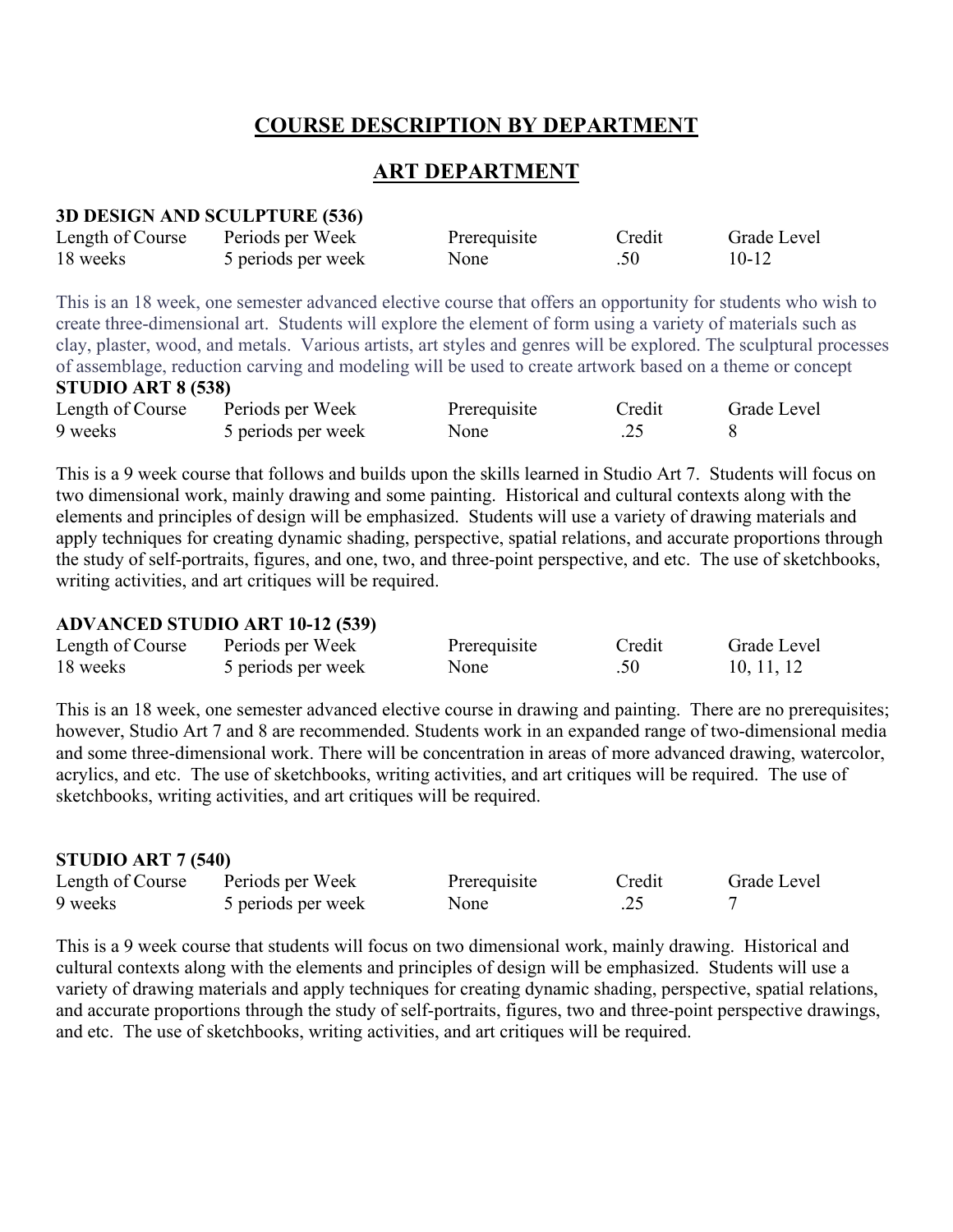| PAINTING (541)   |                    |              |        |             |
|------------------|--------------------|--------------|--------|-------------|
| Length of Course | Periods per Week   | Prerequisite | Credit | Grade Level |
| 18 weeks         | 5 periods per week | None         | .50    | $10 - 12$   |

This is an 18 week, one semester advanced elective course in painting. Students will use and apply a variety of painting mediums and techniques. The course emphasizes observation, interpretation, and imagination. Students will apply the elements and principles of design in the creation of original and unique compositions. The study of historical and contemporary worldwide art and artists will be used as inspiration and direction to guide the process for creating paintings.

## **CRAFTING (542)**

| Length of Course | Periods per Week   | Prerequisite | Credit | Grade Level |
|------------------|--------------------|--------------|--------|-------------|
| 18 weeks         | 5 periods per week | None         | .50    | $10 - 12$   |

This is an 18 week, one semester advanced elective course that is designed for students who like to work in many different artistic areas to discover further interests and abilities. Most of the work produced in this class is intended for use as functional objects as well as works of art. A variety of artistic media and materials are used to develop artistic concepts. Some of the activities in the course include: Repousse, jewelry making, fiber arts, needle point, weaving plaster, and etc.

# **BUSINESS/COMPUTER SCIENCE DEPARTMENT**

#### **INTRODUCTION TO COMPUTER APPLICATIONS (7) (610)**

| Length of Course | Periods per Week   | Prerequisite | Credit | Grade Level |
|------------------|--------------------|--------------|--------|-------------|
| 9 weeks          | 5 periods per week | None         | ے گے ، |             |

This course provides students with instruction in basic computer skills and provides the foundation for more advanced technology courses. Students will acquire knowledge of keyboarding, word-processing, and Microsoft Office programs to create authentic projects. Students will learn to understand computer related terms and identify computer hardware components and peripheral devices. They will understand the legal, social and ethical issues related to the use of computers in daily life, including internet safety practices.

#### **DIGITAL CITIZENSHIP (8) (611)**

| Length of Course | Periods per Week   | Prerequisite | Credit | Grade Level |
|------------------|--------------------|--------------|--------|-------------|
| 18 weeks         | 5 periods per week | None         |        |             |

A digital citizen is anyone who uses digital tools such as computers, cell phones, or the Internet in their work, school, or for recreation. Just like citizens of a city have to adopt rules and standards of behavior in order to live together, those of us in the digital world should do the same. Students will learn how to navigate, evaluate, create, and critically apply information by using a wide variety of digital technologies. This course is designed to teach students how to appropriately use cutting edge and future technologies in a rapidly changing world. The class will be based almost completely online, utilizing Web 2.0 technologies.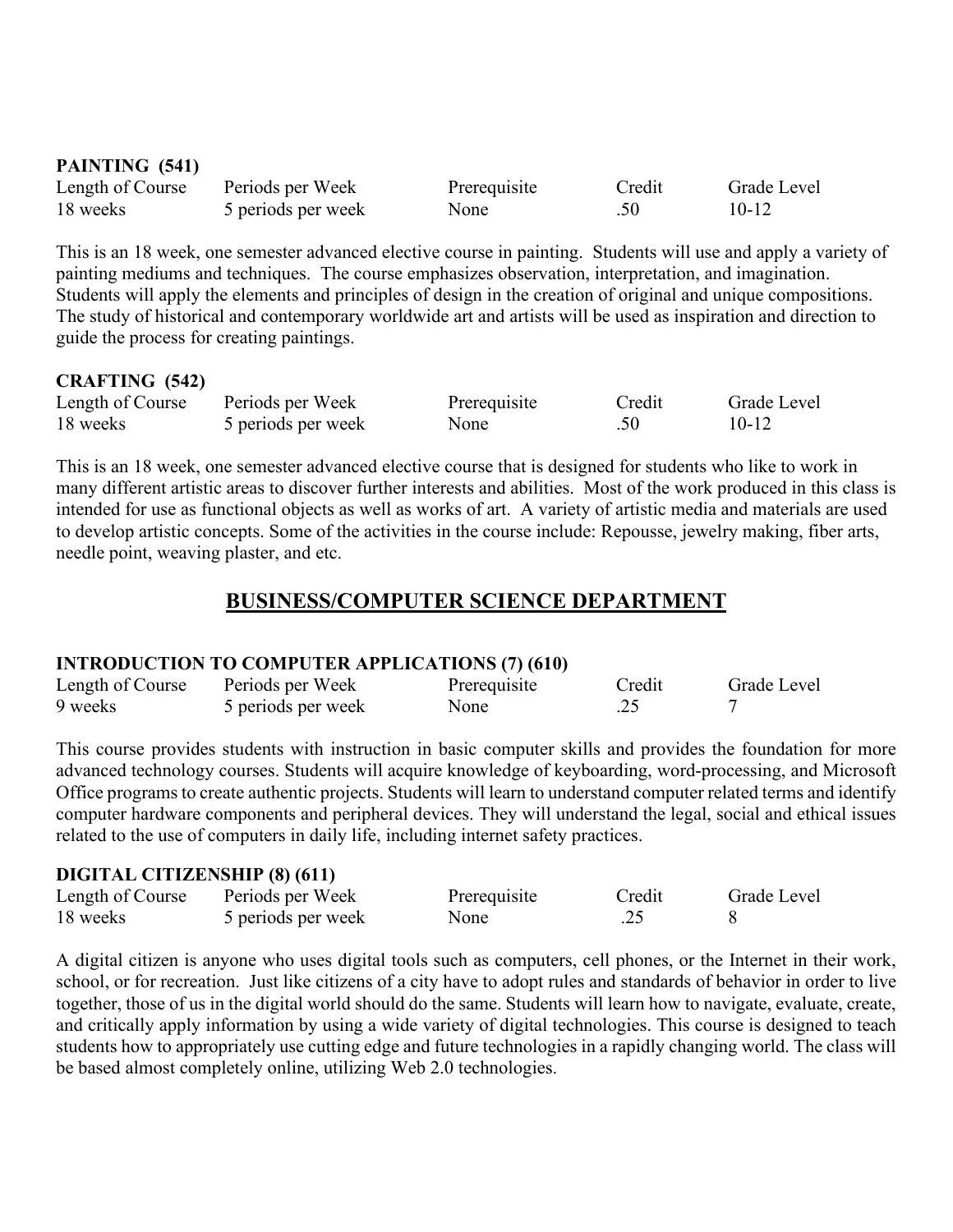## **COMPUTER APPLICATIONS I (9) (612)**

| Length of Course | Periods per Week   | Prerequisite | Credit | Grade Level |
|------------------|--------------------|--------------|--------|-------------|
| 18 weeks         | 5 periods per week | None         |        |             |

This course will help students learn essential computer applications and Internet technology skills for personal, academic, and professional success. Students will effectively use a current Windows operating system and appropriate file management resources; develop and refine keyboarding skills on computers for speed and accuracy; apply word processing and desktop publishing functions to create, edit, manipulate, format, cite resources, print, and store common personal and business documents; apply spreadsheet functions to solve financial, mathematical, and statistical problems in business; create and edit charts and graphs to interpret spreadsheet data; design and create databases to extract, sort, calculate, and report business data; design, create, and execute an artistic and professional PowerPoint presentation which includes appropriate text formatting, graphics, animation, and public speaking skills, and use the Internet in an ethical manner to research, communicate, collaborate, and efficiently retrieve information.

#### **COMPUTER APPLICATIONS II (613)**

| Length of Course | Periods per Week   | Prerequisite        | Credit | Grade Level |
|------------------|--------------------|---------------------|--------|-------------|
| 18 weeks         | 5 periods per week | Intro Word/         | .50    | $10 - 12$   |
|                  |                    | <b>Spreadsheets</b> |        |             |

This course expands on Computer Applications I. Skills are integrated into real world simulations by applying them to projects by conducting scholarly and personal research, creating professional documents and presentations, collaborating via digital environments, as well as managing information effectively and efficiently. Students will leave the course with a strong digital applications foundation which will enhance their academic performance both in high school and throughout their pursuit of higher education.

#### **ADVANCED SPREADSHEETS (614)**

| Length of Course | Periods per Week | Prerequisite        | Credit      | Grade Level |           |
|------------------|------------------|---------------------|-------------|-------------|-----------|
| 18 weeks         |                  | 5 periods per week  | Intro Word/ | .50         | $10 - 12$ |
|                  |                  | <b>Spreadsheets</b> |             |             |           |

Students will use Microsoft Office software to create a variety of documents. Students will be applying advanced formats to worksheets and charts, printing workbooks and formulas, using data lists, and filtering and extracting data. They will also be using advanced techniques such as PivotTables, macros, importing and exporting data, using templates, and working with multiple worksheets and workbooks. Upon successful completion of the course, students will be prepared to complete the Microsoft Certification Application Specialist Exam.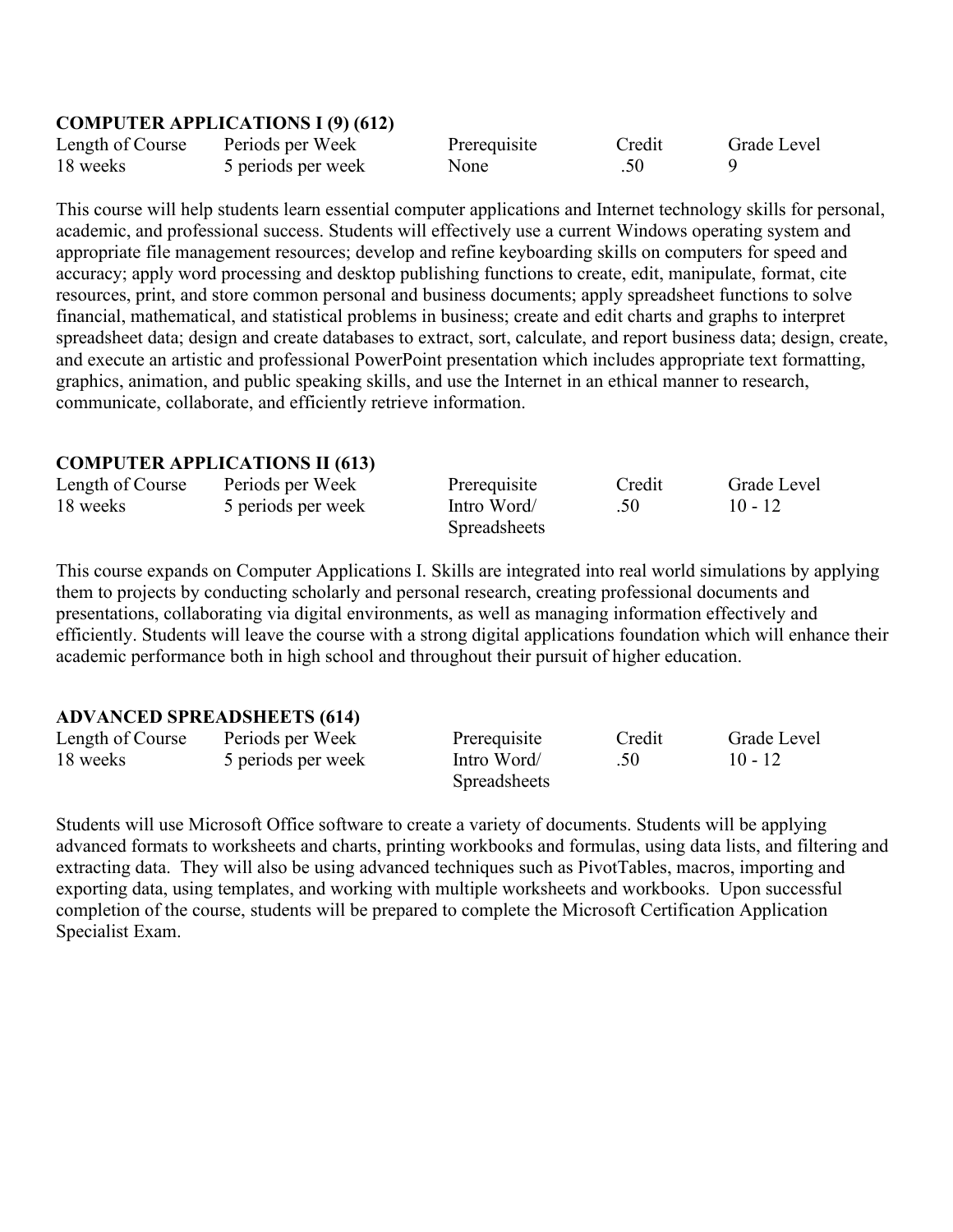#### **MULTIMEDIA DESIGN (615)**

| Length of Course | Periods per Week | Prerequisite       | Credit        | Grade Level |           |
|------------------|------------------|--------------------|---------------|-------------|-----------|
| 18 weeks         |                  | 5 periods per week | Advanced Word |             | $11 - 12$ |
|                  |                  | Processing         |               |             |           |

This course will teach students how to efficiently use Microsoft PowerPoint as both a presentation and animation tool. Students will also explore the Adobe Creativity software suite designed for working with graphics and animation. We will use the software Adobe Photoshop to edit and manipulate photographs and graphics. We will use the use of Adobe Flash to animate graphics. Students can experiment with other Adobe software available within the software to create other effects. Upon successful completion of the course, students will be prepared to complete the Microsoft Certification Application Specialist Exam.

## **ACCOUNTING I (616)**

| Length of Course | Periods per Week   | Prerequisite | Credit | Grade Level |
|------------------|--------------------|--------------|--------|-------------|
| 36 Weeks         | 5 periods per week | None         | L.OO   | 11-12       |

Students will learn the basic bookkeeping cycle of businesses organized as a proprietorship and a partnership. Students will learn to journalize entries to record sales, purchases, cash receipts and payments, and accounts receivable and payable. Entry-level accounting skills, such as journalizing, posting, making adjusting entries, and preparing financial statements will be demonstrated and practiced.

## **YES PROGRAM A (612)**

| Length of Course | Periods per Week   | Prerequisite | Credit | Grade Level |
|------------------|--------------------|--------------|--------|-------------|
| 18 weeks         | 5 periods per week | None         | 0.50   |             |

This course is a Junior requirement. This course encompasses real world, professional skills set forth by an industry that focuses on skills necessary to build a personal portfolio of success. This portion of the YES program curriculum includes: Communication skills (verbal and nonverbal), resume writing, interview skills, teamwork skills, team effectiveness, problem solving, conflict resolution, career interests and job searching techniques.

## **YES PROGRAM B (613)**

| Length of Course | Periods per Week   | Prerequisite | Credit | Grade Level |
|------------------|--------------------|--------------|--------|-------------|
| 18 weeks         | 5 periods per week | None         | 0.50   |             |

This course is a senior elective. This course is a compilation of real world skills and assessments driven by industry that focuses on skills necessary to build a personal portfolio of success. The YES curriculum includes writing skills, resume writing, Interview skills, team effectiveness, conflict resolution, problem solving, time and stress management, substance abuse, active listening, personal finance and career path exploration.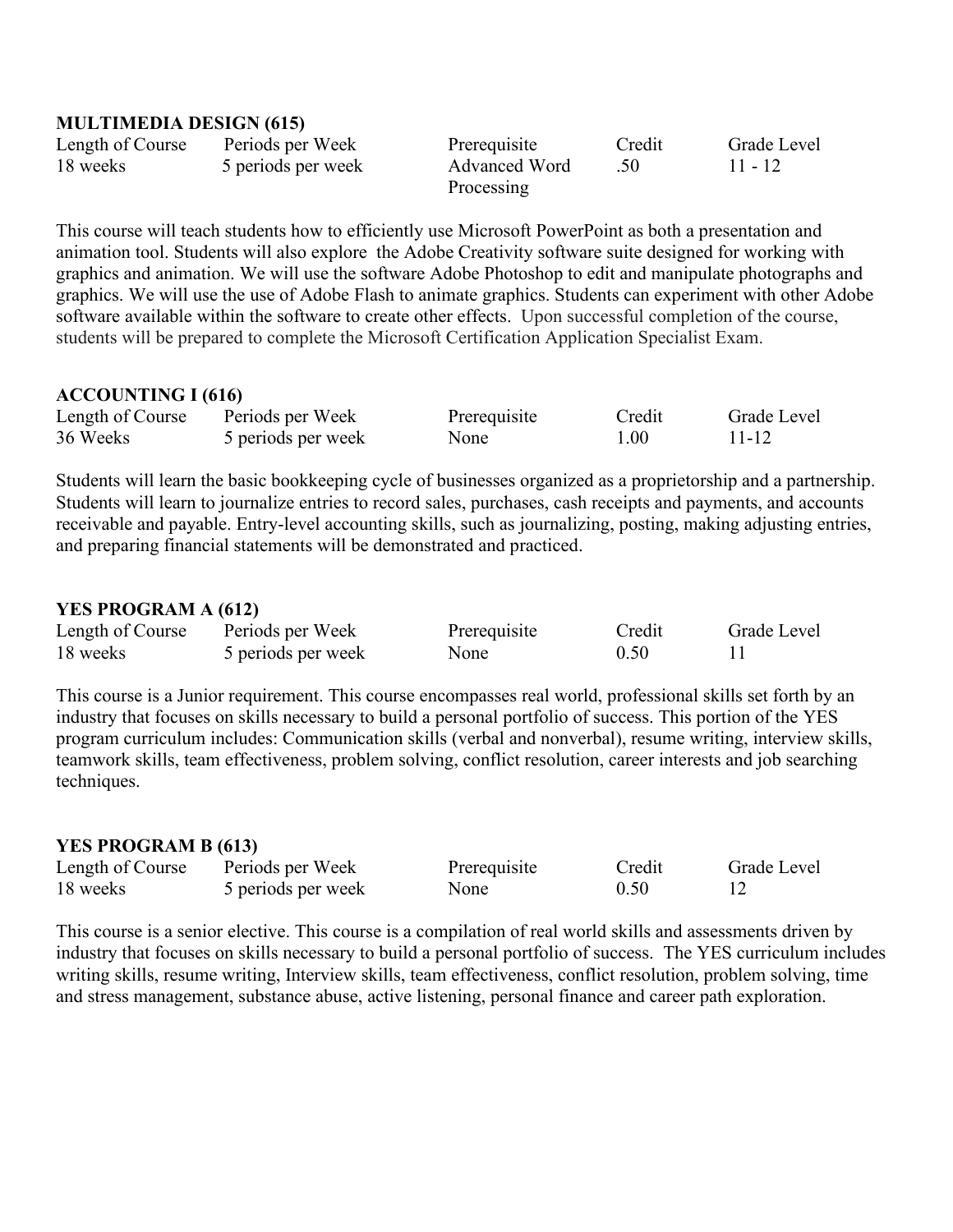## **LIFE AND CAREER SKILLS 7 (617)**

| Length of Course | Periods per Week   | Prerequisite | Credit | Grade Level |
|------------------|--------------------|--------------|--------|-------------|
| 9 weeks          | 5 periods per week | None         | ر . گ  |             |

In this comprehensive, research-based course, seventh grade students will be introduced to and engage in behavioral practice of life and career skills. The topics covered are as follows: Self-image and Selfimprovement, Making Decisions, Smoking: Myths, Realities, and Biofeedback, Alcohol: Myths and Realities, Marijuana: Myths and Realities, Prescription Drug Abuse, Advertising, Violence and the Media, Coping with Anxiety, Coping with Anger, Communication Skills, Social Skills, Assertiveness, and Resolving Conflicts. The purpose of this course is to empower students with knowledge on these topics and provide practical techniques to use when faced with them in real life. It is also meant to (and has been proven to) reduce teens' use of tobacco, alcohol, and marijuana.

# **8th GRADE RESOURCE AND TEST PREP (618)**

| Length of Course | Periods per Week   | Prerequisite | Credit | Grade Level |
|------------------|--------------------|--------------|--------|-------------|
| 36 weeks         | 5 periods per week | None         | 1.00   |             |

This course serves to prepare students to take the Pennsylvania System of School Assessment (PSSA) English Language Arts, Mathematics and Science tests in the Spring. The course will also teach students a variety of study skills including the use of study guides, repetition of content, and Quizlet to prepare for weekly assessments and assignments in assigned courses. Students will also complete coursework to support The Academic Standards for Career Education and Work "I" Statements for Curriculum Integration and Portfolio Development.

## **FRESHMAN TRANSITIONS (620)**

| Length of Course | Periods per Week   | Prerequisite | Credit | Grade Level |
|------------------|--------------------|--------------|--------|-------------|
| 18 weeks         | 5 periods per week | None         | 0.50   |             |

This course is a Freshman requirement. This course teaches and discusses real world goals and careers. It focused on: high school, post high school, professional goals, and career choices. It encompasses all career paths such as: military, trade schools, apprenticeships, 2-year colleges, 4-year colleges or simply being prepared and heading right into the right career now and after high school.

# **ENGLISH DEPARTMENT**

## **WRITING 7 (100)**

|         | Length of Course Periods per Week | Prerequisite | Credit | Grade Level |
|---------|-----------------------------------|--------------|--------|-------------|
| 9 weeks | 5 periods per week                | None         |        |             |

This course is designed to emphasize important writing skills across a variety of genres. Students will hone valuable grammar and academic vocabulary skills through rigorous writing activities. Students will write across a variety of media and subjects with the goal of establishing a well-rounded, practical foundation in writing. Students will engage in the research process, including locating credible online sources for use in their writing.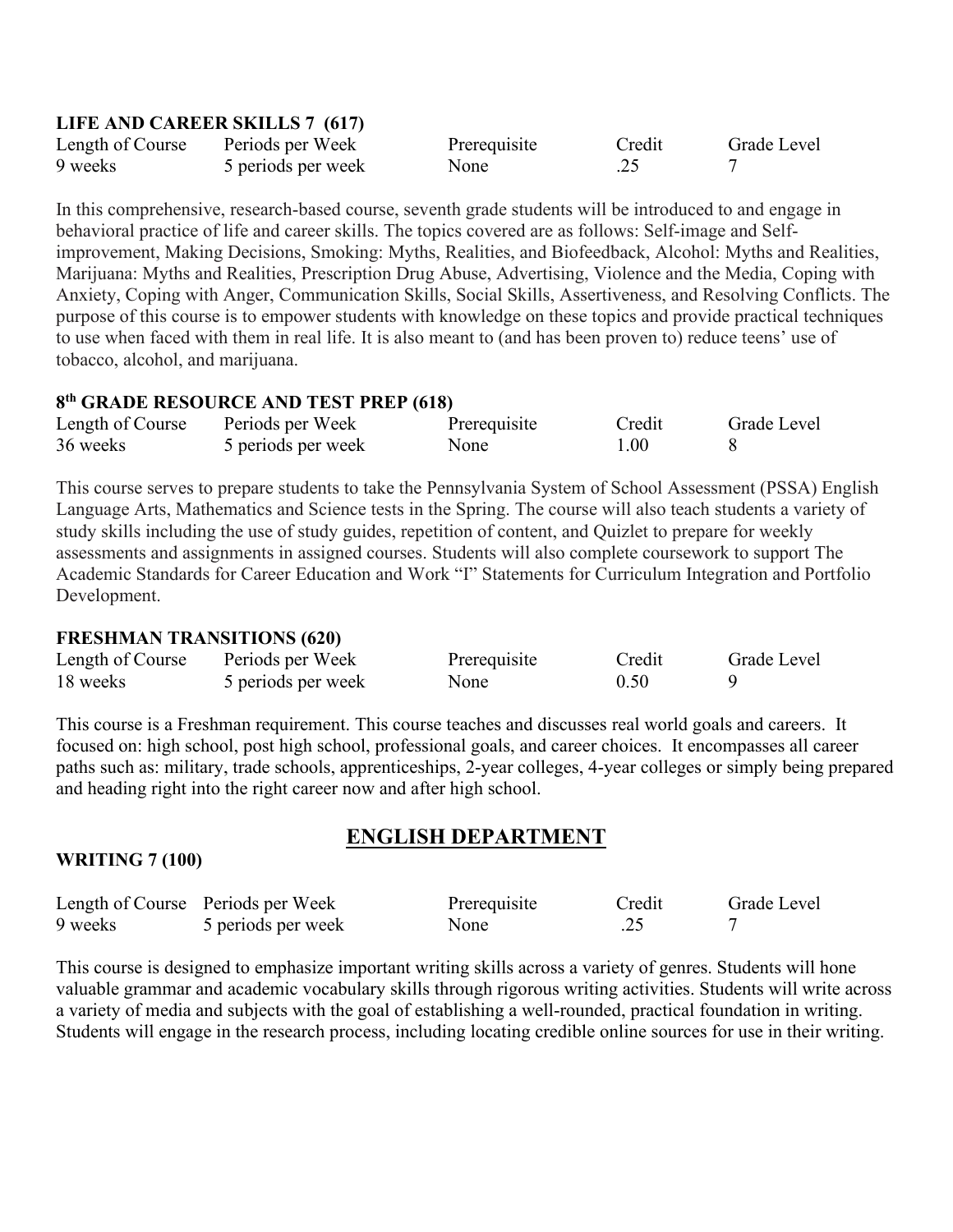| <b>WRITING 8 (101)</b> |                                   |              |        |             |  |
|------------------------|-----------------------------------|--------------|--------|-------------|--|
|                        | Length of Course Periods per Week | Prerequisite | Credit | Grade Level |  |
| 9 weeks                | 5 periods per week                | None         | د.     |             |  |

This course challenges students to build their writing and communication skills across a variety of genres and situations. Students will strengthen their grammar and vocabulary skills through rigorous writing assignments of varying lengths and styles. In this course, students will write and communicate using different media and formats, with an emphasis on developing style and an awareness of their audience. Students will develop their research skills utilizing MLA format.

## **ENGLISH 7 (102)**

**WRITING 8 (101)**

| Length of Course | Periods per Week   | Prerequisite | Credit | Grade Level |
|------------------|--------------------|--------------|--------|-------------|
| 36 weeks         | 5 periods per week | None         | 0.00   |             |

In this comprehensive program, students are challenged to hone their writing skills through a practical study of basic grammar, spelling, vocabulary, and usage. Students will read and analyze selected examples of fiction and non-fiction. Students will receive instruction in text dependent analysis and essay writing. Students will practice both multiple choice and constructed response question types to in preparation for the 7<sup>th</sup> grade English Language Arts PSSA exam.

## **ENGLISH 8 (103)**

| Length of Course | Periods per Week   | Prerequisite     | Credit | Grade Level |
|------------------|--------------------|------------------|--------|-------------|
| 36 weeks         | 5 periods per week | Passing grade in | 1.00   |             |
|                  |                    | English 7        |        |             |

This standards-based course is required for all students in Grade 8. It includes all areas of Language Arts reading, writing, and oral communication—and utilizes mentor texts and practical applications. This course emphasizes strengthening basic listening, speaking, reading, writing, and grammar skills. Specific course content includes written and oral skills that apply to literacy comprehension and analysis. Reading skills will be developed through selections including the short story, poetry, drama and the novel. Spelling and vocabulary skills are utilized in the writing proponents of the course. Speaking skills are developed through informal discussion, reading literary passages aloud and oral book talk. Through a variety of both fiction and non-fiction mediums, students will develop literacy comprehension, critical thinking, and analytical skills required for success in secondary education, career, and life.

## **COLLEGE PREPARATORY ENGLISH 9 – A (104) / B (105)**

| Length of Course | Periods per Week   | Prerequisite     | Credit    | Grade Level |
|------------------|--------------------|------------------|-----------|-------------|
| $18/18$ weeks    | 5 periods per week | Passing Grade in | .50 / .50 |             |
|                  |                    | English 8        |           |             |

This freshman academic English course will focus on an in-depth study of grammar including terminology, structure, rules, and usage. Students will strengthen their literary skills and appreciation of literature through a variety of reading experiences including short stories, drama and a novel. Similarly, students will advance their writing and vocabulary skills, especially those needed for post-secondary studies.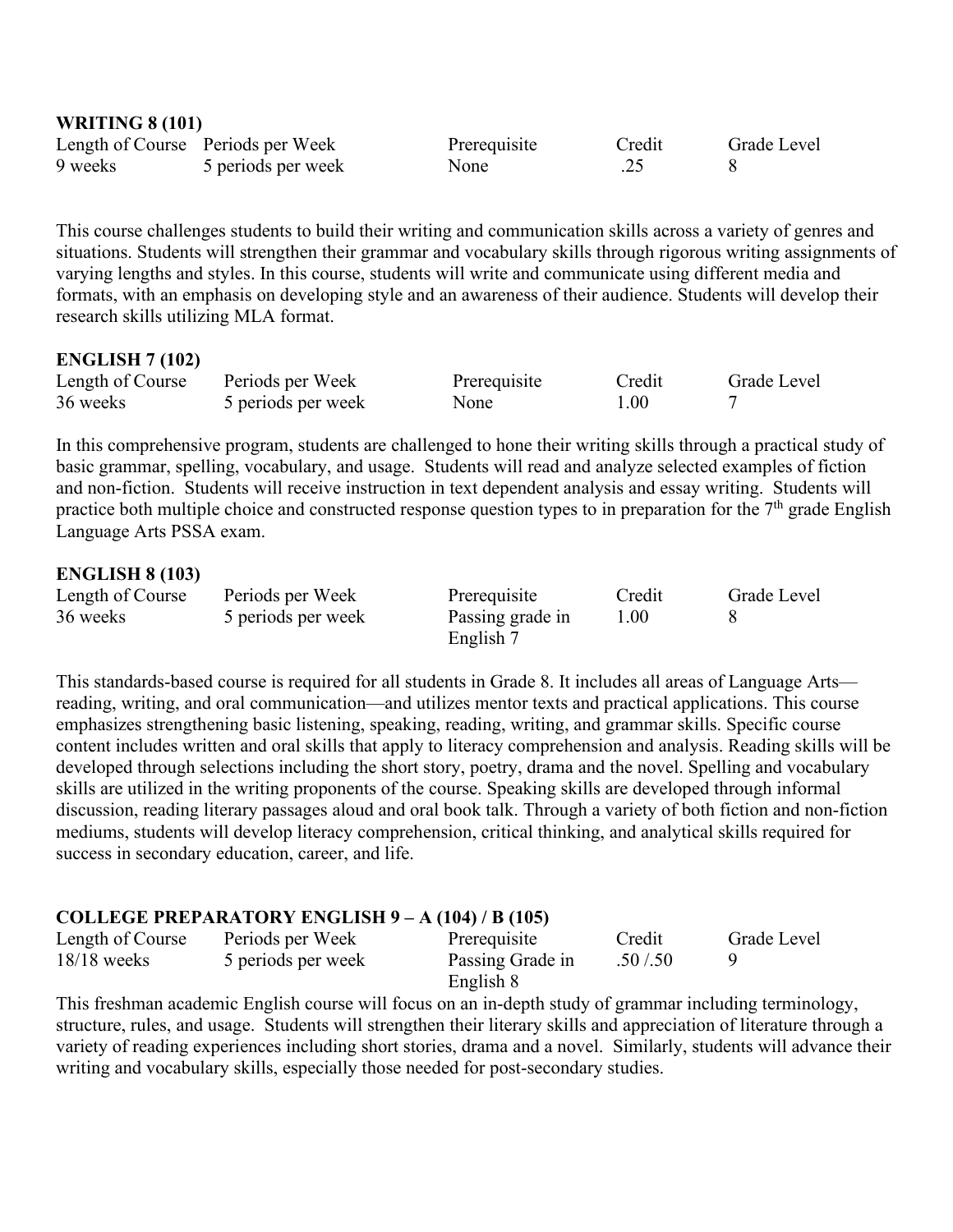## **APPLIED ENGLISH 9 – A (106) / B (107)**

| Length of Course | Periods per Week   | Prerequisite                  | Credit  | Grade Level |
|------------------|--------------------|-------------------------------|---------|-------------|
| $18/18$ weeks    | 5 periods per week | Passing Grade in<br>English 8 | .50/.50 |             |
|                  |                    |                               |         |             |

This course, designed for students who demonstrate moderate ability level in reading and writing skills, provides an excellent review of language skills at a level appropriate to the students enrolled. Time is equally spent between the study of literature, grammatical skills and vocabulary development.

#### **COLLEGE PREPARATORY ENGLISH 10 – A (108) / B (109)**

| Length of Course | Periods per Week | Prerequisite       | Credit           | Grade Level |  |
|------------------|------------------|--------------------|------------------|-------------|--|
| $18/18$ weeks    |                  | 5 periods per week | Passing Grade in | .50/0.50    |  |
|                  |                  | CP English 9       |                  |             |  |

This course consists of literature units which include the basic forms and structures of the novel, drama, nonfiction and the short story. Short compositions, with emphasis on the essay and its development make up part of the formal writing study. Studies in vocabulary with an emphasis on reading help to make this course one in which the students acquire the necessary background in skills and concepts to organize, interpret and communicate effectively. Exercises in text dependent analysis Keystone Exam style questions will be utilized in this class. Students will complete the Keystone Exam at the end of this course

## **APPLIED ENGLISH 10 – A (110) / B (111)**

| Length of Course | Periods per Week   | Prerequisite      | Credit  | Grade Level |
|------------------|--------------------|-------------------|---------|-------------|
| $18/18$ weeks    | 5 periods per week | Passing Grade in  | .50/.50 | 10          |
|                  |                    | Applied English 9 |         |             |

This course is designed to help students achieve competency in reading, use of language and written/oral skills. Specific course content includes comprehension works of fiction and non-fiction, world literature and intensive vocabulary works. In-depth reading is required in the forms of novels, plays, and selections of short stories. Speaking skills are developed through informal discussions. Exercises in text dependent analysis Keystone Exam style questions will be utilized in this class. Students will complete the Keystone Exam at the end of this course.

# **COLLEGE PREPARATORY ENGLISH 11 – A (112) / B (113)**

| Length of Course | Periods per Week   | Prerequisite     | Credit   | Grade Level |
|------------------|--------------------|------------------|----------|-------------|
| $18/18$ weeks    | 5 periods per week | Passing Grade in | .50/0.50 |             |
|                  |                    | CP English 10    |          |             |

The course offers students an opportunity to deepen their knowledge of American literature and provides a basis for developing concepts and ideas useful in either written or oral communication. College vocabulary is stressed throughout the year. Compositions of short themes, creative writing, short stories, and critical analyses are required to provide students the opportunities to develop organization, clarity, conciseness, and originality. The course is also comprised of two research based class presentations.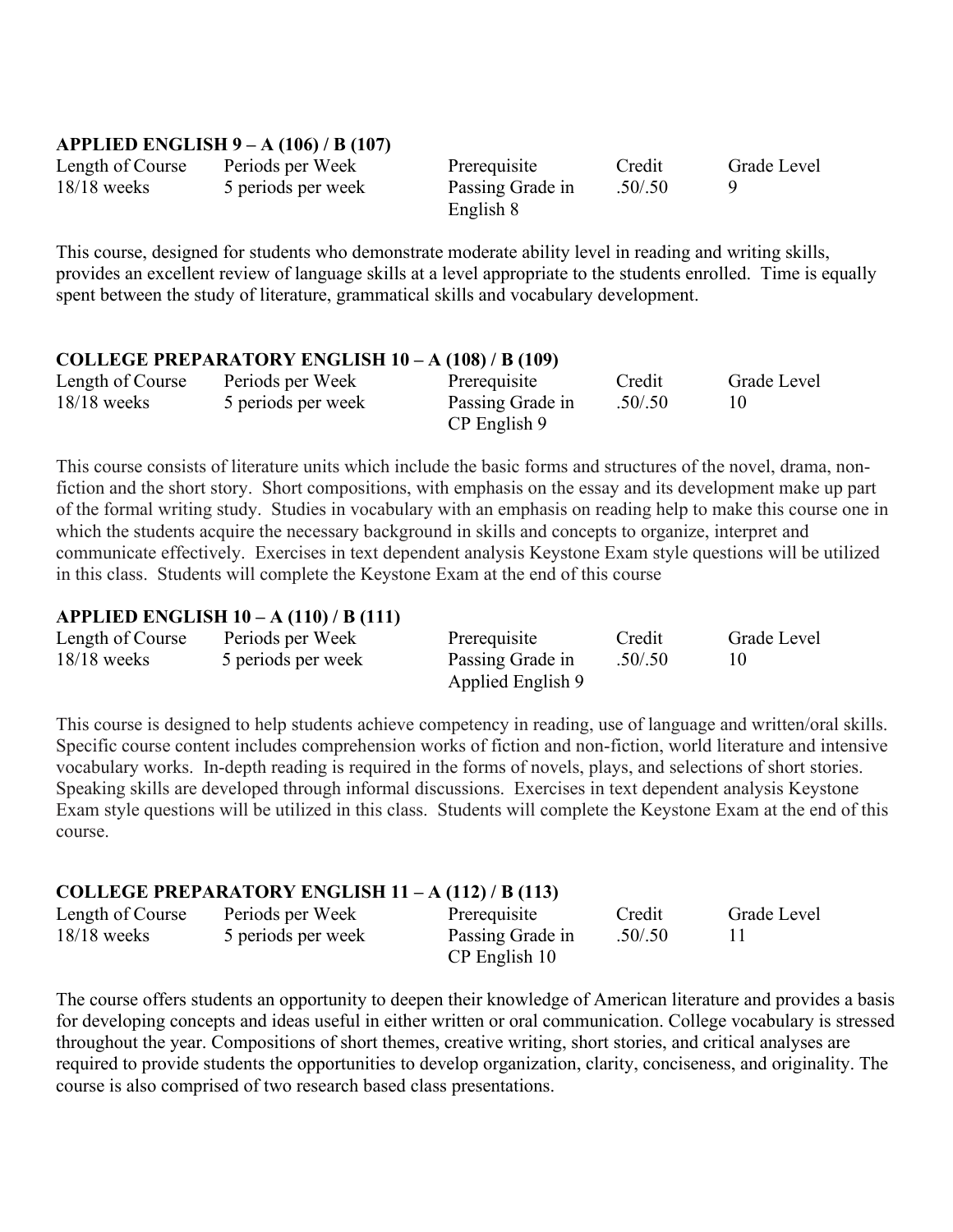## **APPLIED ENGLISH 11- A (114) / B (115)**

Length of Course Periods per Week Prerequisite Credit Grade Level 18/18 weeks 5 periods per week Passing Grade in .50/.50 11

Applied English 10

The course offers students an opportunity to deepen their knowledge of American literature and provides a basis for developing concepts and ideas useful in either written or oral communication. Vocabulary is stressed in the second half of the year. The course is also comprised of one class presentation.

#### **COLLEGE PREPARATORY ENGLISH 12 – A (116) / B (117)**

| Length of Course | Periods per Week   | Prerequisite     | Credit   | Grade Level |
|------------------|--------------------|------------------|----------|-------------|
| $18/18$ weeks    | 5 periods per week | Passing Grade in | .50/0.50 |             |
|                  |                    | CP English 11    |          |             |

This course is intended for students who approach the study of language arts in a mature and serious manner. Lengths and types of assignments vary, mirroring the demands placed on college students. Skills acquired in previous language arts classes are reinforced and expanded with the purpose of developing higher level thinking as well as oral and written communication skills in composition, grammar, literature, vocabulary and speech. Students study the writing process and create written and oral presentations in personal, descriptive, narrative, expository, persuasive, and research paper writing; grammar, usage, and punctuation are linked to each area of study and also addressed as needed. In addition, students read and closely examine a variety of literary genres – mostly British- which include essay, poetry, drama, short story, and novel. Students study associated vocabulary and are expected to respond to the literature through oral discussion (individual and group) as well as written assignments that are informative, analytical, and critical in nature.

#### **APPLIED ENGLISH 12 – A (118) / B (119)**

| Length of Course | Periods per Week   | Prerequisite       | Credit   | Grade Level |
|------------------|--------------------|--------------------|----------|-------------|
| $18/18$ weeks    | 5 periods per week | Passing Grade in   | .50/0.50 |             |
|                  |                    | Applied English 11 |          |             |

This course is aimed at students wanting to develop language arts skills needed for everyday life or a postsecondary education. Students will become more competent in their ability to use reading, writing, speaking and listening for practical as well as academic purposes. Students read a variety of fiction and nonfiction selections and are expected to respond through question and answer, discussion, and written expression. The focus is on reading comprehension, literary analysis, vocabulary development, and oral/written composition. Students apply the concepts and insights gained from their reading experiences to today's world as well as to personal life-school, work, and home. This application may involve research needed to prepare oral and written presentations and, additionally, to complete projects. Assignments require the use of Standard English; the study of grammar, usage, and punctuation will be linked to the curriculum and also addressed as student needs arise.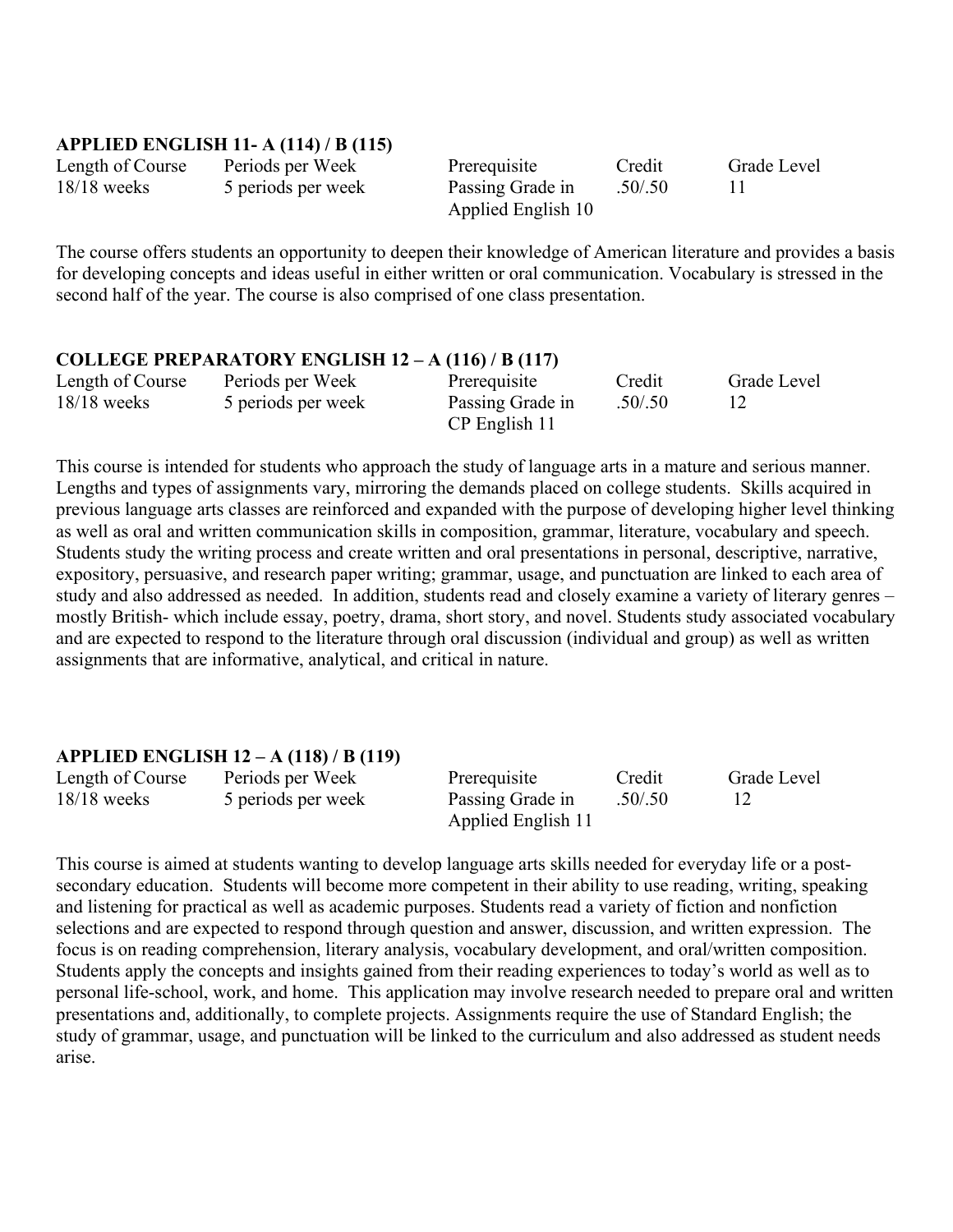## **ENGLISH IN THE WORKPLACE (120)**

| Length of Course | Periods per Week   | Prerequisite       | Credit | Grade Level |
|------------------|--------------------|--------------------|--------|-------------|
| 18 weeks         | 5 periods per week | Passing Grade in   |        |             |
|                  |                    | Applied English 11 |        |             |

In this senior level Vo-tech course students will sharpen their reading, writing, and communication skills needed for job preparation. These abilities will be enhanced through a variety of assignments such as resume writing, public speaking, interviewing, projects and numerous other activities. Group discussion and individual participation are essential components of this course.

# **ADVANCED PLACEMENT LITERATURE – (121)**

| Length of Course | Periods per week   | Prerequisite                                            | Credit | Grade Level |
|------------------|--------------------|---------------------------------------------------------|--------|-------------|
| 36 weeks         | 5 periods per week | Recommended grade 1.00<br>of $85\%$ in<br>CP English 11 |        |             |

The Advanced Placement course in Literature and Composition engages students in the close reading and critical analysis of imaginative literature. In this course, students will write and revise compositions in response to given literary selections. They will also write and revise critical essays that explicate poetry, short prose narratives, and selected novels and plays. This course also includes a research paper submission. Students are also required to discuss in a seminar setting, to make oral presentations. Students are highly encouraged to take the Advanced Placement Examination in Literature and Composition at their own expense. Students are responsible for completing required summer reading list for this course.

## **ADVANCED PLACEMENT LANGUAGE AND COMPOSITION – (122)**

| Length of Course | Periods per week   | Prerequisite           | Credit | Grade Level |
|------------------|--------------------|------------------------|--------|-------------|
| 36 weeks         | 5 periods per week | Recommended grade 1.00 |        | 11/12       |
|                  |                    | of $85\%$ in           |        |             |
|                  |                    | $CP$ English $10/11$   |        |             |

Students in this introductory college-level course read and carefully analyze a broad and challenging range of nonfiction prose selections, deepening their awareness of rhetoric and how language works. Through close reading and frequent writing, students develop their ability to work with language and text with a greater awareness of purpose and strategy, while strengthening their own composing abilities. Course readings feature expository, analytical, personal, and essays, letters, speeches, images, articles, and creative nonfiction that are organized around central unit themes and essential questions. Prior to the start of the new semester, summer reading and writing are required. Throughout the course, students prepare for the AP English Language and Composition Exam and may be granted advanced placement, college credit, or both as a result of satisfactory performance. Students are responsible for the exam fee.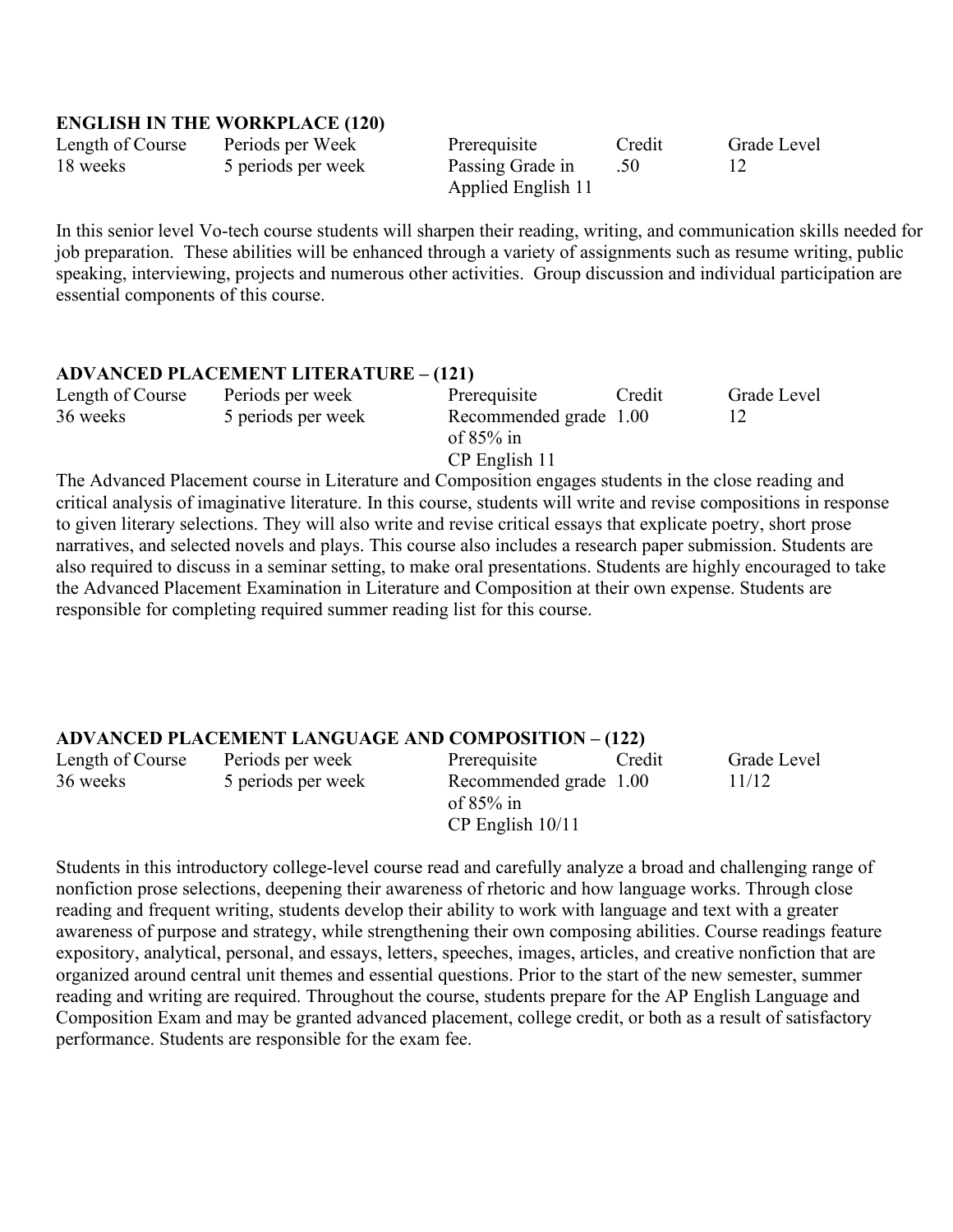| Length of Course | Periods per Week   | Pre-requisites | Credit   | Grade Level |
|------------------|--------------------|----------------|----------|-------------|
| 36 weeks         | 5 periods per week | None           | $1.00\,$ | 11-12       |

This course introduces the student to the foundational works of Greek and Roman literature and Western culture, as well as to the study of genres and literary forms. The texts of antiquity are studied for their universal appeal to the human experience, as well as for their influence upon the great thinkers and development of the West. The Greek and Roman epics, plays, and philosophy are referenced throughout the literary and intellectual works of Western thinkers to this day.

This course will enable students to:

- Become familiar with the greatest examples of Greek and Roman literature, & their impact upon Western literature & modes of thought throughout subsequent history
- Compare & contrast Greek and Roman ideals of heroism & virtue with the Modern understanding of these ideals

#### **MODERN LITERATURE (133)**

| Length of Course | Periods per Week   | Pre-requisites | Credit | Grade Level |
|------------------|--------------------|----------------|--------|-------------|
| 18 weeks         | 5 periods per week | None           | .50    | 11-12       |

This course is a study of selected contemporary writers for understanding and appreciation. Students will identify and understand the thematic concerns of the selected writers and analyze each selected work in terms of traditional fictional elements through a variety of projects including, but not limited to, essays, journals, visuals and oral presentations.

#### **SAT PREP CRITICAL READING (125)**

| Length of Course | Periods per Week   | Pre-requisites | Credit | Grade Level |
|------------------|--------------------|----------------|--------|-------------|
| 18 weeks         | 5 periods per week | College Prep   |        |             |
|                  |                    | Curriculum     |        |             |

The purpose of this course is to provide students with an introduction to the strategy, format, and content of the SAT College Board exam. The verbal component will do this through an intensive review of vocabulary and grammar, the reading of typical essays for comprehension and review of vocabulary and practicing test taking skills.

#### **INTRODUCTION TO SPEECH (133)**

| Length of Course | Periods per Week   | Pre-requisites | Credit | Grade Level |
|------------------|--------------------|----------------|--------|-------------|
| 18 weeks         | 5 periods per week | College Prep   |        |             |
|                  |                    | Curriculum     |        |             |

This is a basic course which will enhance the development of student skills, knowledge, and understanding pertaining to the speech communication process. Students will learn more about their own roles in the communication process, person to person communication, and the preparation and delivery of a variety of oral presentations.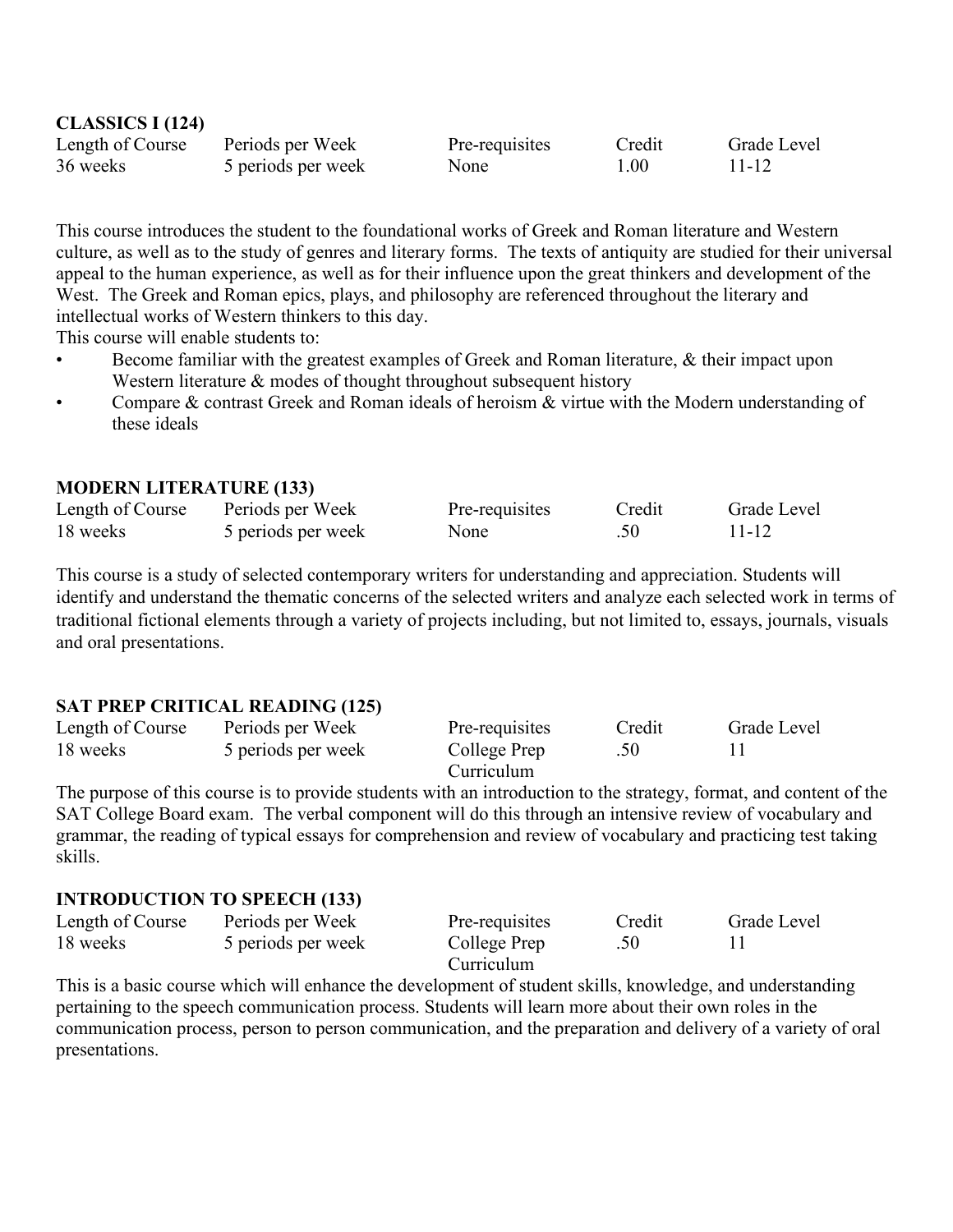## **DIGITAL LITERATURE**

| Length of Course | Periods per Week   | Prerequisite | Credit | Grade Level |
|------------------|--------------------|--------------|--------|-------------|
| 36 Weeks         | 5 periods per week | See Below    |        | 11, 12      |

Prerequisites: English 10 CP with grade B or higher OR APP English 10 with grade A or higher. Recommended for grades 11-12. This is an elective course for students wishing to become literate in the digital publishing arena. Students will study the basics of journalism: writing, reporting, designing, editing, photographing, and videotaping. This course has a strong emphasis on technology since newspaper and broadcast are created using a digital format. This is a writing intensive course.

# **FOREIGN LANGUAGE DEPARTMENT**

## **INTRO TO GERMAN (500)**

| Length of Course | Periods per Week   | Prerequisite | Credit | Grade Level |
|------------------|--------------------|--------------|--------|-------------|
| 9 weeks          | 5 periods per week | None         |        |             |

This one quarter course will explore basic German vocabulary and everyday expressions. Topics to be covered: German contributions to the US, cognates, the German alphabet, numbers 0-100, greetings and expressions of courtesy, family members, classroom objects, time, German history, and geography.

## **GERMAN 1 (501)**

| Length of Course | Periods per Week   | Prerequisite | Credit | Grade Level |
|------------------|--------------------|--------------|--------|-------------|
| 36 weeks         | 5 periods per week | None         | 1.00   | 8-12        |

This course has been designed for, but is not limited to, the college bound student. It encompasses the practical conversational approach, but also emphasizes grammatical structure. The goal of the course is to teach students to read, write, comprehend and speak German at an elementary level. In addition to the basic text, workbook and language CD's, supplemental materials include music audio CD's and DVD's in German and English.

#### **GERMAN II (502)**

| Length of Course | Periods per Week   | Prerequisite           | Credit | Grade Level |
|------------------|--------------------|------------------------|--------|-------------|
| 36 weeks         | 5 periods per week | Recommended grade 1.00 |        | $9-12$      |
|                  |                    | of $70\%$ or higher in |        |             |
|                  |                    | German)                |        |             |

This course continues the practical language format with stress on grammatical structure. Further development of reading, writing skills, comprehension and oral expression is emphasized. The everyday life of German teenagers and of German families is the subject of text, workbook, reader and language CD's. DVD's and narrated slides of MAHS student tours to Germany, Switzerland and Austria, as well as DVD's of the German-speaking countries colorfully portray the modern German culture. Several hands-on assignments and projects and a unit on German music from Baroque to the present acquaint students with areas of German culture and history.

#### **GERMAN III (503)**

| Length of Course | Periods per Week   | Prerequisite           | Credit | Grade Level |
|------------------|--------------------|------------------------|--------|-------------|
| 36 weeks         | 5 periods per week | Recommended grade 1.00 |        | 10-12       |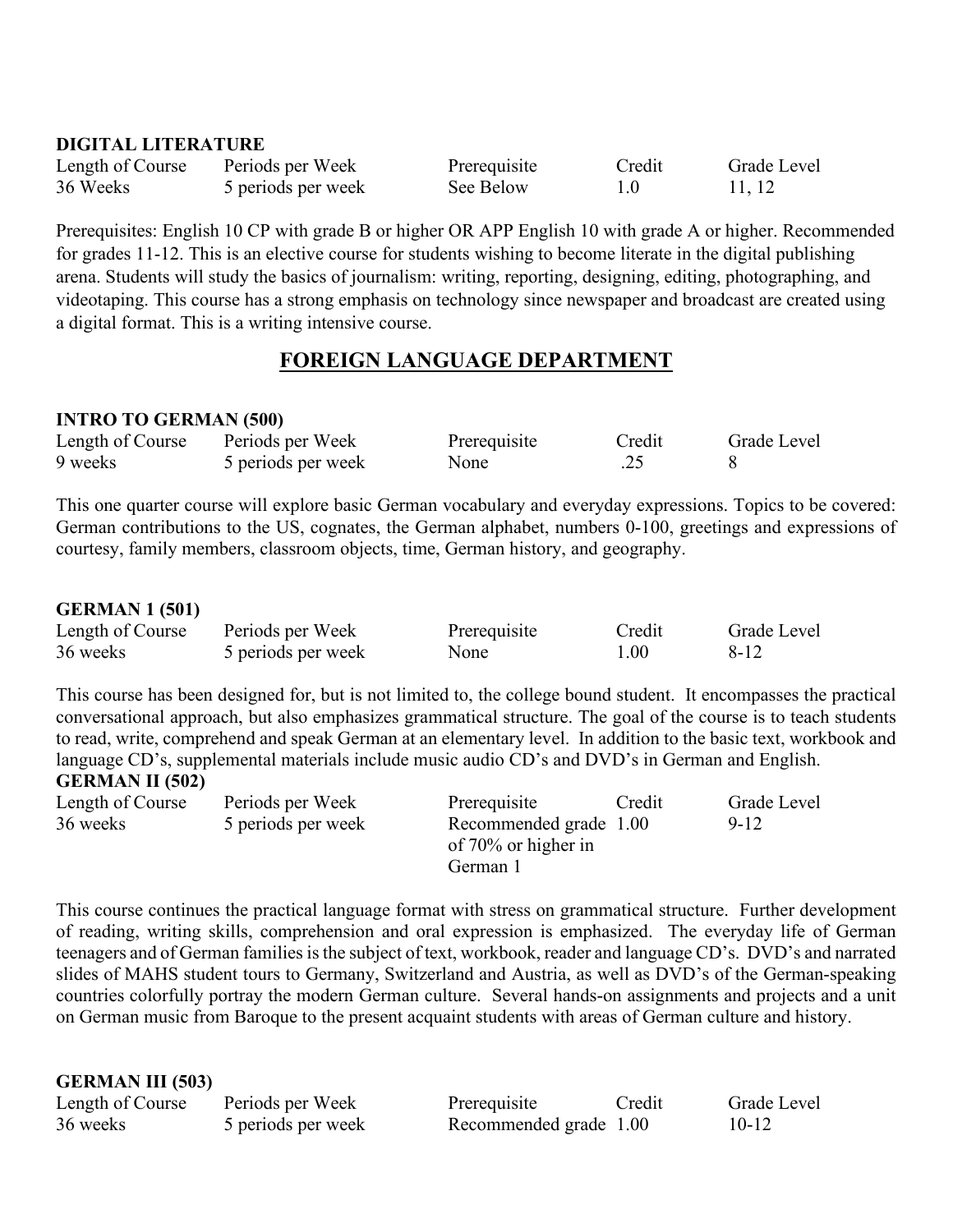## of 70% or higher in German II

Reading, writing, comprehension and oral skills will be developed to an intermediate level. Textbook topics include travel to the German-speaking countries, magazines, television, and the German home, along with a continuous comparison of German and American customs in many areas of life. Textbook, workbook and language CD's continue to be supplemented with music audio CD's and DVD's.

#### **GERMAN IV (504)**

| Length of Course<br>36 weeks | Periods per Week<br>5 periods per week | Prerequisite<br>Recommended grade 1.00 | Credit | Grade Level<br>11-12 |
|------------------------------|----------------------------------------|----------------------------------------|--------|----------------------|
|                              |                                        | of $70\%$ or higher in                 |        |                      |
|                              |                                        | German III                             |        |                      |

Along with continued expansion of vocabulary and knowledge of grammatical structures, formal reading, writing, comprehension and oral skills will increase to an advanced level. Textbook material includes German history, festivals, scientists, musicians, legends and famous German-Americans. DVD's in German and English, German magazine articles, poems, and music supplement the basic text.

## **INTRO TO SPANISH (510)**

| Length of Course | Periods per Week   | Prerequisite | Credit | Grade Level |
|------------------|--------------------|--------------|--------|-------------|
| 9 weeks          | 5 periods per week | None         |        |             |

This course is designed to give students a preview of the language and some of its cultures. Throughout this course students will learn beginner level vocabulary and grammatical formation of nouns in the Spanish Language. The main topics to be covered are alphabet, numbers (0-39), simple introductions and greetings, days of week, months of the year, seasons, telling time, noun/adjective formation and agreement through the context of classroom settings, activities, and interactions.

#### **SPANISH I (511)**

| Length of Course | Periods per Week   | Prerequisite | Credit | Grade Level |
|------------------|--------------------|--------------|--------|-------------|
| 36 weeks         | 5 periods per week | None         | 1.00   | 8-12        |

This course has been designed for, but is not limited to, the college bound student. It encompasses the practical conversational approach, but also emphasizes grammatical structure. The goal of the course is to develop listening, speaking, reading, and writing competency in Spanish by learning to perform a variety of language functions in a multiplicity of contexts with an appropriate level of accuracy. In addition to the basic text, workbook and language tapes, supplemental materials include music audiotapes, CD's and video tapes in Spanish and English.

| <b>SPANISH II (512)</b> |                    |                                               |        |             |
|-------------------------|--------------------|-----------------------------------------------|--------|-------------|
| Length of Course        | Periods per Week   | Prerequisite                                  | Credit | Grade Level |
| 36 weeks                | 5 periods per week | Recommended grade 1.00<br>of 70% or higher in |        | 9-12        |
|                         |                    | Spanish I                                     |        |             |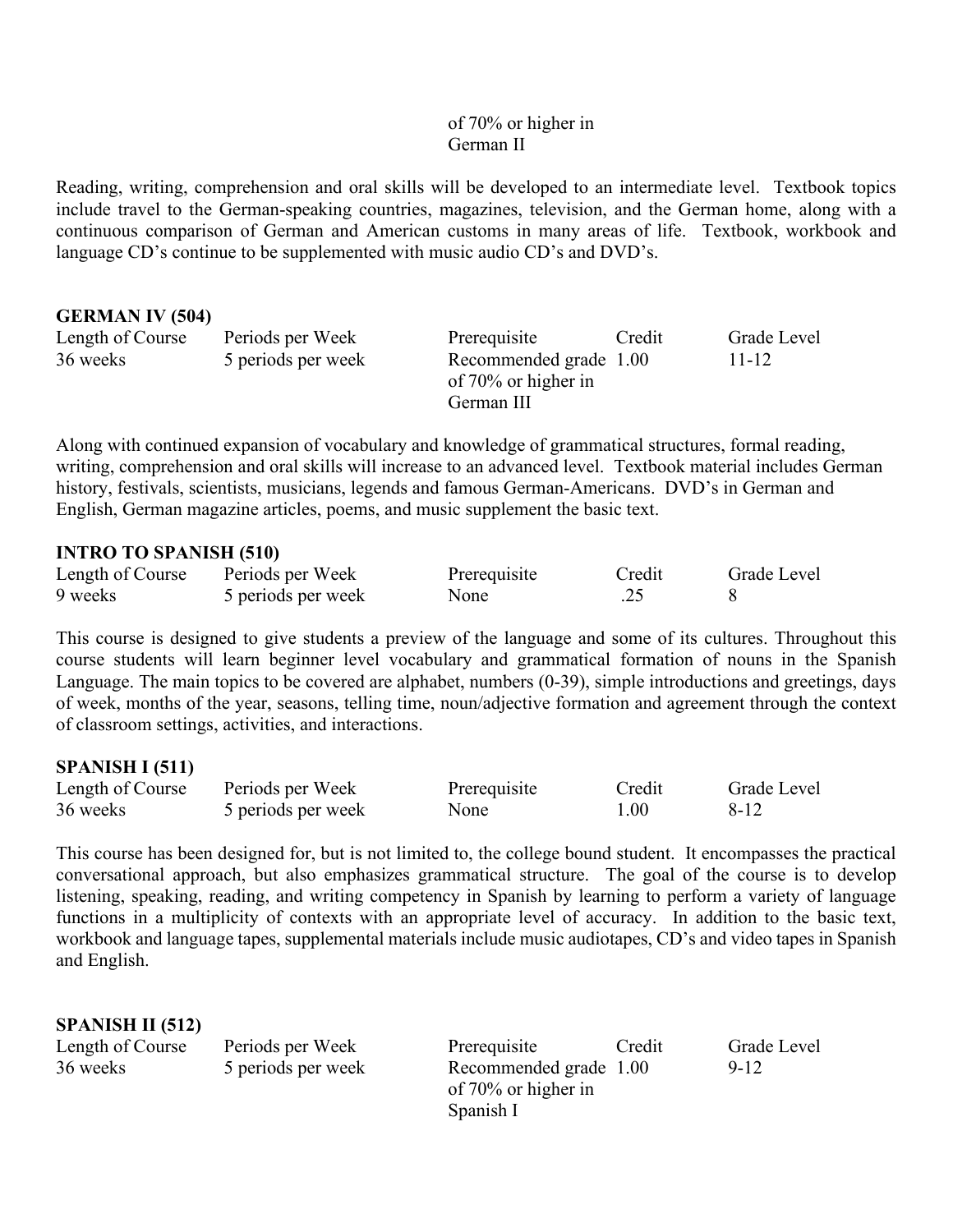This course continues the practical language format with stress on grammatical structure. Further development of reading, writing skills, comprehension and oral expression is emphasized. The everyday life of Spanish teenagers and of Spanish families is the subject of text, workbook and language tapes.

#### **SPANISH III (513)**

| Length of Course | Periods per Week   | Prerequisite           | Credit | Grade Level |
|------------------|--------------------|------------------------|--------|-------------|
| 36 weeks         | 5 periods per week | Recommended grade 1.00 |        | $10 - 12$   |
|                  |                    | of $70\%$ or higher in |        |             |
|                  |                    | Spanish II             |        |             |

Reading, writing, comprehension and oral skills will be developed to an intermediate level. All aspects of Spanish grammar are covered. Textbook, workbook and language tapes continue to be supplemented with music and audio tapes and video tapes.

# **SPANISH IV (514)**

| Length of Course | Periods per Week   | Prerequisite           | Credit | Grade Level |
|------------------|--------------------|------------------------|--------|-------------|
| 36 weeks         | 5 periods per week | Recommended grade 1.00 |        | 11-12       |
|                  |                    | of 70% or higher in    |        |             |
|                  |                    | Spanish III            |        |             |

Along with continued expansion of vocabulary and knowledge of grammatical structures, formal reading, writing, comprehension and oral skills will increase to an advanced level. Textbook material includes history of Spain, Mexico, Central and South America.

#### **HEALTH & PHYSICAL EDUCATION DEPARTMENT (Wellness & Fitness Education)**

#### **PHYSICAL EDUCATION 7 (521)**

| Length of Course | Periods per Week   | Prerequisite | Credit | Grade Level |
|------------------|--------------------|--------------|--------|-------------|
| 9 weeks          | 5 periods per week | None         | ے گے ، |             |

In this course students are expected to participate in the activities that are provided to them throughout the semester. The class will focus on lifelong fitness activities as well as team sports. The emphases of the class will be the importance of staying physically fit throughout the course of one's life.

#### **HEALTH EDUCATION 7 (520)**

|         | Length of Course Periods per Week | Prerequisite | Credit | Grade Level |
|---------|-----------------------------------|--------------|--------|-------------|
| 9 weeks | 5 periods per week                | None         | ۔ ت    |             |

This required course will focus on issues that are relevant to the young adolescent. Topics will include, but not be limited to, decision-making skills, peer relationships, problem solving, life coping skills, issues of social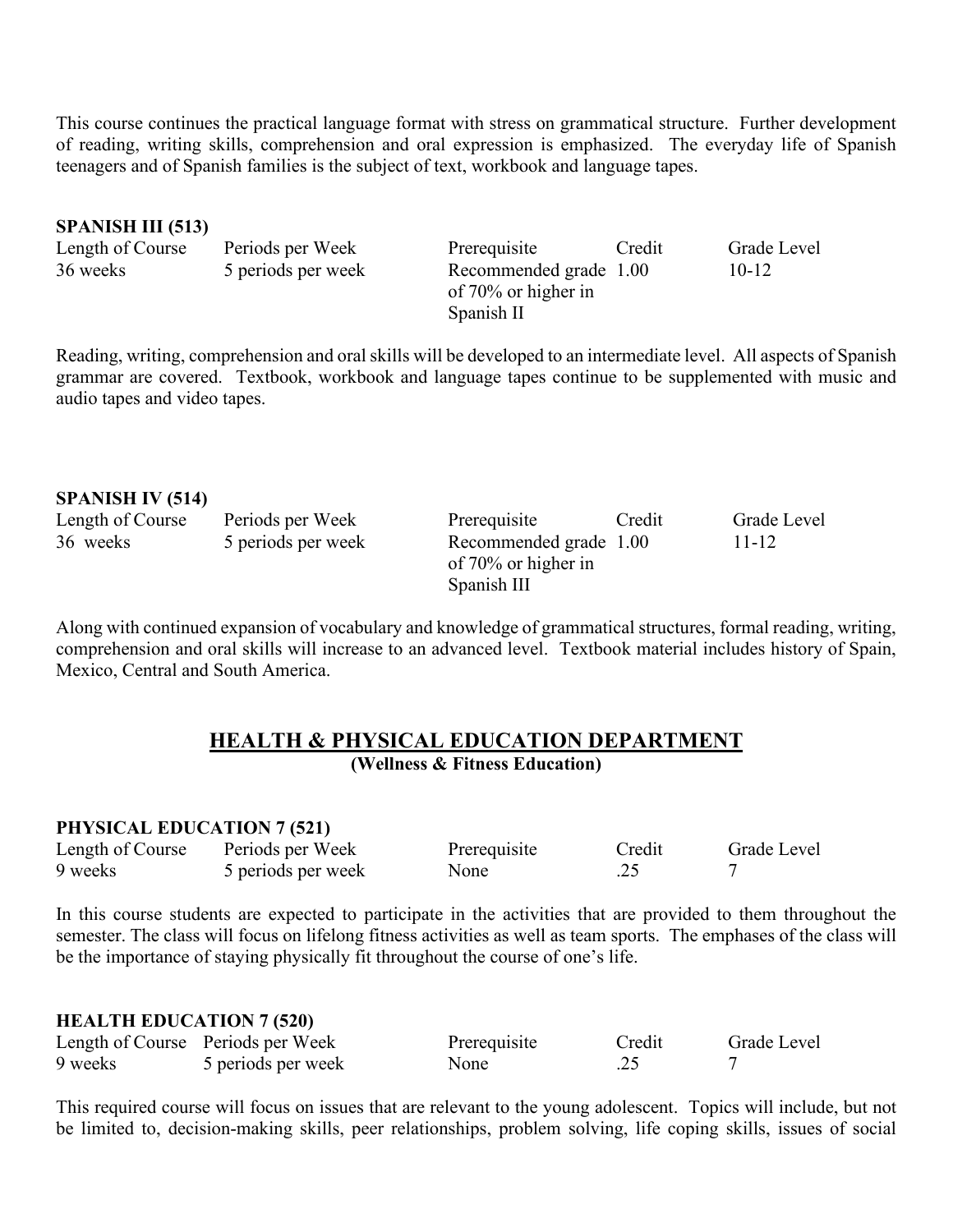interaction and tolerance, drug and alcohol education, disease prevention, and sex education. This course is designed to help young people navigate the often stressful period of youth, as well as establish a sound foundation for a successful adult life. The overall well-being of our students is a vital component to education.

#### **PHYSICAL EDUCATION 8 (523)**

| Length of Course | Periods per Week   | Prerequisite | Credit | Grade Level |
|------------------|--------------------|--------------|--------|-------------|
| 9 weeks          | 5 periods per week | None         |        |             |

In this course students are expected to participate in the activities that are provided to them throughout the semester. The class will focus on lifelong fitness activities as well as team sports. The emphases of the class will be the importance of staying physically fit throughout the course of one's life.

## **HEALTH 8 (522)**

| Length of Course | Periods per Week   | Prerequisite | Credit | Grade Level |
|------------------|--------------------|--------------|--------|-------------|
| 9 weeks          | 5 periods per week | None         |        |             |

This required course will focus on issues that are relevant to the young adolescent. Topics will include, but not be limited to, decision-making skills, peer relationships, problem solving, life coping skills, issues of social interaction and tolerance, drug and alcohol education, disease prevention, and sex education. This course is designed to help young people navigate the often stressful period of youth, as well as establish a sound foundation for a successful adult life. The overall well-being of our students is a vital component to education.

## **HEALTH EDUCATION 9 (524)**

| Length of Course | Periods per Week   | Prerequisite | Credit | Grade Level |
|------------------|--------------------|--------------|--------|-------------|
| 18 weeks         | 5 periods per week | None         |        |             |

This course provides the student with an investigation of the current health situation. The structure, function and maintenance of the systems of the body are investigated. Topics of social interaction and tolerance, drug and alcohol education, disease prevention, and sex education are also discussed. Cardiovascular and respiratory alcohol education, disease prevention, and sex education are also discussed. health are covered with an emphasis on nutrition. Communicable and non-communicable diseases are also researched. It provides students with learning experiences that enable them to effectively assimilate health information and make discriminating decisions concerning their health and behavior as individuals, parents, and community citizens.

## **PHYSICAL EDUCATION 9 (525)**

|          | Length of Course Periods per Week | Prerequisite | Credit | Grade Level |
|----------|-----------------------------------|--------------|--------|-------------|
| 18 weeks | 5 periods per week                | None         |        |             |

In this course students are expected to participate in the activities that are provided to them throughout the semester. The class will focus on lifelong fitness activities as well as team sports. The emphases of the class will be the importance of staying physically fit throughout the course of one's life. In addition, many of the activities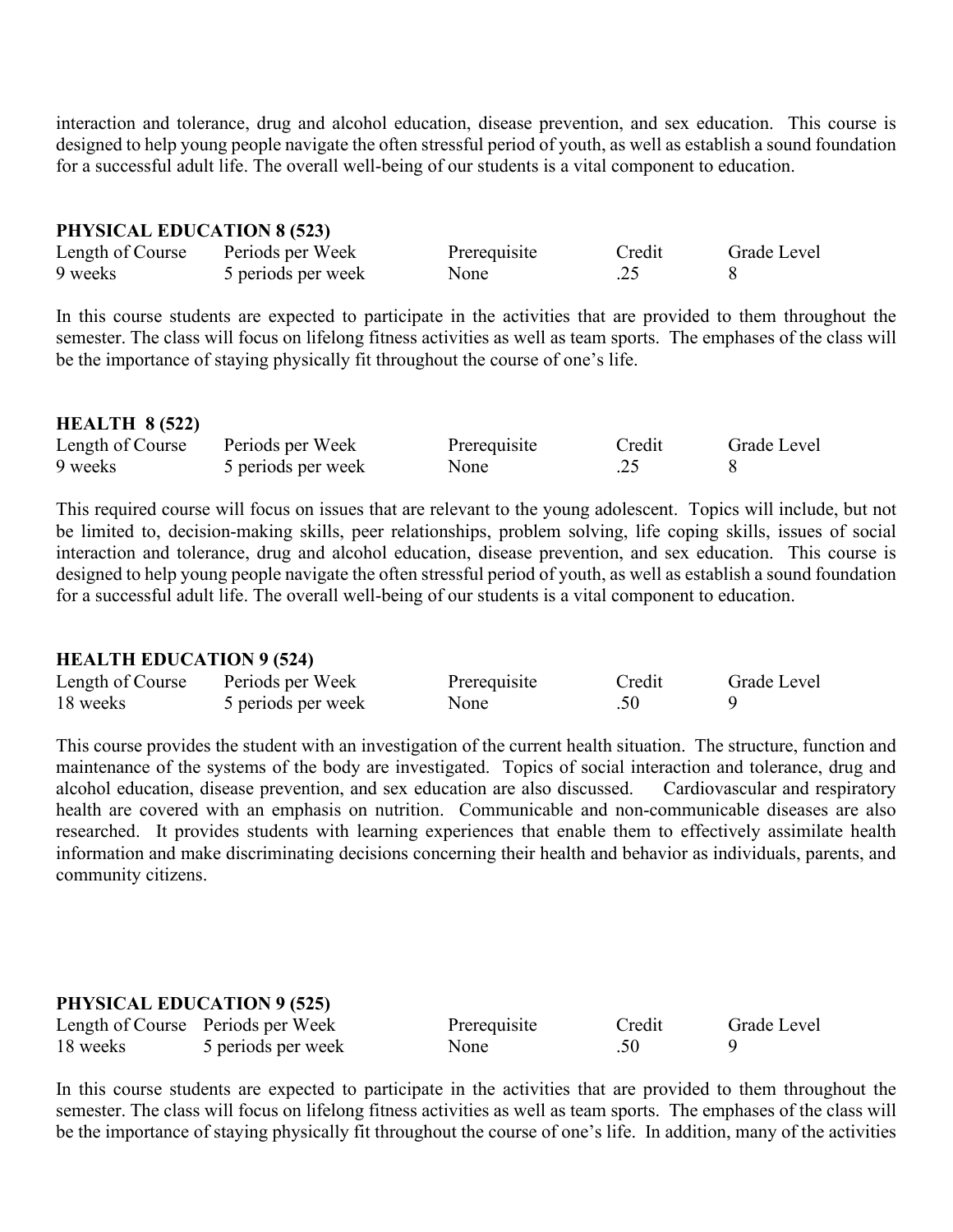that will be provided during this course students will need to work together in teams or groups, to problem solve, to strategize, and communicate with one another in order to be successful. These are skills that will be beneficial to students throughout their high school careers and beyond.

#### **PHYSICAL EDUCATION - 10 (526)**

|          | Length of Course Periods per Week | Prerequisite | Credit           | Grade Level    |
|----------|-----------------------------------|--------------|------------------|----------------|
| 18 weeks | 5 periods per week                | None         | .50 <sub>1</sub> | $10 - 11 - 12$ |

The 10th grade physical education course helps students build physical fitness, learn a broad variety of skills and develop desirable attitudes and behaviors through instruction in a variety of individual and lifetime sports. This class will enable the student to identify activities that can be pursued later in life as a means of dealing with stress and maintaining physical fitness. Portions of this course may include classroom instruction and participation in activities such as aerobics, jogging, volleyball, golf, archery, bowling, table tennis, and weight training.

#### **PHYSICAL EDUCATION - 11 (527)**

|          | Length of Course Periods per Week | Prerequisite | Credit | Grade Level    |
|----------|-----------------------------------|--------------|--------|----------------|
| 18 weeks | 5 periods per week                | None         | .50    | $10 - 11 - 12$ |

The 11th grade physical education course strives to develop and maintain a level of physical fitness, a variety of skills and positive attitudes through a variety of individual and lifetime sports. This class will enable the student to identify activities that can be pursued later in life as a means of dealing with stress and maintaining physical fitness. Portions of this course may include classroom instruction and participation in activities such as aerobics, jogging, volleyball, golf, archery, bowling, table tennis, and weight training.

#### **PHYSICAL EDUCATION - 12 (528)**

|          | Length of Course Periods per Week | Prerequisite | Credit | Grade Level |
|----------|-----------------------------------|--------------|--------|-------------|
| 18 weeks | 5 periods per week                | None         | .50    | $10-11-12$  |

The 12th grade physical education course reinforces concepts regarding the impact that desirable level of physical fitness can have on your body and overall health. This course will involve instruction in a variety of individual and lifetime sports. This class will enable the student to identify activities that can be pursued later in life as a means of dealing with stress and maintaining physical fitness. Portions of this course may include classroom instruction and participation in activities such as aerobics, jogging, volleyball, golf, archery, bowling, table tennis, and weight training.

# **HOME ECONOMICS DEPARTMENT**

#### **FAMILY AND CONSUMER SCIENCE I (546)**

|         | Length of Course Periods per Week | Prerequisite | Credit | Grade Level |
|---------|-----------------------------------|--------------|--------|-------------|
| 9 weeks | 5 periods per week                | None         | ے بے ، |             |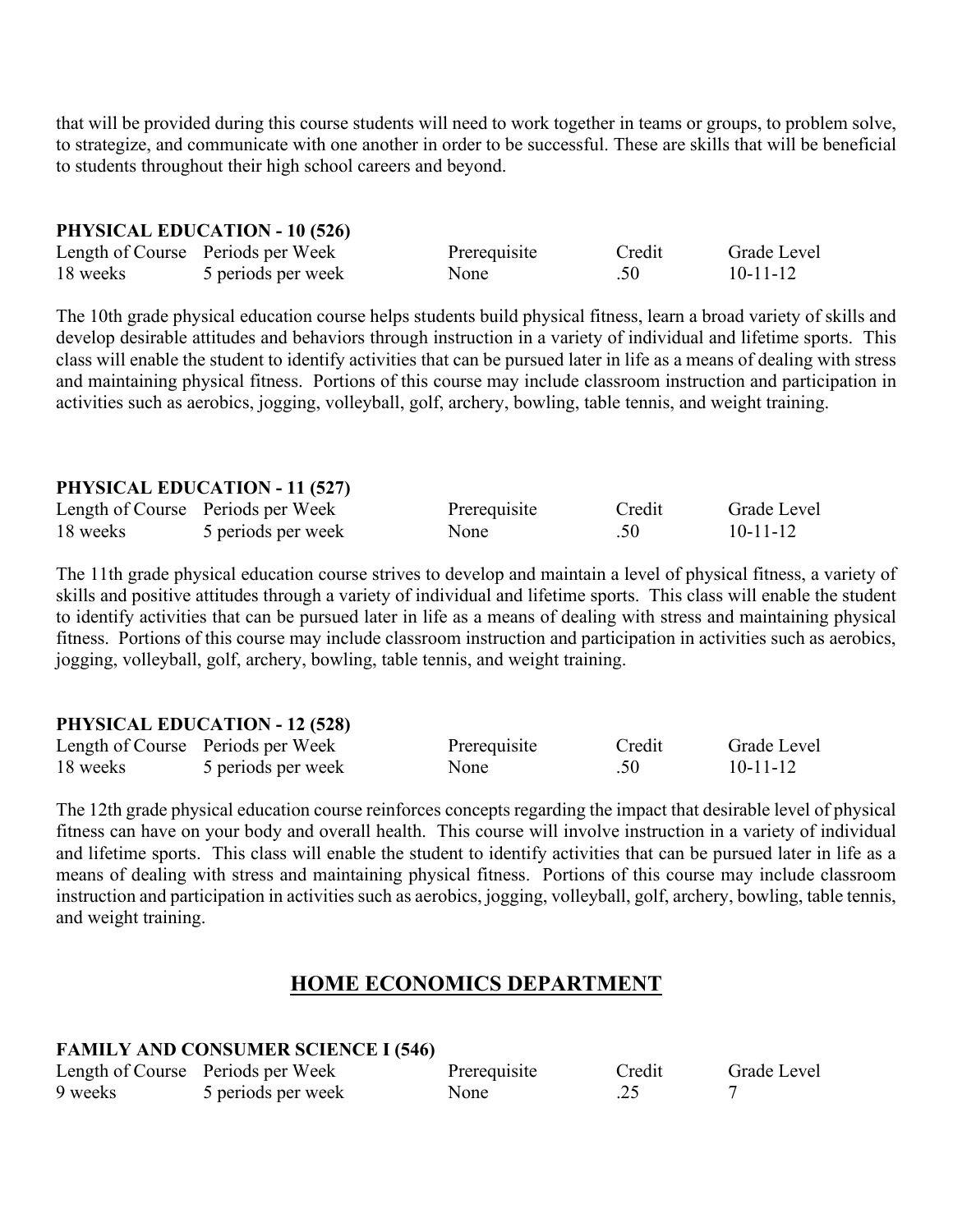During this class students will learn about how certain food choices affect our bodies, hygiene while cooking, basic cooking skills and food safety. Students will also be introduced to basic needle arts and crafts.

#### **NEEDLE ARTS AND CRAFTS (543)**

|          | Length of Course Periods per Week | Prerequisite | Credit  | Grade Level |
|----------|-----------------------------------|--------------|---------|-------------|
| 18 weeks | 5 periods per week                | None         | $.50-1$ | $11 - 12$   |

This course will offer students the opportunity to learn crafting skills including but not limited to clothing construction, hand sewing techniques, quilting, embroidery, cross stitch, felting, knitting, and crocheting. Students will be able to choose the projects that meet their interest levels. \*Expenses for this class are to be covered by the student.

#### **CULINARY ARTS (545)**

|          | Length of Course Periods per Week | Prerequisite | Credit | Grade Level |
|----------|-----------------------------------|--------------|--------|-------------|
| 18 weeks | 5 periods per week                | None         | 0.50   | $9 - 12$    |

This is course is for the beginner to learn basic food preparation skills. Topics include food safety, proper knife skills, recipe reading, proper equipment use. Students spend the majority of classroom time in a culinary lab setting practicing techniques.

# **MATHEMATICS DEPARTMENT**

#### **PRE-ALGEBRA 7 (200)**

| Length of Course | Periods per Week   | Prerequisite | Credit | Grade Level |
|------------------|--------------------|--------------|--------|-------------|
| 36 weeks         | 5 periods per week | None         | 1.00   |             |

Pre-Algebra is a course designed to prepare students for advanced math studies. This course includes a review of the four operations for whole numbers, fractions, and decimals. Also included in this course are introductions to ratio, proportion, percent, probability, variables, signed numbers, expressions, equations, and basic geometry concepts including area, perimeter, and volume of plane and solid shapes. This course must be taken simultaneously with Statistics and Geometry 7.

#### **STATISTICS AND GEOMETRY 7 (229)**

| Length of Course | Periods per Week   | Prerequisite | Credit | Grade Level |
|------------------|--------------------|--------------|--------|-------------|
| 18 weeks         | 5 periods per week | None         | 0.50   |             |

This course provides an in-depth study of the Geometry as well as the Measurement, Data and Probability standards for the PSSA 7<sup>th</sup> grade math test. This course must be taken in conjunction with Pre-Algebra.

#### **INTRO TO ALGEBRA (201)**

| Length of Course | Periods per Week   | Prerequisite | Credit | Grade Level |
|------------------|--------------------|--------------|--------|-------------|
| 36 weeks         | 5 periods per week | None         | 1.00   |             |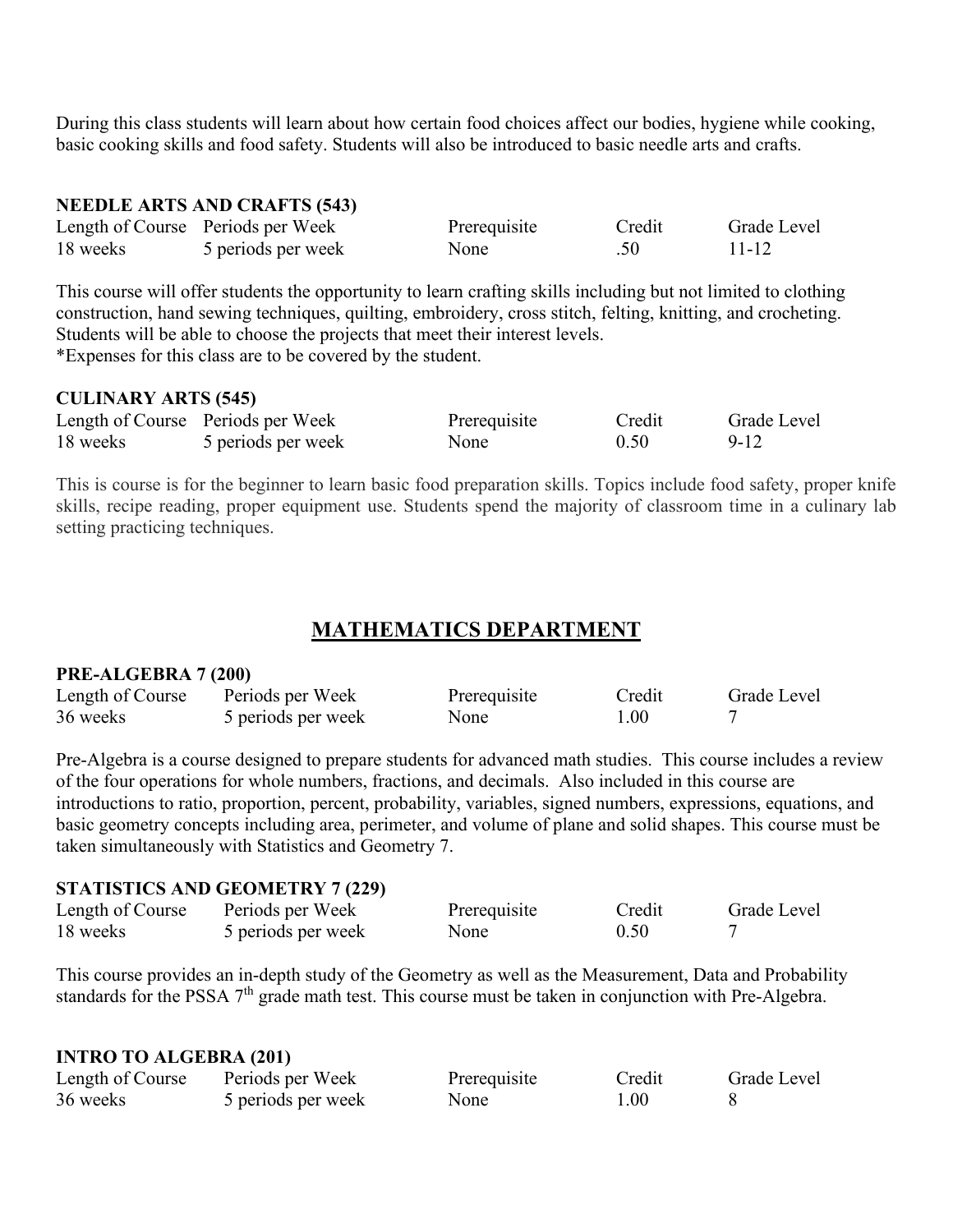This course covers basic algebraic skills essential to the understanding of higher order mathematics. Course topics include linear expressions, equations and inequalities; systems of equations and inequalities; polynomial, rational and radical expressions and equations; and graphing on the coordinate plane.

## **COLLEGE PREPARATORY ALGEBRA I – A (202) / B (203)**

|               | Length of Course Periods per Week | Prerequisite     | Credit  | Grade Level |
|---------------|-----------------------------------|------------------|---------|-------------|
| $18/18$ weeks | 5 periods per week                | 75% or higher in | .50/.50 | 8-12        |
|               |                                   | Pre-Algebra      |         |             |

This course prepares students for all eligible content on the 8<sup>th</sup> grade PSSA including, The Number System, Ratios and Proportional Relationships, Expressions and Equations, Geometry and Statistics & Probability. It also includes a includes a review of Pre-algebra concepts, signed numbers, the study of real numbers, equations, exponents, operations with polynomials, factoring, algebraic fractions, and graphing. Emphasis is placed on developing problem solving skills. The course prepares students for the grade 8 PSSA exam and introduces eligible content for the Algebra Keystone exam. This course must be taken simultaneously with Statistics and Geometry 7.

#### **STATISTICS AND GEOMETRY 8 (230)**

| Length of Course | Periods per Week   | Prerequisite | Credit | Grade Level |
|------------------|--------------------|--------------|--------|-------------|
| 18 weeks         | 5 periods per week | None         | 0.50   |             |

This course provides an in-depth study of the Geometry as well as the Measurement, Data and Probability standards for the PSSA 8<sup>th</sup> grade math test. This course must be taken in conjunction with Algebra. **COLLEGE PREPARATORY ALGEBRA II – A (204) / B (205)**

|               | COLLEGE PREPARATORY ALGEBRA II – A $(204)$ / B $(205)$ |                                             |        |             |
|---------------|--------------------------------------------------------|---------------------------------------------|--------|-------------|
|               | Length of Course Periods per Week                      | Prerequisite                                | Credit | Grade Level |
| $18/18$ weeks | 5 periods per week                                     | $75\%$ or higher in .50/.50<br>CP Algebra I |        | $9 - 12$    |

This course is a continuation of the development of concepts and problem solving methods begun in Algebra I. It includes the study of operations with real numbers and expressions, linear equations, linear inequalities, functions, coordinate geometry and data analysis. An introduction to proofs, probability, statistics and matrix algebra will also be given. This course prepares students for all eligible content on the Algebra Keystone exam. Students will complete the Keystone Exam at the end of this course.

# **COLLEGE PREPARATORY GEOMETRY- A (206) / B (207)**

|               | Length of Course Periods per Week | Prerequisite                      | Credit  | Grade Level |
|---------------|-----------------------------------|-----------------------------------|---------|-------------|
| $18/18$ weeks | 5 periods per week                | 70% or higher<br>in CP Algebra II | .50/.50 | $9-12$      |
|               |                                   |                                   |         |             |

College Prep Geometry is a course designed to develop deductive reasoning skills. It involves the study of plane figures including points, lines, planes, triangles, polygons, and circles. It also emphasizes the use of proofs, right triangle relationships, calculation of perimeter, area and volume and the relationship of arcs and the angles in circles. Each student will analyze problems and write formal proofs. of parallel and perpendicular lines, the geometry of angles and triangles, the concepts of congruence and similarity, and the study of polygons. In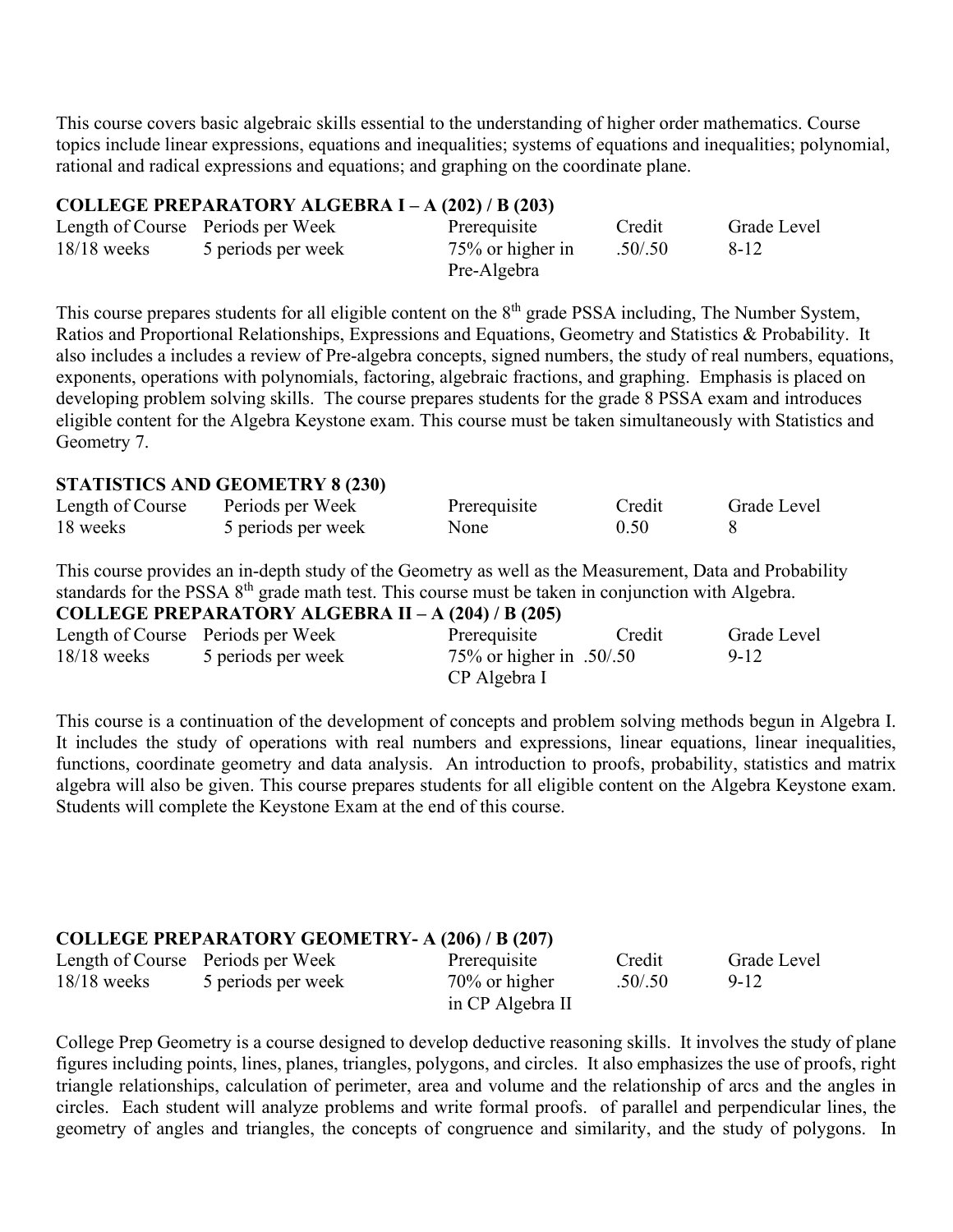addition, the student will study the Pythagorean Theorem, circles and sectors, areas of polygons, and surface area and volume of solids. Students will A student who has successfully completed this course will be prepared for the SAT and ACT tests.

#### **TRIGONOMETRY / PRE-CALCULUS - A (208) / B (209)**

|               | Length of Course Periods per Week | Prerequisite              | Credit | Grade Level |
|---------------|-----------------------------------|---------------------------|--------|-------------|
| $18/18$ weeks | 5 periods per week                | Recommended grade .50/.50 |        | $10-12$     |
|               |                                   | of 70% or higher in       |        |             |
|               |                                   | CP Algebra II and         |        |             |
|               |                                   | CP Geometry               |        |             |

This course is an integration of geometry, trigonometry and algebra III. It reinforces and expands upon the student's algebraic skills. Also some of the transcendental functions, such as the trigonometric functions, are studied in detail. It is intended to provide enough exposure to the algebra of the transcendental functions to prepare the student for a first year of college calculus (or the Calculus course offered at MAHS)

#### **MATHMATICAL ANALYSIS - A (210) / B (211)**

|               | Length of Course Periods per Week | Credit<br>Prerequisite    | Grade Level |
|---------------|-----------------------------------|---------------------------|-------------|
| $18/18$ weeks | 5 periods per week                | Recommended grade .50/.50 | $11 - 12$   |
|               |                                   | of $70\%$ or higher in    |             |
|               |                                   | Trig./Pre-Calculus        |             |

Math Analysis expands upon material presented from previous math courses in order to better prepare the student for college. Some of the topics that are exploded include permutations and combinations, complex numbers and quadratic equations, trigonometry and trigonometric equations, and transcendental functions. Statistics, which follows Math Analysis, includes these topics: random samples, introduction to experimental design, distribution shapes, displays of data, measures of central tendency and deviation, binomial probabilities, and normal and standardized distributions. The TI-84 graphing calculator is used to enhance student understanding of these topics throughout the second semester. Math Analysis/Statistics may be taken concurrently with AP Calculus.

#### **ADVANCED PLACEMENT CALCULUS - A (212) / B (213)**

|          | Length of Course Periods per Week | Prerequisite           | Credit | Grade Level |
|----------|-----------------------------------|------------------------|--------|-------------|
| 36 weeks | 5 periods per week                | Recommended grade 1.00 |        | 11-12       |
|          |                                   | of 85% or higher in    |        |             |
|          |                                   | Trig./Pre-Calculus     |        |             |

This course is a rigorous presentation of college level differential and integral calculus that is supplemented by the use of the TI-89 graphing calculator. Some of the topics presented in this course include: limits, derivatives, differentiation techniques (such as the chain rule), curve sketching, maximum/minimum application problems, related rates, integrals, anti-differentiation techniques (such as u-substitution and separation of variables), Riemann sums, areas under curves, volumes of revolution, growth and decay functions, and slope fields. Students may elect to take the AP test, which is usually administered in May. This course may be concurrently taken with Mathematical Analysis/Statistics.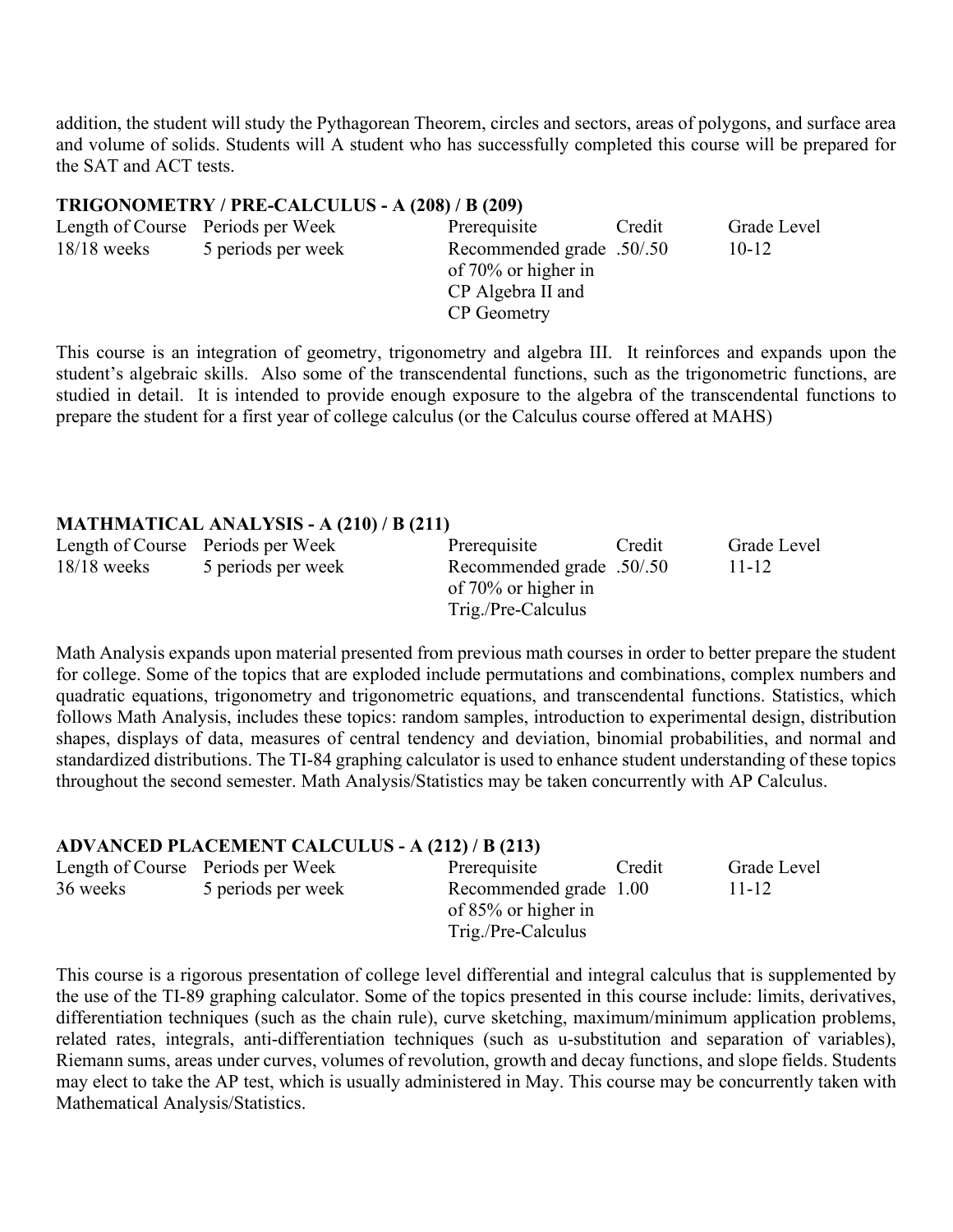#### **APPLIED ALGEBRA I – A (214) / B (215)**

|               | Length of Course Periods per Week | Prerequisite     | Credit  | Grade Level |
|---------------|-----------------------------------|------------------|---------|-------------|
| $18/18$ weeks | 5 periods per week                | Passing grade in | .50/.50 | 9-11        |
|               |                                   | Pre-Algebra      |         |             |

This course is a continuation of the development of concepts and problem solving methods begun in Algebra I. It includes the study of operations with real numbers and expressions, linear equations, linear inequalities, functions, coordinate geometry and data analysis. The mathematical vocabulary of these topics will be reinforced to promote success on the PSSA math writing prompts. This course prepares students for all eligible content on the Algebra Keystone exam. Students will complete the Keystone Exam at the end of this course. This course must be taken simultaneously with Statistics and Geometry 8.

## **APPLIED ALGEBRA II - A (216) / B (217)**

| Length of Course | Periods per week   | Prerequisite      | Credit   | Grade Level |
|------------------|--------------------|-------------------|----------|-------------|
| $18/18$ weeks    | 5 periods per week | Passing grade in  | .50/0.50 | $9 - 12$    |
|                  |                    | Applied Algebra I |          |             |

This course is a continuation of the concepts and problem solving methods begun in Applied Algebra I. Many of the topics were introduced in Applied Algebra I and will be expanded upon in this course. Other topics include irrational and complex numbers, solutions of quadratic equations solutions of systems of linear equations, solutions of polynomial equations, variations and exponential and logarithmic functions.

#### **APPLIED GEOMETRY - A (218) / B (219)**

| Length of Course | Periods per Week   | Prerequisite       | Credit   | Grade Level |
|------------------|--------------------|--------------------|----------|-------------|
| $18/18$ weeks    | 5 periods per week | Passing grade in   | .50/0.50 | $10-12$     |
|                  |                    | Applied Algebra II |          |             |

Applied Geometry is designed to provide an understanding of geometric principles. Students will be presented with the basic geometric definition and terms, properties of parallel and perpendicular lines, the geometry of angles and triangles, the concepts of congruence and similarity, and the study of polygons. In addition, the student will study the Pythagorean Theorem, circles and sectors, areas of polygons, and surface area and volume of solids.

| TECHNICAL MATHEMATICS I – A $(220)$ / B $(221)$ |                                        |                                                             |                   |             |  |
|-------------------------------------------------|----------------------------------------|-------------------------------------------------------------|-------------------|-------------|--|
| Length of Course<br>$18/18$ weeks               | Periods per Week<br>5 periods per week | Prerequisite<br>Passing grade in<br><b>Applied Geometry</b> | Credit<br>.50/.50 | Grade Level |  |

This course will introduce higher levels of mathematics for students in an applied or vocational education. Algebra skills will be reviewed and expanded to show how these concepts are incorporated into "real life" problems. This course is designed to expand a student's understanding of algebra to solve everyday workplace problems. All students are encouraged to have acceptable scientific calculators.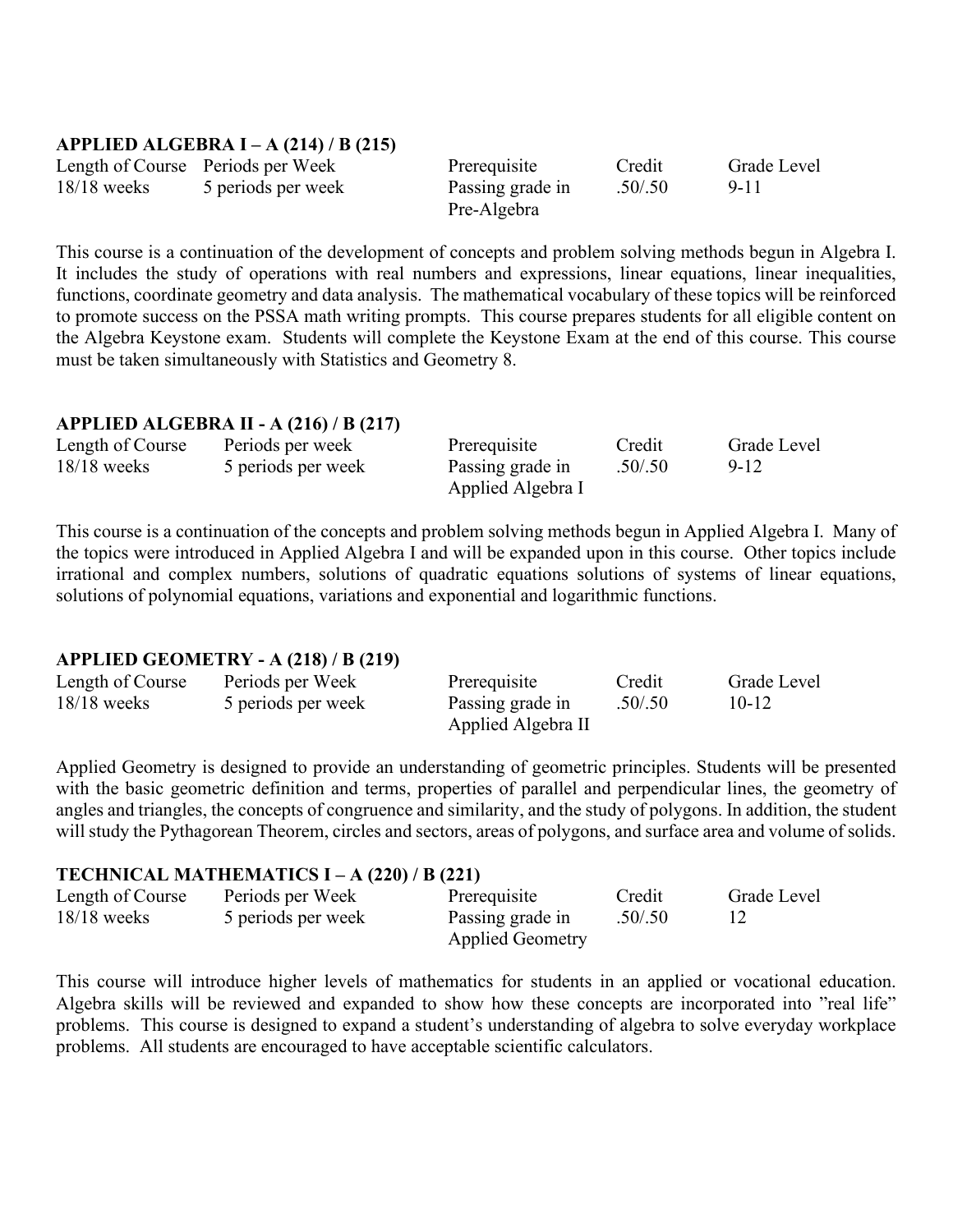## **TECHNICAL MATHEMATICS II – A (224) / B (225)**

| Length of Course | Periods per Week   | Prerequisite     | Credit  | Grade Level |
|------------------|--------------------|------------------|---------|-------------|
| $18/18$ weeks    | 5 periods per week | Passing grade in | .50/.50 |             |
|                  |                    | Tech Math I      |         |             |

This course will reinforce mathematical concepts covered in Technical Mathematics I. It is designed to expand upon ideas covered throughout the student's mathematical education (including algebraic, geometric, trigonometric, and statistical concepts) and how they can be applied to solve various problems.

#### **SAT MATH - (223)**

| Length of Course | Periods per Week   | Prerequisite | Credit | Grade Level |
|------------------|--------------------|--------------|--------|-------------|
| 18 weeks         | 5 periods per week | College Prep |        |             |
|                  |                    | Curriculum   |        |             |

This course provides test preparation for the SAT test. It will include test taking skills for students to achieve a successful score. All math concepts will be reviewed from basic arithmetic to trigonometry. Practice problems will follow the newly designed SAT test. The use of a calculator will be permitted according the new SAT guidelines.

#### **PERSONAL FINANCE - (229)**

| Length of Course | Periods per Week   | Prerequisite | Credit | Grade Level |
|------------------|--------------------|--------------|--------|-------------|
| 18 weeks         | 5 periods per week | None         |        | 11/12       |

Personal Finance is a course designed to help students understand the impact of individual choices on occupational goals, personal financial goals and future earnings potential. Topics covered will include Checking and savings accounts, personal budgets, payroll and deductions, rent, mortgages, credit cards, and buying or leasing a vehicle.

#### **BUSINESS MATH - A (227) / B (227)**

| Length of Course | Periods per Week   | Prerequisite | Credit | Grade Level |
|------------------|--------------------|--------------|--------|-------------|
| 36 weeks         | 5 periods per week | None         |        | 11/12       |

Students will start out reviewing basic math skill workshops which include things like: multiplying and dividing fractions, long division, elapsed time, business data analysis, reading graphs and tables, etc. Next, students will learn skills like finance, personal budgeting, writing checks, checkbook ledgers, overtime, time cards, piecework, commission, graduated commission, taxes, graduated income tax, record keeping, savings accounts, cash and asset purchases, loans, credit cards, investments, housing, insurance, vehicle expenses, accounting, marketing, etc. We will also cover job applications, resumes, and use the award winning "The Missing Semester" textbook which include: making sound business and financial decisions, credit cards, student loans, debt, investing, sunk costs, and how your financial decisions will impact your future.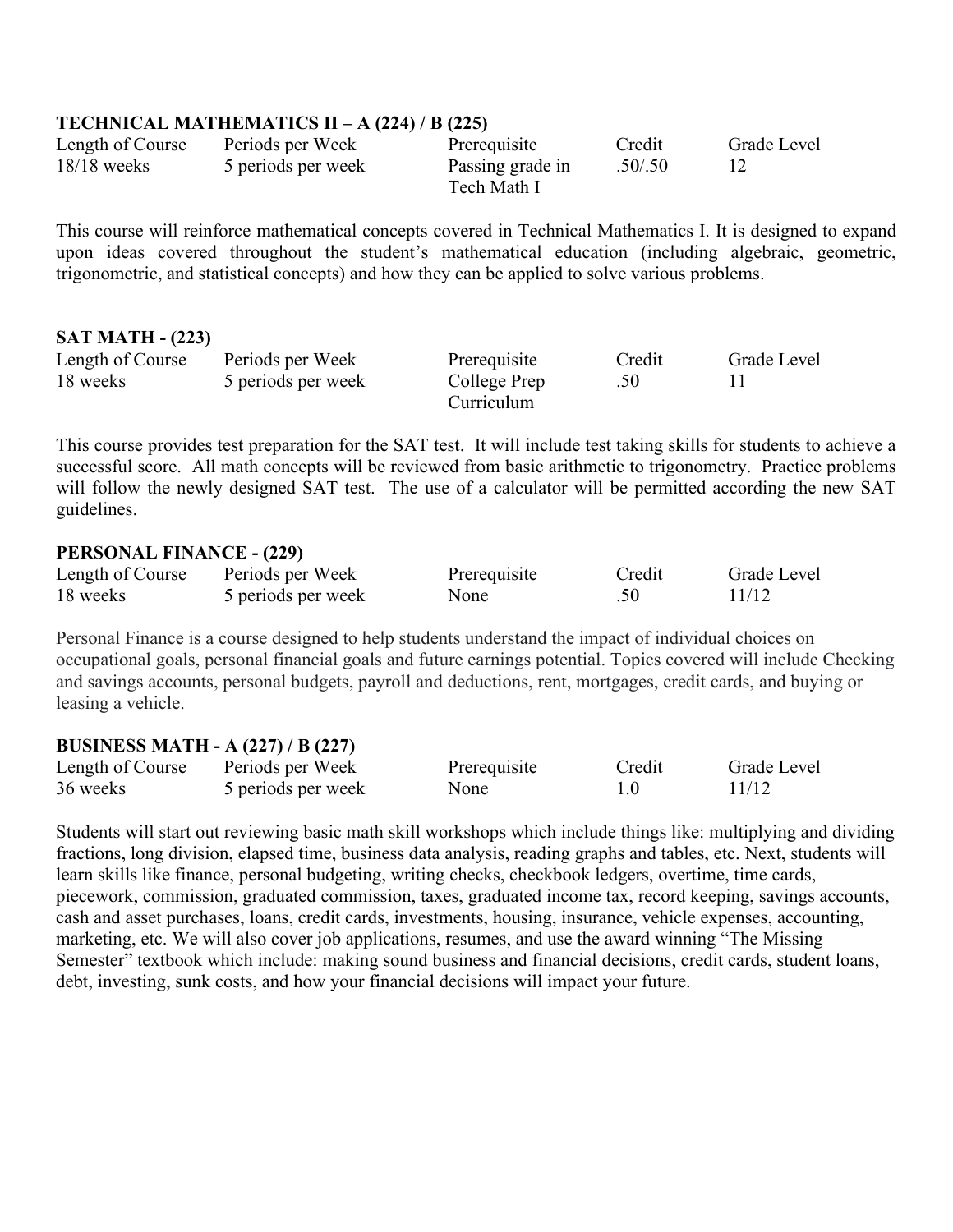# **MUSIC DEPARTMENT**

#### **MUSIC 7 (630)**

| Length of Course | Periods per Week   | Prerequisite | Credit | Grade Level |
|------------------|--------------------|--------------|--------|-------------|
| 9 weeks          | 5 periods per week | None         |        |             |

Students will explore the families of instruments by listening to musical examples of the instruments and learn to recognize them by sight and sound. Students will explore music through the eras. They will study music from the Renaissance, Baroque, Classical, and Romantic eras. The students will learn composers from each musical era and recognize the differences and similarities between them.

#### **MUSIC 8 (631)**

| Length of Course | Periods per Week   | Prerequisite | Credit | Grade Level |
|------------------|--------------------|--------------|--------|-------------|
| 9 weeks          | 5 periods per week | None         | .25    |             |

Students will explore American Popular music from the mid-1800's to the end of the 1900's. The student will discover the foundation of the music he or she listens to today and gain an appreciation for America's musical heritage.

#### **MUSIC 9 (632)**

| Length of Course | Periods per Week   | Prerequisite | Credit | Grade Level |
|------------------|--------------------|--------------|--------|-------------|
| 18 weeks         | 5 periods per week | None         | .50    |             |

Students will explore core concepts and major figures in jazz through lessons that demonstrate the rich cultural heritage and definitive musical elements inherent in jazz. They will also study the structure and major figures in rock and roll from the roots through the end of the  $20<sup>th</sup>$  century.

## **SCIENCE DEPARTMENT**

#### **LIFE SCIENCE 7 – (300)**

| Length of Course | Periods per Week   | Prerequisites | Credits | Grade Level |
|------------------|--------------------|---------------|---------|-------------|
| 36 weeks         | 5 periods per week | None          | l.00    |             |

This course includes a variety of Sciences based off of the Pennsylvania Common Core, including the nature of science. Life Science topics will include The Scientific Method, Metric System, Classification of living things, introduction to chemistry, the cell, energy in cells, DNA and Genetics. The Physical Science topics will include introduction to motion, forces, work, and power. Earth Science topics will include Introduction to Earth Science, Oceanography and Weather. This course will also offer some PSSA test taking tips and practice.

#### **GENERAL SCIENCE 8 –(301)**

| Length of Course | Periods per Week   | Prerequisite | Credit | Grade Level |
|------------------|--------------------|--------------|--------|-------------|
| 36 weeks         | 5 periods per week | None         | 1.00   |             |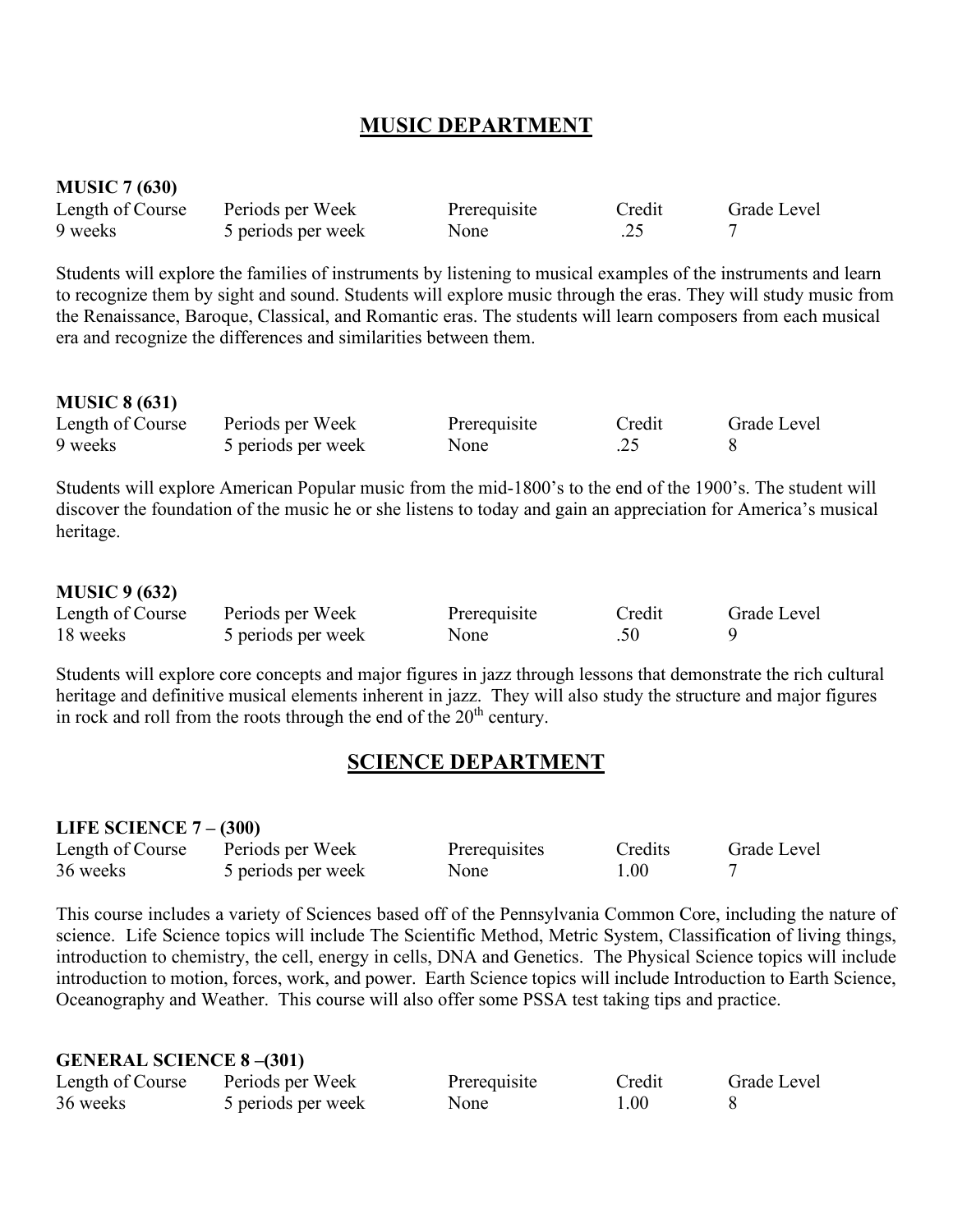This course includes a variety of Sciences based off of the Pennsylvania Common Core including the Nature of Science Biological Sciences Physical Sciences Earth and Space Sciences. Earth Science topics will include review of the Scientific Method, review of the Metric System, atoms, combination of atoms, properties of matter, energy from atoms, the electromagnetic spectrum, exploring space, the Sun-Earth-Moon relationship, the Solar System, Latitude and Longitude, Weathering and Erosion Concepts. Life Science concepts will include reviewing the cell, Genetics, and DNA. Physical Science topics will include the Periodic Table, balancing equations, and a review of the  $7<sup>th</sup>$  grade material. This course in combination with  $7<sup>th</sup>$  grade life science prepares students for the 8<sup>th</sup> grade PSSA Science exam.

## **COLLEGE PREPARATORY FOUNDATIONS OF ECOLOGY (303)**

| Length of Course | Periods per Week   | Prerequisites | Credits  | Grade Level |
|------------------|--------------------|---------------|----------|-------------|
| $18/18$ weeks    | 5 periods per week | None          | .50/0.50 |             |

This course will introduce many of the concepts of biology as well as ecology. Introductory topics in biology will include: Organization of Living Organisms, Organic Molecules, Enzymes, ATP, Cellular Respiration. Photosynthesis, Evolution, Homeostasis and all types of transport. The Ecological topics investigated include genetics, theory of evolution, Ecosystems, Biomes, Cycles of matter and all responses to change. This course will begin to prepare students for the realm of standardized tests they will complete.

# **APPLIED FOUNDATIONS OF ECOLOGY (305)**

**APPLIED BIOLOGY - A (308) / B (309)**

| Length of Course | Periods per Week   | Prerequisites | Credits | Grade Level |
|------------------|--------------------|---------------|---------|-------------|
| $18/18$ weeks    | 5 periods per week | None          | .50/.50 |             |

This course will introduce many of the concepts of biology as well as ecology. Introductory topics in biology will include: Organization of Living Organisms, Organic Molecules, Enzymes, ATP, Cellular Respiration. Photosynthesis, Evolution, Homeostasis and all types of transport. The Ecological topics investigated include genetics, theory of evolution, Ecosystems, Biomes, Cycles of matter and all responses to change. This course will begin to prepare students for the realm of standardized tests they will complete.

#### **COLLEGE PREPARATORY BIOLOGY – A (306) / B (307)**

| Length of Course | Periods per Week   | Prerequisites         | Credits | Grade Level |
|------------------|--------------------|-----------------------|---------|-------------|
| $18/18$ weeks    | 5 periods per week | $80\%$ or higher      | .50/.50 | 10          |
|                  |                    | <b>CP</b> Foundations |         |             |
|                  |                    | of Biology            |         |             |

This lab-based course is designed for college bound students. Students will focus on the interrelationships between living and non-living worlds. The topics will include; Basic Biological Principals, the chemical basis of life, bioenergetics, homeostasis & transport, energy, photosynthesis, cell cycles, cell respiration, heredity, genetics as well as ecology. Students will complete the Keystone Exam at the end of this course.

| $APPLIED BIOLOGY - A (308)/B (309)$ |                        |            |             |
|-------------------------------------|------------------------|------------|-------------|
| Periods per Week                    | Prerequisites          | Credit     | Grade Level |
| 5 periods per week                  | <b>APP</b> Foundations | .50/0.50   |             |
|                                     |                        | of Biology |             |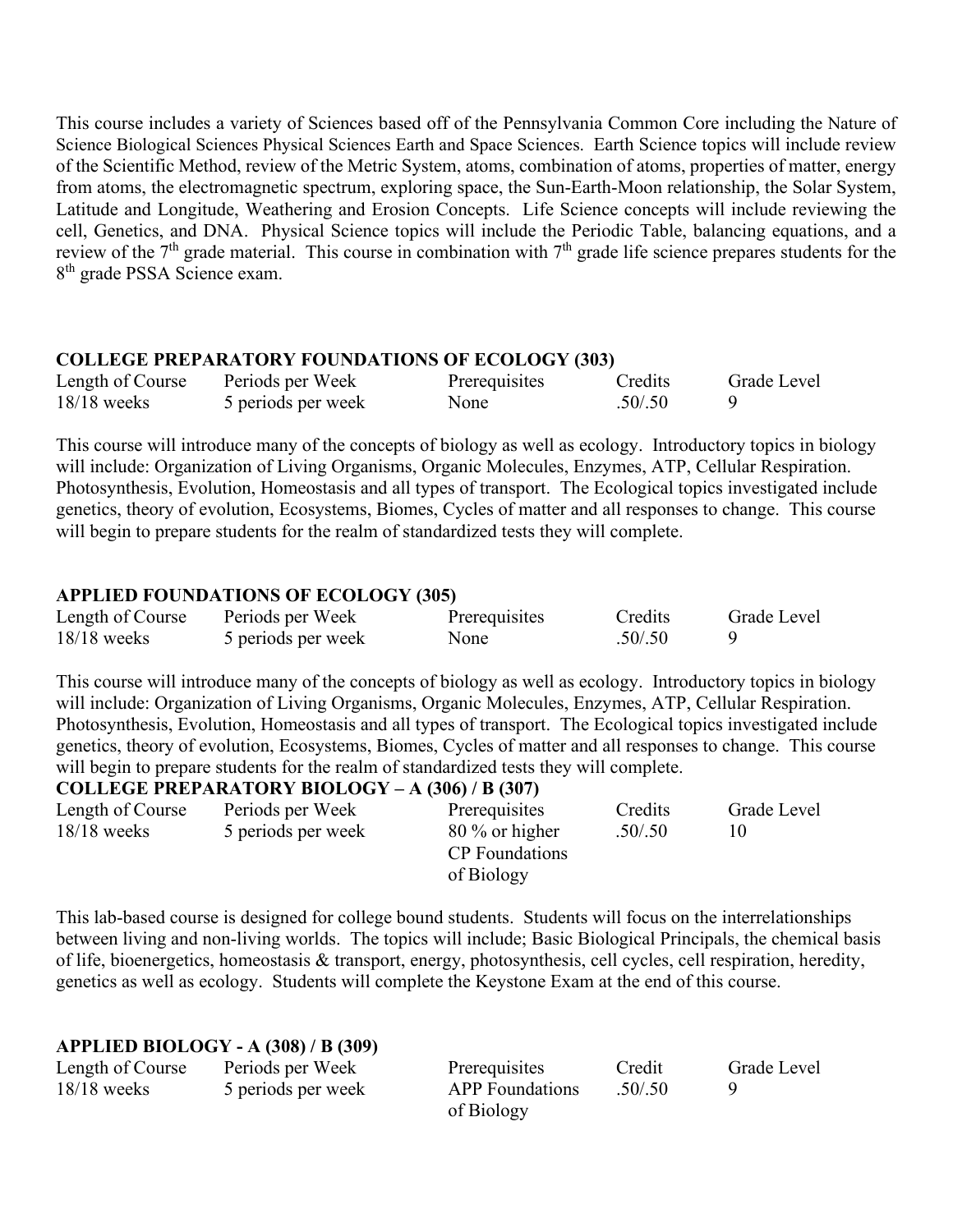Applied Biology is a required course for students in the technical field of studies. The course is designed to provide knowledge for students to prepare for the standardized testing they are required to complete. This labbased course is designed for college bound students. Students will focus on the interrelationships between living and non-living worlds. The topics will include; Basic Biological Principals, the chemical basis of life, bioenergetics, homeostasis & transport, energy, photosynthesis, cell cycles, cell respiration, heredity, genetics as well as ecology. Students will complete the Keystone Exam at the end of this course.

## **COLLEGE PREPARATORY CHEMISTRY – A (310) / B (311)**

Length of Course Periods per Week Prerequisite Credit Grade Level<br>18/18 weeks 5 periods per week Passing grade in .50/.50 11 18/18 weeks 5 periods per week Passing grade in .50/.50 11

Biology and Algebra II

The organization of the course presents, through a rational approach, the schematic organization of the elements beginning with the construction of the atom. It covers the names, symbols, atomic numbers and configuration of the elements. The study includes identifying the formulas for compounds, writing chemical equations, and developing more complex compounds and reactions involving single and double replacement. The course emphasizes chemical computation based on percentage composition, correct formulas, the mole, gas laws, density and conversion of temperature scales. The final units deal with solutions and organic chemistry

## **APPLIED CHEMISTRY - A (312) / B (313)**

| Length of Course | Periods per Week   | Prerequisite     | Credit  | Grade Level |
|------------------|--------------------|------------------|---------|-------------|
| $18/18$ weeks    | 5 periods per week | Passing grade in | .50/.50 |             |
|                  |                    | Biology and      |         |             |
|                  |                    | Algebra II       |         |             |

This course presents, through a rational approach, the schematic organization of the elements beginning with the construction of the atom. It covers the names, symbols, atomic numbers and configuration of the elements. The study includes identifying the formulas for compounds, writing chemical equations, developing more complex compounds and reactions involving single and double replacements. The course emphasizes chemical computation based on percentage composition, correct formulas, the mole, gas laws, density and conversion of the temperature scales. The final unit deals with solutions and organic chemistry. This course is offered for students who may not choose science as a major or vocation

## **ORGANIC CHEMISTRY (314)**

| Length of Course | Periods per Week   | Prerequisite     | Credit | Grade Level |
|------------------|--------------------|------------------|--------|-------------|
| 36 weeks         | 5 periods per week | 80% in Chemistry |        | 11/12       |

This course is designed to provide a fundamental overview of organic chemistry to students interested in pursuing a career in the sciences. Upon successful completion of this class, students will understand the relationship between structure and function of molecules, the major classes or reactions, reaction energetics and mechanisms, synthesis of organic compounds, and how to determine structure via various spectroscopic techniques. Several themes are prevalent in each unit of study: nomenclature, chemical and physical properties,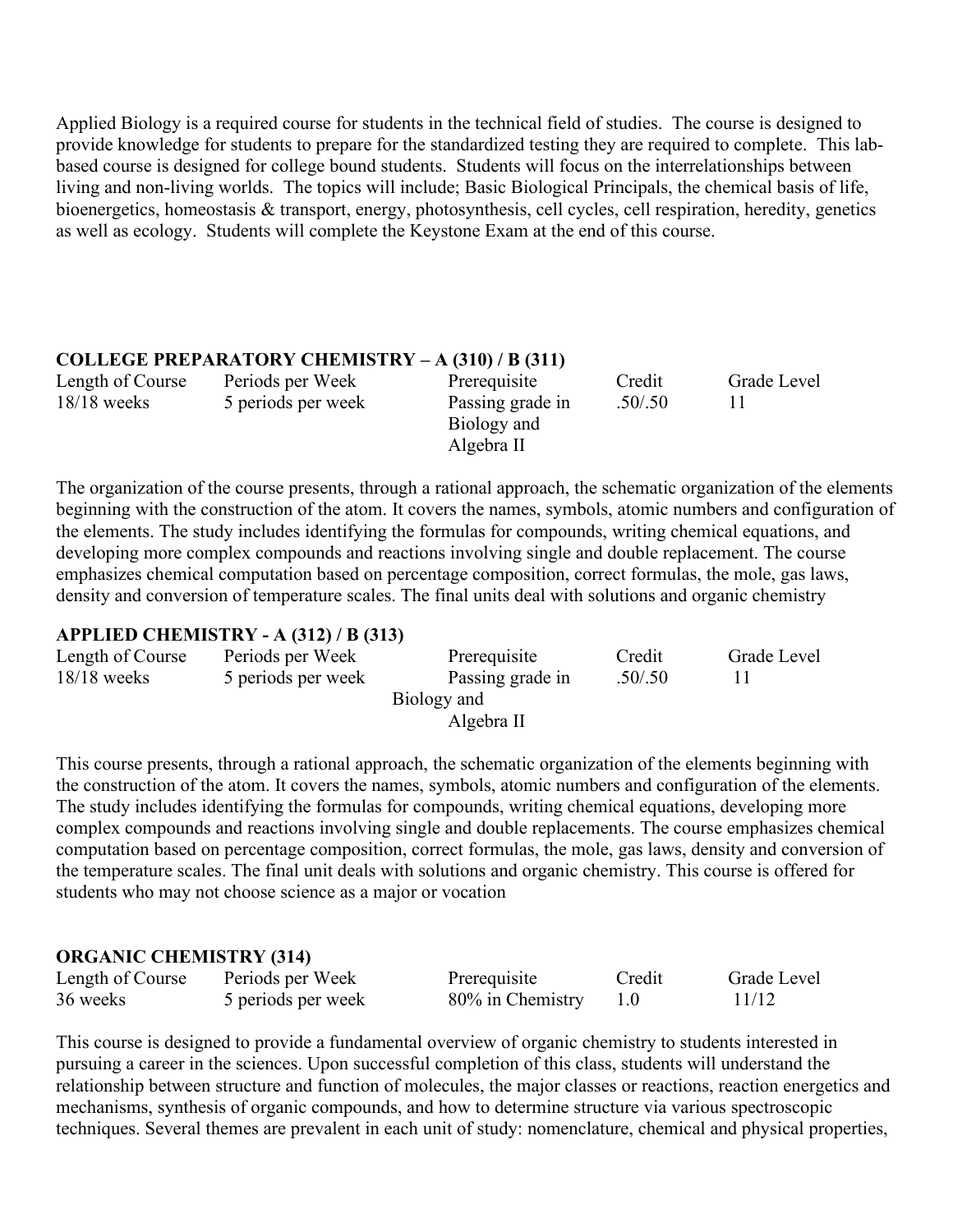structures, mechanisms, common molecules, and the diversity of organic molecules in plants, bacteria, and animals. Many chapters in our textbook also integrate the societal, pharmaceutical or industrial importance of specific compounds

#### **COLLEGE PREPARATORY PHYSICS - A (318) / B (319)**

| Length of Course | Periods per Week   | Prerequisite      | Credit  | Grade Level |
|------------------|--------------------|-------------------|---------|-------------|
| $18/18$ Weeks    | 5 periods per week | Passing grade in  | .50/.50 |             |
|                  |                    | CP Algebra II and |         |             |
|                  |                    | CP Geometry       |         |             |

This course uses the physical laws governing the universe to provide the student with the necessary knowledge to pursue his/her post-secondary interests. Topics studied in this class include force, motion, work, heat and energy, electricity, light, sound, and magnetism.

#### **APPLIED PHYSICS – A (320) / B (321)**

| Length of Course | Periods per Week   | Prerequisite       | Credit  | Grade Level |
|------------------|--------------------|--------------------|---------|-------------|
| $18/18$ Weeks    | 5 periods per week | Passing Grade in   | .50/.50 |             |
|                  |                    | Applied Algebra II |         |             |

This course uses the physical laws governing the universe to provide the student with the necessary knowledge to pursue his/her post-secondary interests. Topics studied in this class include force, motion, work, heat and energy, electricity, light, sound, and magnetism.

#### **COLLEGE PREP ANATOMY AND PHYSIOLOGY – A (322) / B (323)**

| Length of Course | Periods per Week   | Prerequisite<br>Credit    | Grade Level |
|------------------|--------------------|---------------------------|-------------|
| $18/18$ weeks    | 5 periods per week | Recommended grade .50/.50 | 11-12       |
|                  |                    | of $80\%$ or higher in    |             |
|                  |                    | CP Biology                |             |

Advanced students leaning toward a major in biology, pre-med, nursing, physical therapy, health, etc. should take this course. The information available to students includes the structures and functions of circulation, respiration, nutrition, digestion, movement, reproduction, coordination, metabolism, and other body activities. Also, a portion of the course is dedicated to genetics, organic chemistry, disease, and disease producing organisms. Dissection of the fetal pig is a required activity in this elective. Dissection gives the student some familiarity with the appearance and location of body structures. This course is a prerequisite for advanced placement biology.

#### **APPLIED ANATOMY – A (324) / B (325)**

| Length of Course | Periods per Week   | Prerequisite           | Credit   | Grade Level |
|------------------|--------------------|------------------------|----------|-------------|
| $18/18$ weeks    | 5 periods per week | Passing grade in       | .50/0.50 | 11-12       |
|                  |                    | <b>Applied Biology</b> |          |             |

Applied Anatomy is a course specifically designed for our applied and vocational students. Students enrolled in applied and technical, cosmetology, allied health, and horticulture will benefit by taking this course. It includes units on cells, tissues, organs and systems of the body.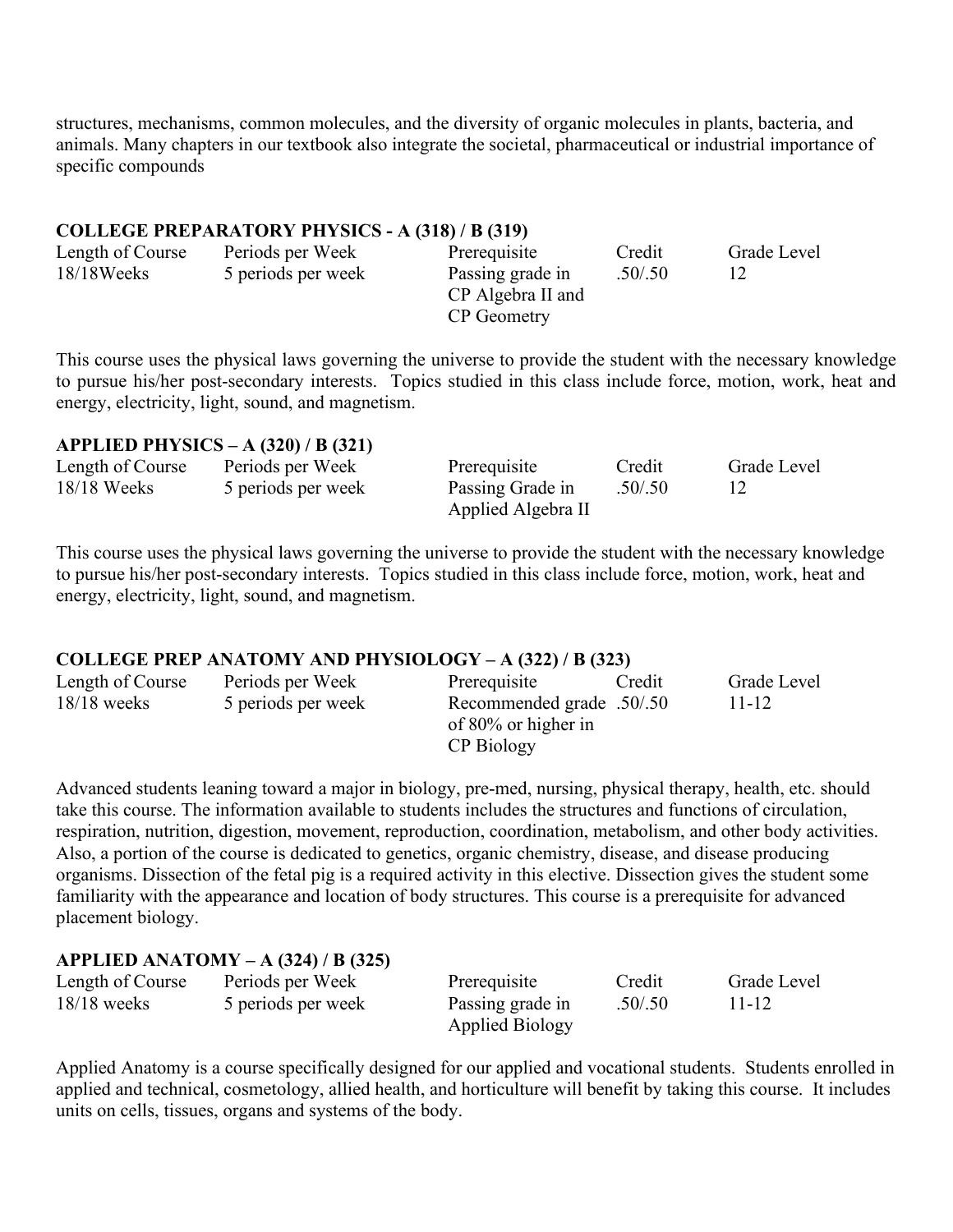## **ADVANCED PLACEMENT BIOLOGY AND LAB (326)**

|          | Length of Course Periods per Week | Prerequisite            | Credit | Grade Level |  |
|----------|-----------------------------------|-------------------------|--------|-------------|--|
| 36 weeks | Class - 5 periods per week        | Recommended grade 1.50  |        | $11 - 12$   |  |
|          | $Lab - 5$ periods per week        | of 85% or higher in:    |        |             |  |
|          |                                   | -CP Anatomy and         |        |             |  |
|          |                                   | Physiology              |        |             |  |
|          |                                   | -CP Chemistry           |        |             |  |
|          |                                   | (or currently enrolled) |        |             |  |
|          |                                   | -CP Anatomy $/$         |        |             |  |
|          |                                   | Physiology              |        |             |  |

AP Biology is designed to be the equivalent of a college level introductory biology course as well as prepares the student to take the Advanced Placement exam in Biology for college credit. Topics include chemistry, cells, cellular energetics, heredity, molecular genetics, evolution, organisms, populations, and ecology. The dissection of a preserved specimen and 12 standard labs are required with this elective. AP-Bio is for goal oriented high achievers interested in a science major. AP Bio would also be an excellent choice for a student looking for the challenge of earning college credits while in high school. A Summer Assignment is required for this course.

## **APPLIED ENVIRONMENTAL SCIENCE – A (327) / B (327)**

|                  | $\frac{1}{100}$    |              |         |             |
|------------------|--------------------|--------------|---------|-------------|
| Length of Course | Periods per Week   | Prerequisite | Credit  | Grade Level |
| $18/18$ weeks    | 5 periods per week | None         | .50/.50 |             |

Applied Environmental Science is an interdisciplinary science course for students interested in the interrelationships of our solar system, natural world, natural and man-made environmental problems, the risks associated with these problems, and alternative solutions. The course is intended for students that might not otherwise consider an advanced course in science (for example: future journalists), as well as for future scientists. Environmental Science stresses expression of ideas based on writing prompts and oral reports.

#### **ASTRONOMY (328)**

|          |                                   |              | Credit | Grade Level |
|----------|-----------------------------------|--------------|--------|-------------|
|          | Length of Course Periods per Week | Prerequisite |        |             |
| 18 weeks | 5 periods per week                | None         | .50    | 11-12       |

Astronomy is a general curriculum science course for students interested in our universe and our place in it. The course is intended for students that might not otherwise consider taking a course in this area of general science. Some of the topics taught in this course are astronomical distances and time, galaxies, solar systems, and various other topics related to astronomy.

#### **STEM 7 (329) & STEM 8 (330**)

|         | Length of Course Periods per Week | Prerequisite          | Credit | Grade Level |
|---------|-----------------------------------|-----------------------|--------|-------------|
| 9 weeks | 5 periods per week                | 25. Recommended grade |        | 7-8         |

STEM (Science, Technology, Engineering, and Mathematics) The ultimate goal of STEM education is to encourage students to take an interest in STEM careers at any age. STEM Students will be introduced to STEM curriculum and how it will impact them in the future. Students will be introduced to many hands on activities. Some example may include, but are not limited to: designing a phone app, creating a city with a coordinate plane, design a deck (scaling of objects), check for square (Pythagorean), wiring and circuit design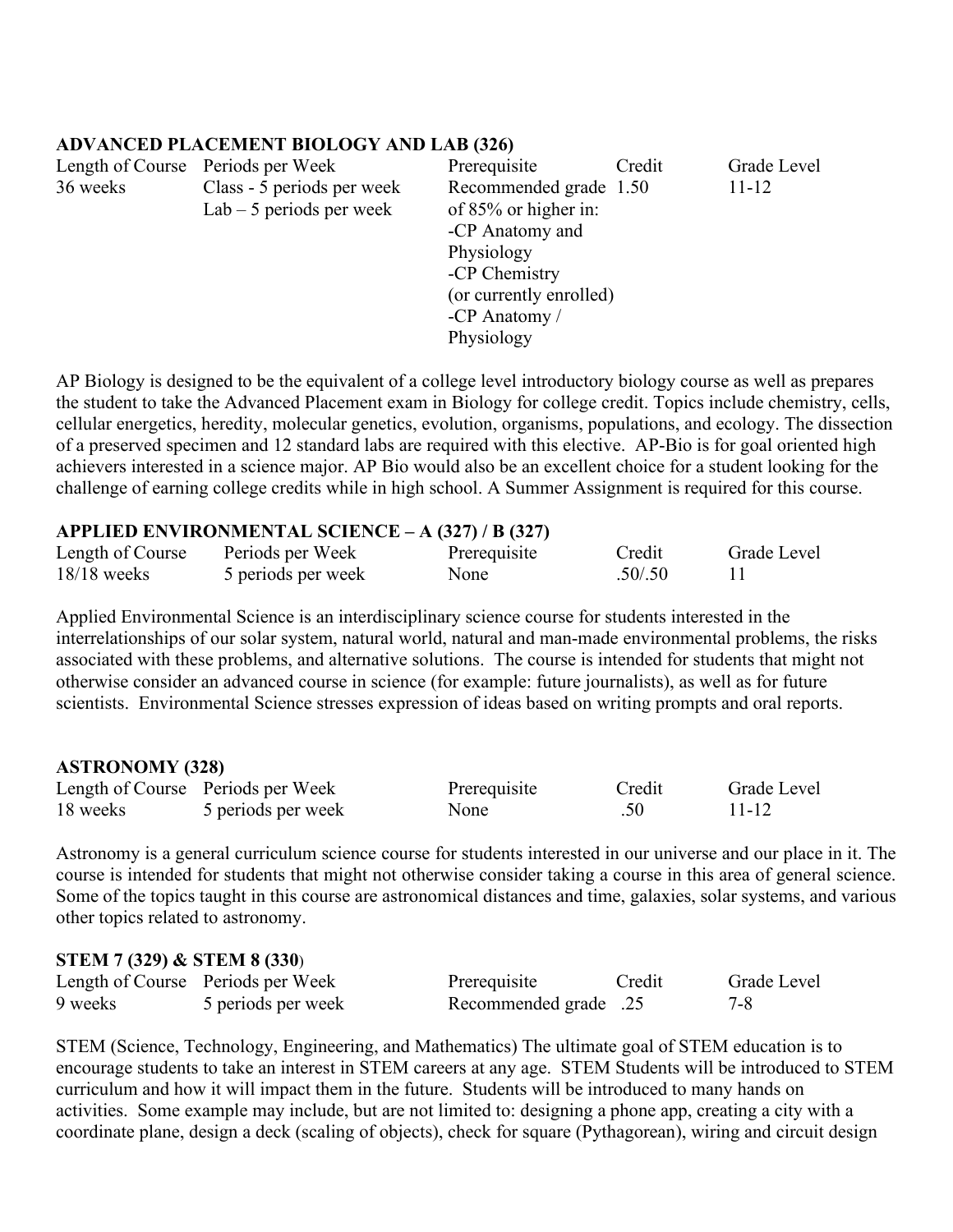and simple machine activities. Real world application problem solving will be highlighted how frost line, planning, estimating, material properties and waste impact the overall project.

#### **STEM 9 (331**)

|          | Length of Course Periods per Week | Prerequisite | Credit | Grade Level |
|----------|-----------------------------------|--------------|--------|-------------|
| 18 weeks | 5 periods per week                | None         | .50    |             |

STEM (Science, Technology, Engineering, and Mathematics) This foundational technology course prepares students to understand and apply technological concepts and processes that are the cornerstone for the high school STEM program. Group and individual activities engage students in creating ideas, developing innovations, and engineering practical solutions. Technology content, resources, and laboratory/classroom activities apply student applications of science, mathematics, and other school subjects in authentic situations.

#### **STEM 11-12 (333/ 334)**

|          | Length of Course Periods per Week | Prerequisite          | Credit | Grade Level |
|----------|-----------------------------------|-----------------------|--------|-------------|
| 18 weeks | 5 periods per week                | Recommended grade .50 |        | $11 - 12$   |

STEM (Science, Technology, Engineering, and Mathematics) The ultimate goal of STEM education is to encourage students to take an interest in STEM careers at any age. Students will be introduced to many hands on activities. Some example may include, but are not limited to: design a compound machine using four different simple machines, build a catapult for accuracy, and design a solar powered scoreboard. The class will explore the application of science topics such as motion, energy, power, work, mass, density, and volume are quantified using math in a project design. This class is designed to make students think, create, and even fail along their way to success. Students will need to be creative and have the ability to work through problems that arise during their projects.

#### **PSSA Science 8 (335)**

|         | Length of Course Periods per Week | Prerequisite | Credit | Grade Level |
|---------|-----------------------------------|--------------|--------|-------------|
| 9 weeks | 5 periods per week                | None         | ـ _    |             |

This is a one quarter course aligned to the PA State Standards for Science and designed to review Science concepts learned from grades 4 through 8. The topics covered within this course are as follows: Scientific Method, Designing Experiments, Classification, Cells, Natural Systems, Man-Made Systems, Energy, Heat Transfers, Ecosystems, Food Chains, Food Webs, Evolution, Adaptations, Fossils, Measurement in Science, Genetics, Reading Graphs and Charts, Clouds, Farming, Weathering, Erosion and Human Impact on the Environment.

# **SOCIAL STUDIES DEPARTMENT**

#### **GEOGRAPHY 7 (400)**

|          | Length of Course Periods per Week | Prerequisite | Credit | Grade Level |
|----------|-----------------------------------|--------------|--------|-------------|
| 36 weeks | 5 periods per week                | None         | .00.   |             |

This course will combine the two main braches of Geography (Physical Geography and Cultural Geography) into one introductory course. Physical Geography will focus on the Earth's land formations, environment, climate, and weather patterns and students will analyze the causes of these and their relationship with humans.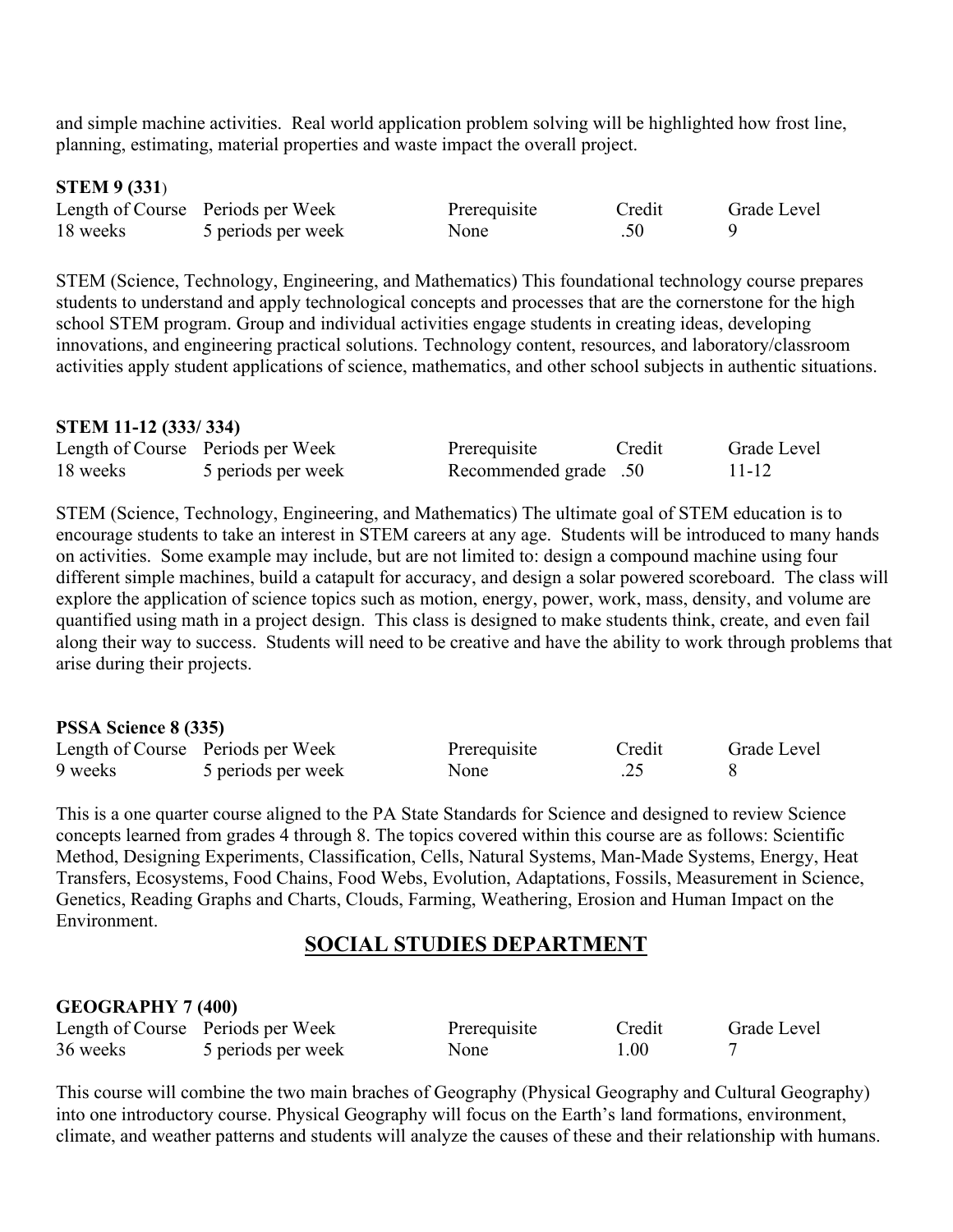Cultural Geography will focus on the world's distribution of different cultures, ethnicities, and religions. Students will analyze the historical and environmental causes of these distributions. This course is designed to increase map literacy and awareness of different cultures. Students will incorporate previous knowledge of math, science, and social studies in this course.

#### **AMERICAN HISTORY I (401)**

|          | Length of Course Periods per week | Prerequisite | Credit | Grade Level |
|----------|-----------------------------------|--------------|--------|-------------|
| 36 weeks | 5 periods per week                | None         | 1.00   |             |

This is a 36 week course that explores American history starting with the European empires in the Americas to the American Revolution and ending with the Civil War. Development of an American identity is discussed along with how our nation was created and includes a thorough discussion fo the Constitution of the United States and our obligations and rights as American citizens. Grading is based on homework assignments, in-class assignments, vocabulary/people quizzes, chapter tests, writing prompts, projects, and presentations.

## **COLLEGE PREPARATION WORLD HISTORY I – A (402) / B (403)**

|               | Length of Course Periods per week | Prerequisite | Credit   | Grade Level |
|---------------|-----------------------------------|--------------|----------|-------------|
| $18/18$ weeks | 5 periods per week                | None         | .50/0.50 |             |

This is a 36 week course that explores world history from the earliest humans to the ancient Egyptians and ending with the Renaissance. The major contributions of civilizations such as the Greeks and Romans are discussed along with how they have affected our current society. Major world religions are also introduced and discussed with students throughout the course. Grading is based on homework assignments, in-class assignments, vocabulary quizzes, chapter tests, writing prompts, projects, and presentations.

#### **APPLIED WORLD HISTORY I – A (404) / B (405)**

|               | Length of Course Periods per week | Prerequisite | Credit  | Grade Level |
|---------------|-----------------------------------|--------------|---------|-------------|
| $18/18$ weeks | 5 periods per week                | None         | .50/.50 |             |

This course starts with the rise of man during prehistoric time and follows his movement through the ancient civilizations, the middle ages in Europe and ends in the modern period with the age of Renaissance. Along the way students will participate in various hands-on learning activities, many interpretation, and discussion. The course is designed to make students aware of the contributions made by other civilizations to our society.

| <b>COLLEGE PREPARATORY AMERICAN HISTORY II – A (406) / B (407)</b> |                    |              |         |                          |  |
|--------------------------------------------------------------------|--------------------|--------------|---------|--------------------------|--|
| Length of Course                                                   | Periods per week   | Prerequisite | Credit  | Grade Level              |  |
| $18/18$ weeks                                                      | 5 periods per week | None         | .50/.50 | $\mathbf{I}(\mathbf{I})$ |  |

This course will provide a comprehensive analysis in American history, government, and political functions at the local, state and national levels from Reconstruction (1865) to the present. Students will be required to complete several extensive research and writing assignments throughout the year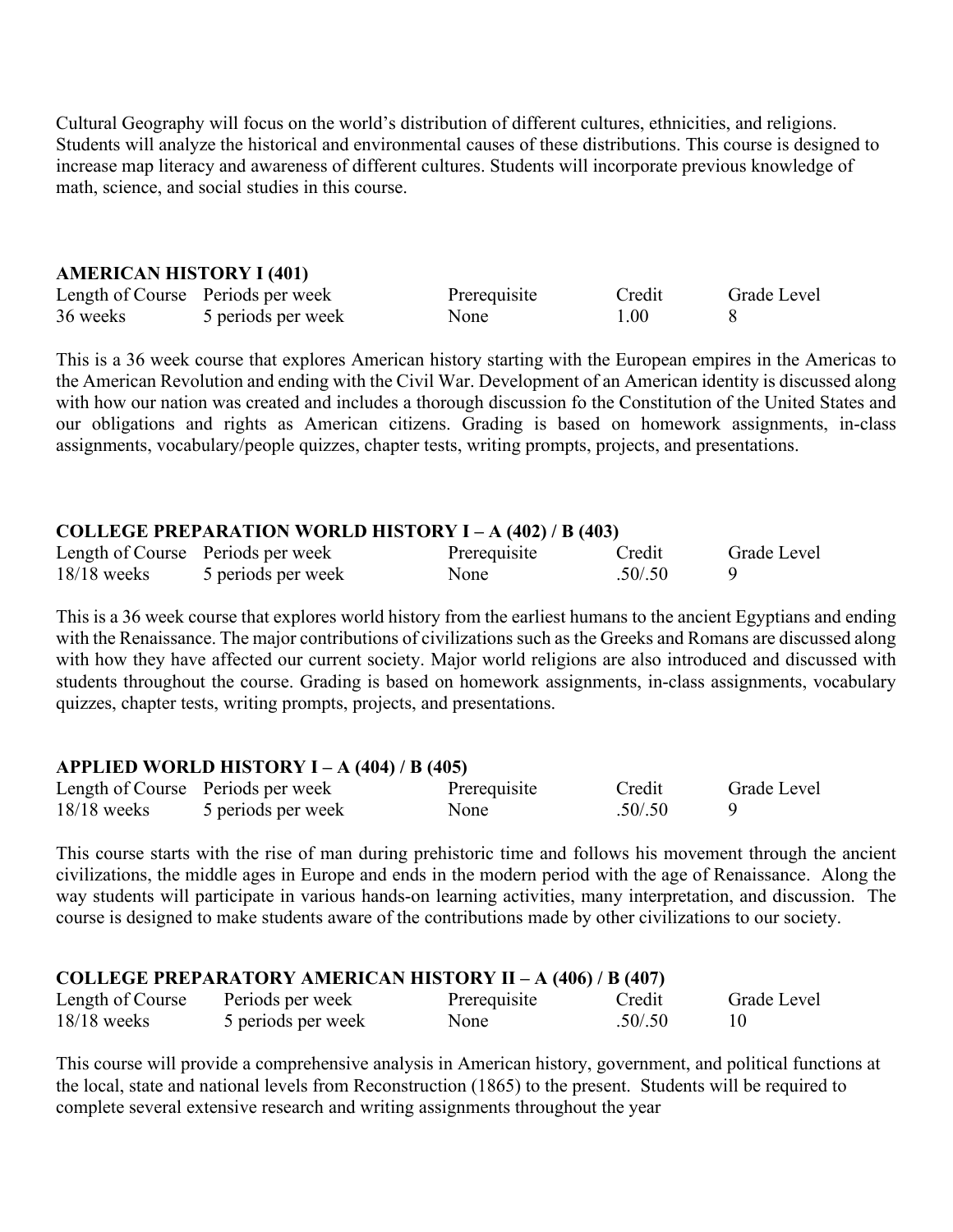#### **APPLIED AMERICAN HISTORY II – A (408) / B (409)**

| Length of Course | Periods per week   | Prerequisite | Credit  | Grade Level |
|------------------|--------------------|--------------|---------|-------------|
| $18/18$ weeks    | 5 periods per week | None         | .50/.50 |             |

This course will provide a comprehensive study in American history from the Reconstruction period to the present. Socio-economic, domestic, and foreign policy changes will be explored. Local and state history will also be included.

## **COLLEGE PREPARATORY AMERICAN CIVICS AND GOVERNMENT – A (410) / B (411)**

| Length of Course | Periods per week   | Prerequisite | Credit  | Grade Level |
|------------------|--------------------|--------------|---------|-------------|
| $18/18$ weeks    | 5 periods per week | None         | .50/.50 |             |

This course will focus on the fundamentals of American civics and government. Students will learn civic responsibilities and the structure of the American federal government, including and in depth examination of the judicial, executive, and legislative branches. Students will also learn about the role of state governments, including the Pennsylvania state government. Main topics covered in this class will include: the creation of the American government, the creation and passage of federal and state laws, federal and state elections, the checks and balances within the three branches of government, rights and freedoms of citizens, and the creation of foreign and domestic policy. This course is designed to use intensive writing skills to analyze, review, and synthesize the information presented throughout the year.

# **APPLIED AMERICAN CIVICS AND GOVERNMENT – A (412) / B (413)**

| Length of Course | Periods per week   | Prerequisite | Credit  | Grade Level |
|------------------|--------------------|--------------|---------|-------------|
| $18/18$ weeks    | 5 periods per week | None         | .50/.50 |             |

This course will focus on the fundamentals of American civics and government. Students will learn civic responsibilities and the structure of the American federal government, including and in depth examination of the judicial, executive, and legislative branches. Students will also learn about the role of state governments, including the Pennsylvania state government. Main topics covered in this class will include: the creation of the American government, the creation and passage of federal and state laws, federal and state elections, the checks and balances within the three branches of government, rights and freedoms of citizens, and the creation of foreign and domestic policy.

## **COLLEGE PREPARATORY WORLD HISTORY II - A (414) / B (415)**

| Length of Course | Periods per week   | Prerequisite | Credit  | Grade Level |
|------------------|--------------------|--------------|---------|-------------|
| $18/18$ weeks    | 5 periods per week | None         | .50/.50 |             |

This course will begin in the late 15th century with the Age of Exploration and European colonization of the Americas. The course will cover a variety of global topics in the past 500 years, such as the Agricultural and Industrial Revolutions, Imperialism, Nationalism, Revolutions and de-Colonization, World War I, World War II, the Cold War, and Modern History. Research and writing skills will be taught, culminating in an in-depth research paper.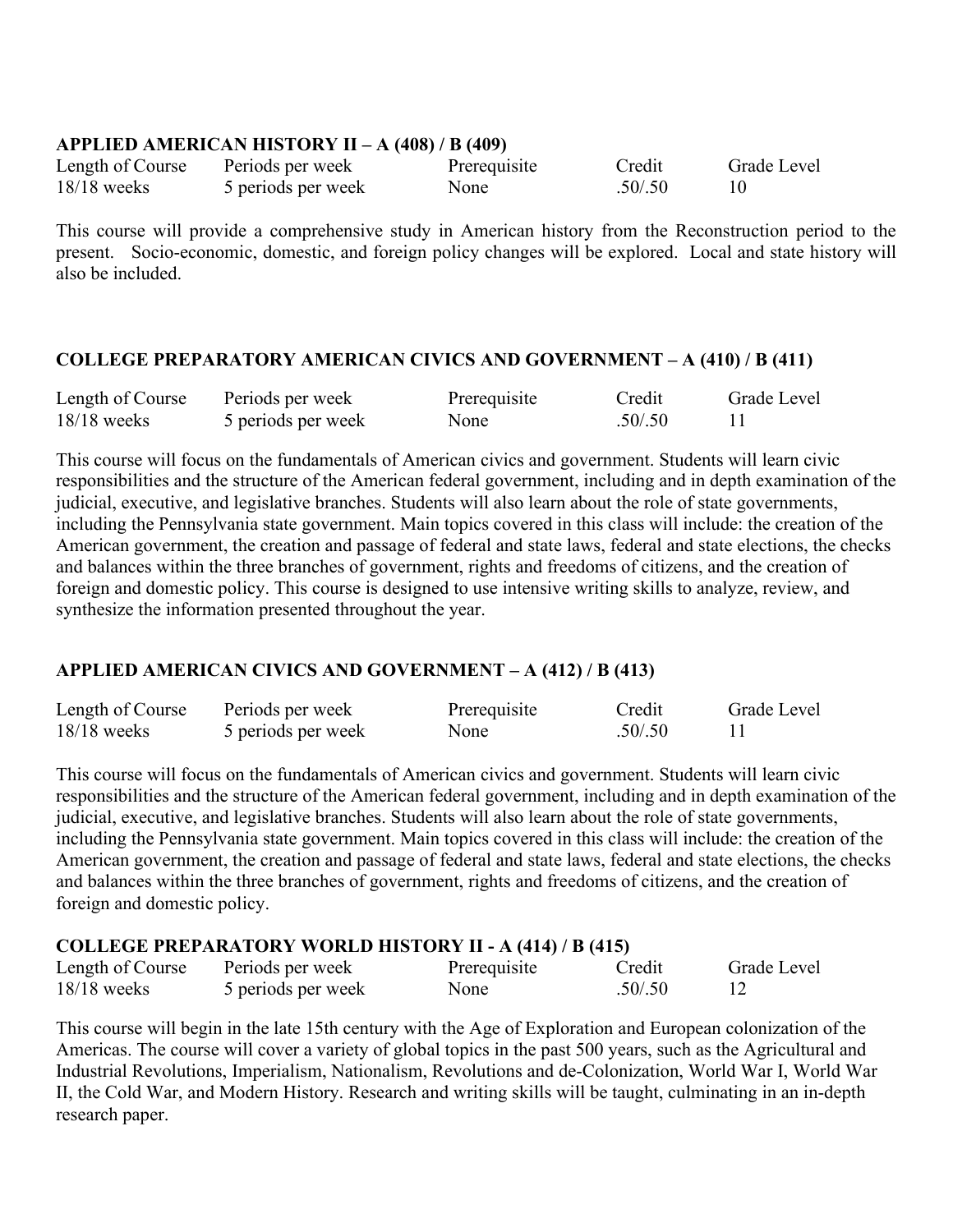## **APPLIED WORLD HISTORY II – A (416) / B (417)**

Length of Course Periods per week Prerequisite Credit Grade Level 18/18 weeks 5 periods per week None .50/.50 12 This course will begin in the late 15th century with the Age of Exploration and European colonization of the Americas. The course will cover a variety of global topics in the past 500 years, such as the Agricultural and Industrial Revolutions, Imperialism, Nationalism, Revolutions and de-Colonization, World War I, World War II, the Cold War, and Modern History. Research and writing skills will be taught and a series of small research projects and papers will be conducted throughout the year.

## **CURRENT EVENTS – (418)**

| Length of Course | Periods per week   | Prerequisite | Credit | Grade Level |
|------------------|--------------------|--------------|--------|-------------|
| 18 weeks         | 5 periods per week | None         |        | 11-12       |

Current Events is a one-semester course focused on developing ideas and opinions on current event issues that are shaping our social, political, and economic life. The students will use the newspaper, television, and the internet to gather information on various world, national and local current event.

## **PSYCHOLOGY – (419)**

| Length of Course | Periods per week   | Prerequisite | Credit | Grade Level |
|------------------|--------------------|--------------|--------|-------------|
| 18 weeks         | 5 periods per week | None         |        | 11-12       |

This is an introductory one-semester course designed to give the students a broad overview of the basic theories and concepts of psychology. The course will focus on individual behavior and why an individual thinks, feels, and reacts to certain stimuli. Major emphases will be placed on research methods, stages in childhood and adolescence, how the brain works, altered states of consciousness, psychological testing, and psychological disorders.

## **SOCIOLOGY – (420)**

| Length of Course | Periods per week   | Prerequisite | Credit | Grade Level |
|------------------|--------------------|--------------|--------|-------------|
| 18 weeks         | 5 periods per week | None         |        | 11-12       |

This course will be concerned with the behavior of the individual as it is affected by the groups(s) to which he belongs. It will analyze the function and behavior of groups in society. It will also analyze social processes and functions. Topics may include: the socialization process, aging and society, social organizations, communities and urbanization, social stratification, intergroup relations, family and marriage, religious perspectives, education, and social issues and problems

## **ECONOMICS – (421)**

| Length of Course | Periods per week   | Prerequisite | Credit | Grade Level |
|------------------|--------------------|--------------|--------|-------------|
| 18 weeks         | 5 periods per week | None         | .50    | $11 - 12$   |

This course is designed as an introduction to basic economic principles, including macroeconomics and microeconomics. The course will cover general topics such as supply and demand, inflation, unemployment, money and banking systems, trade, fiscal policy, monopolies and competition, and production and cost of goods and resources. Different forms of economies will be discussed and evaluated.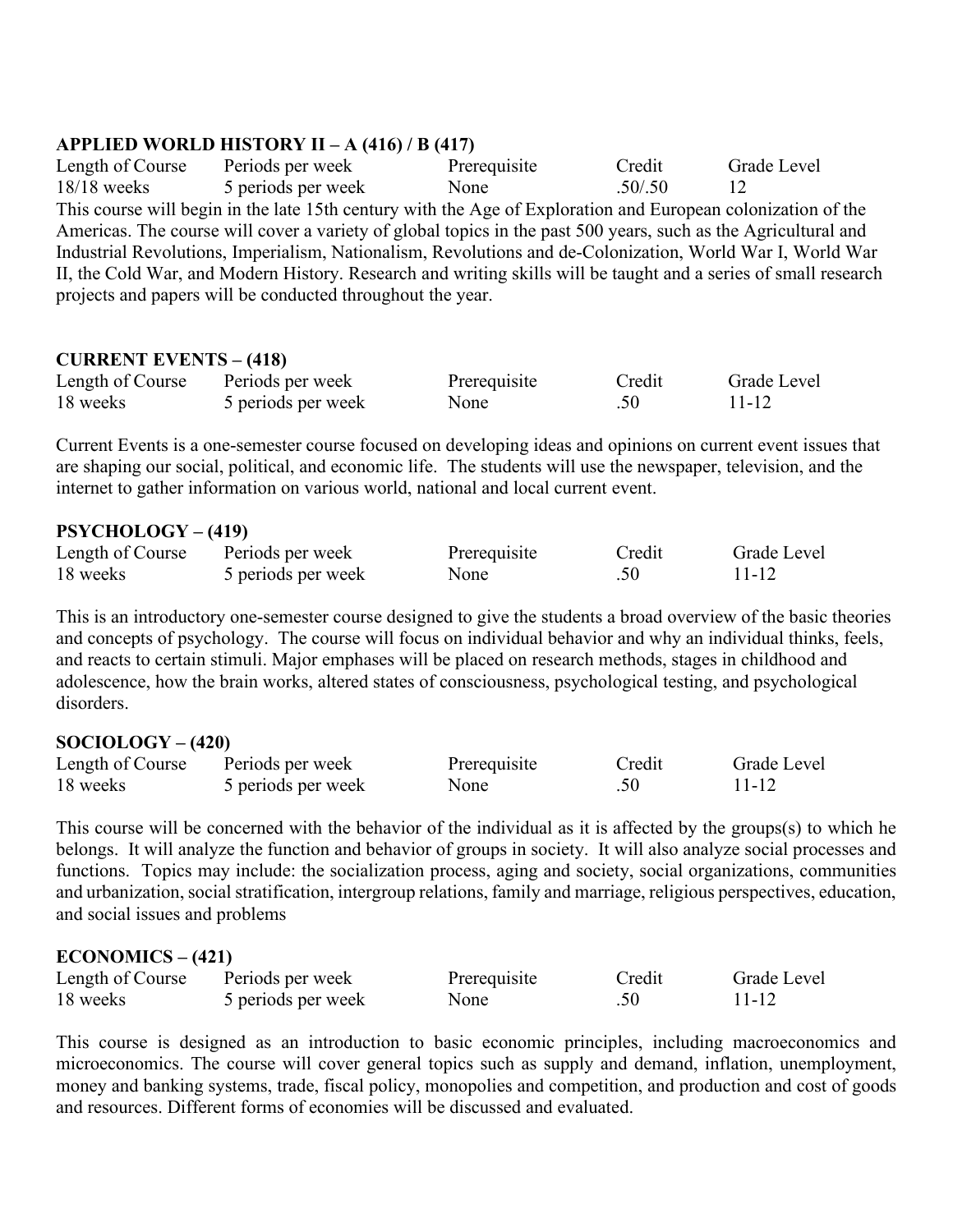# **Schuylkill Technology Center Program of Study (POS)**

The Schuylkill Technology Center is an elective option of high school course selection designed to provide the basic technical skills to assist all students to prepare for a career in tomorrow's high tech workforce and enable students to get a "head start" on postsecondary career. Programs offer basic entry-level skills with "hands-on" training on computerized and technical equipment. Students must have completed the ninth grade to enroll in the Technology Center. All Schuylkill Technology Center Programs of Studies have articulation agreements to various post-secondary/ higher education institutes, thus providing for advanced placement and advanced skill opportunities. Schuylkill Technology Center encourage all students to make academic and career decisions on the basis of their individual abilities, interests and values. More information regarding program of studies and articulation agreements can be obtained from Schuylkill Technology Center- Guidance Department at 570-544-4748 and 570-874-1034 or on the web at

#### **[www.stcenters.org](http://www.stcenters.org/) .**

# **Schuylkill Technology Center/ Program of Study (POS)**

The Carl D. Perkins Career and Technical Education Improvement Act of 2006 requires the development and implementation of career and technical programs of study (POS). Programs of Study incorporate secondary education and postsecondary education elements; include coherent and rigorous content aligned with challenging academic standards and relevant career and technical content in a coordinated, non-duplicative progression of courses that align secondary education with postsecondary education to adequately prepare students to succeed in postsecondary education; may include the opportunity for secondary education students to participate in dual or concurrent enrollment programs or other ways to acquire postsecondary education credits and lead to an industry-recognized credential or certificate at the postsecondary level or an associate or baccalaureate degree.

#### Programs of Study Consist of:

- $\checkmark$  High Priority Occupation (HPO) from PA Department of Labor and Industry
- $\checkmark$  Align POS selection from PA approved CIPs
- $\checkmark$  Scope and Sequences of Courses
- $\checkmark$  Integration of Academics Standards
- $\checkmark$  Recognized PA Industry Certifications aligned to CIPs
- $\checkmark$  Statewide articulations for POS students to postsecondary institutions that continue career pathways
- $\checkmark$  Assessments for end of program at secondary and postsecondary (e.g. NOCTI)

# **Schuylkill Technology Center's Career Clusters and Program of Study**

#### **Architecture and Construction**

- Carpentry Technology
- Masonry Technology
- Plumbing & Heating Technology
- Residential/Industrial Electricity

#### **Health Science**

• Health Careers

#### **Hospitality & Tourism**

• Culinary Arts

#### **Human Services**

- Cosmetology
- Early Child Care & Education

#### **Information Technology**

• Computer Information Systems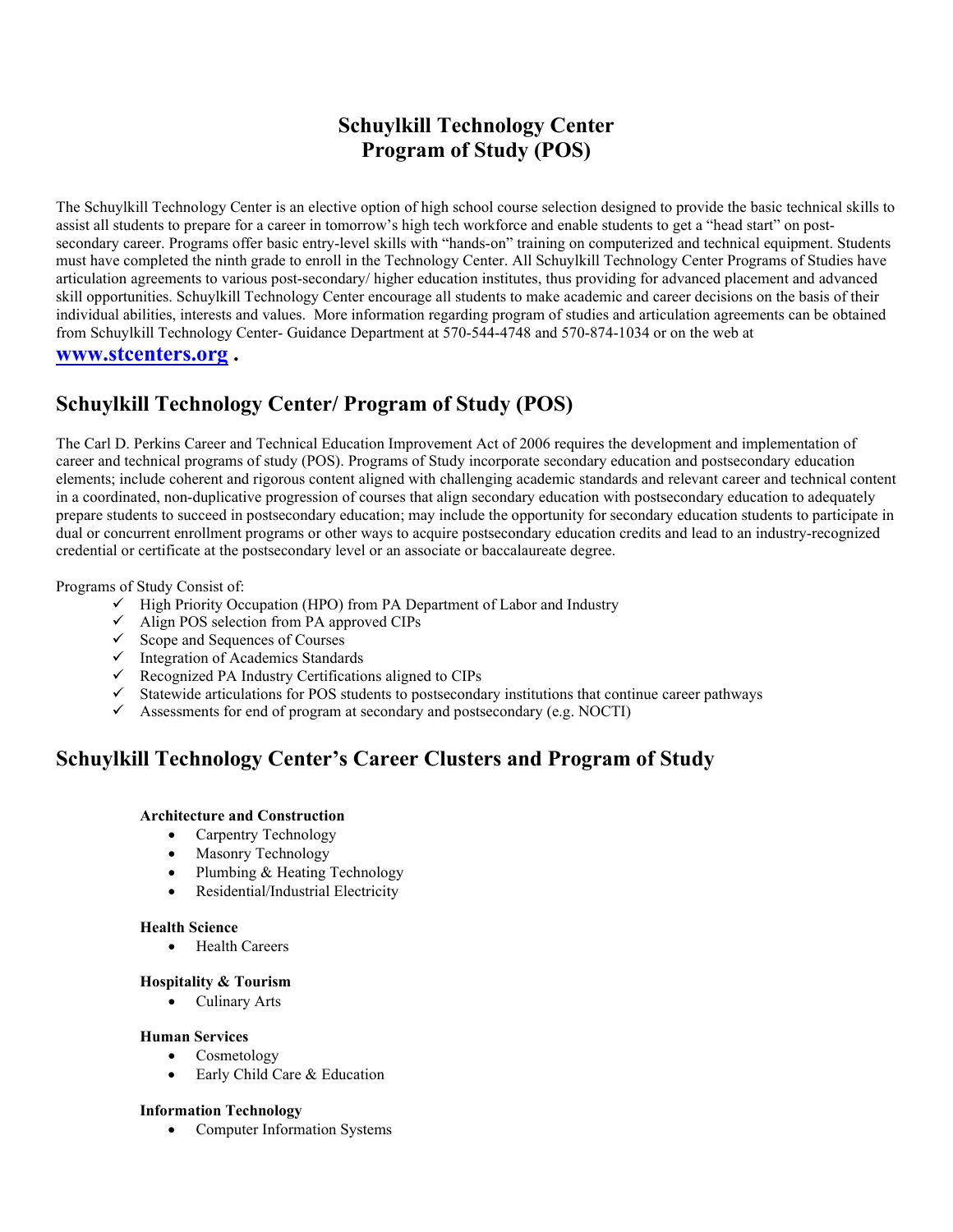#### **Law, Public Safety, & Security**

• Criminal Justice

#### **Manufacturing**

- Electromechanical
- Precision Machining Technology
- Welding Technology

#### **Marketing Sales & Service**

• Business Management

#### **Transportation, Distribution & Logistics**

- Automotive Technology
- Logistics
- Collision Repair & Custom Refinishing
- Diesel Technology
- Outdoor Power Technology

#### **Senior Only Programs**

- Diversified Occupations
- Emerging Health Professionals

#### **Schuylkill Technology Center's Career Clusters and Program of Study Descriptions**

#### **Architecture and Construction**

#### **Carpentry Technology**

An instructional program that prepares individuals to apply technical knowledge and skills to lay-out, fabricate, erect, install and repair structures and fixtures using hand and power tools. This program includes instruction in common systems of framing, construction materials, estimating, blueprint reading and finish carpentry techniques.

#### M**asonry Technology**

An instructional program that prepares individuals to apply technical knowledge and skills in the laying and/or setting of brick, concrete block, glass block, hard tile, marble and related materials using trowels, levels, hammers, chisels and other hand tools.

#### **Plumbing & Heating Technology**

A program that prepares individuals to practice as licensed plumbers by applying technical knowledge, safety and skills to lay out, assemble, install and maintain plumbing fixtures and systems for steam, natural gas, oil, hot water, heating, cooling, drainage, lubricating, sprinkling and industrial processing systems in home and business environments. Includes instruction in source determination, water distribution, waste removal, pressure adjustment, basic physics, technical mathematics, blueprint reading, pipe installation, pumps, brazing and soldering, plumbing inspection and applicable codes and standards.

#### **Residential/Industrial Electricity**

An instructional program that prepares individuals to apply technical knowledge and skills necessary to install, operate, maintain and repair electrically-energized residential, commercial and industrial systems, and DC and AC motors, controls and electrical distribution panels. Instruction emphasizes practical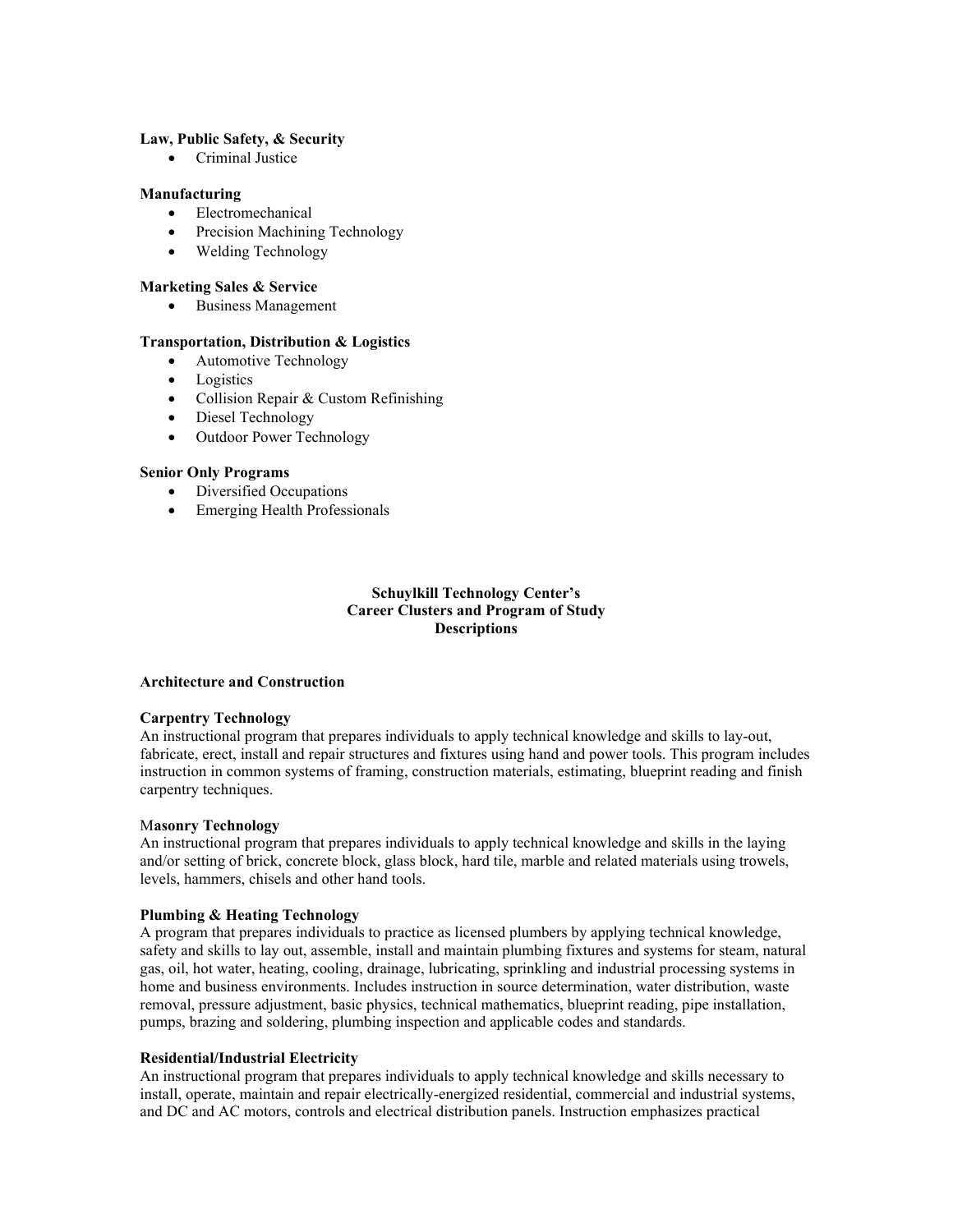application of mathematics, science, circuit diagrams and use of electrical codes and includes blueprint reading, sketching and other subjects essential for employment in the electrical occupations. Reading and interpretation of commercial and residential construction wiring codes and specifications, installation and maintenance of wiring, service and distribution networks within large construction complexes are also critical components of the program.

#### **Health Science**

#### **Health Careers**

A cluster program with a combination of subject matter and experiences designed to prepare individuals for entry-level employment in a minimum of three related health occupations under the supervision of a licensed health care professional. Instruction consists of core course content with clinical experiences in one or two health related occupations. The core curriculum consists of planned courses for introduction of health careers, basic anatomy and physiology, medical terminology, legal and ethical aspects of health care and communications and at least three planned courses for the knowledge and skills for the occupational area such as medical assisting, ward clerk, nursing assisting, etc.

#### **Hospitality & Tourism**

#### **Culinary Arts**

An instructional program that prepares students for employment related to institutional, commercial or selfowned food establishments or other food industry occupations. Instruction and specialized learning experiences include theory, laboratory and work experience related to planning, selecting, preparing and serving of quantity food and food products; nutritive values; use and care of commercial equipment; safety; and sanitation precautions. Instruction skills are provided to individuals desiring to become employed in all areas of the food service industry at entry level.

**Human Services**

#### **Cosmetology**

An instructional program that prepares individuals to apply technical knowledge and skills related to experiences in a variety of beauty treatments including the care and beautification of the hair, complexion and hands. Instruction includes training in giving shampoos, rinses and scalp treatments; hair styling, setting, cutting, dyeing, tinting and bleaching; permanent waving; facials; manicuring; and hand and arm massaging. Bacteriology, anatomy, hygiene, sanitation, salon management including record keeping and customer relations are also emphasized. Instruction is designed to qualify pupils for the licensing examination.

#### **Early Child Care and Education**

An instructional program that prepares individuals for a variety of occupations in child care and guidance often under the supervision of professional personnel in child or day care centers. This program includes instruction in growth and development; nutrition; program planning and management; safety; behavior guidance; play activities; child abuse and neglect; parent-child personal relationships; learning experiences for children; and laws, regulations and policies relating to child care services.

#### **Information Technology**

#### **Computer Information Systems**

An instructional program that prepares individuals to apply technical knowledge and skills to support the design and development of software applications. This program is designed to provide the capacity to prepare and interpret process and data models, develop and structure software components and to validate the functionality, usability and reliability of those components. Validation skills include testing and debugging. System, component and user documentation is to be performed throughout the process. This program will provide students with the ability to integrate new and existing components. Students will receive instruction in at least two programming languages including at least one procedure-oriented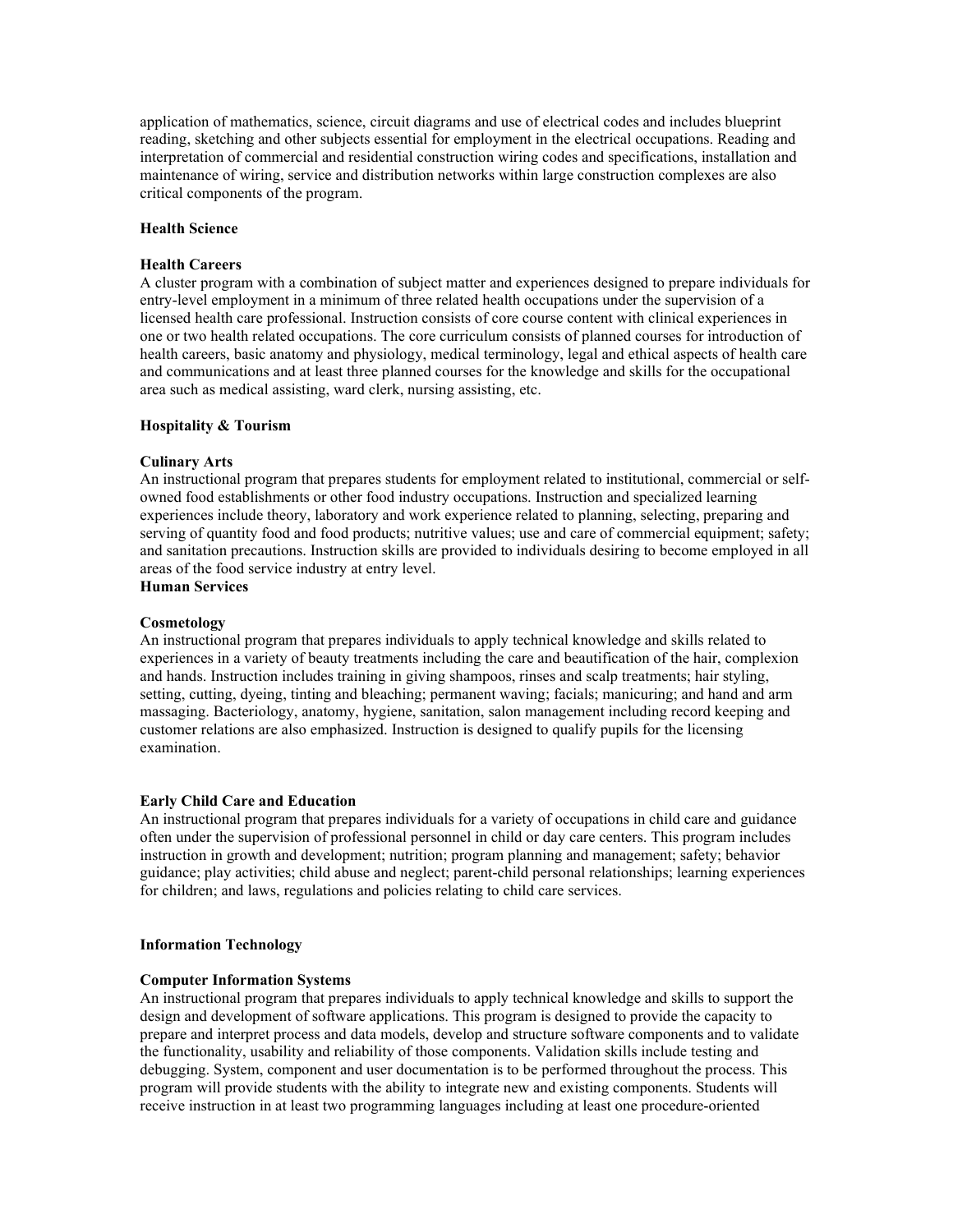language and one object and visually-oriented language. This course provides a thorough practical knowledge of the concepts, theories, logic and critical thinking skills required when building software applications. Students completing the program will possess a basic technical foundation needed to pursue postsecondary degrees leading to a career as a software developer, analyst project leader or in the management of information technologies. Students may prefer to immediately enter the labor market in an entry-level position as developer or analyst.

#### **Law, Public Safety & Security**

#### **Criminal Justice**

An instructional program that prepares individuals for entering post-secondary educational coursework in the field of criminal justice. Individuals completing this program have the knowledge and skills to advance themselves in the various disciplines of criminal justice, including policing, corrections, probation and parole, security, communications, and crime scene management. They also have a requisite understanding of the use of force and health issues.

#### **Manufacturing**

#### **Electromechanical**

An instructional program that prepares individuals to apply basic engineering principles and technical skills in both the mechanical and electrical fields. Instruction is planned to provide preparation in the design, development and testing of electromechanical devices and systems such as automatic control systems, servomechanisms, vending machines, elevator controls, missile controls, tape-control machines and auxiliary computer equipment. Instruction also includes feasibility testing of engineering concepts, systems analysis including designs, selection and testing and application of engineering data and the preparation of written reports and test results in support of mechanical and electrical engineers.

#### **Precision Machining Technology**

An instructional program that prepares individuals to apply technical knowledge and skills in all aspects of shaping metal parts. Instruction involves making computations relating to work dimensions, tooling and feeds and speeds of machining. Emphasis is placed upon bench work and the operation of lathes, power saws, milling machines, grinders, drills and computer operated equipment (CNC and CIM). Instruction also includes the use of precision measuring instruments such as layout tools, micrometers and gauges; methods of machining and heat treatment of various metals; blueprint reading; and the layout of machine parts. Instruction prepares students to operate all types of hand and computer controlled machines.

#### **Welding Technology**

An instructional program that prepares individuals to apply technical knowledge and skills in gas, arc, shielded and non-shielded metal arc, brazing, flame cutting. Hand, semi-automatic and automatic welding processes are also included in the instruction. Students learn safety practices and types and uses of electrodes; properties of metals; blueprint reading; electrical principles; welding symbols and mechanical drawing; use of equipment for testing welds by ultrasonic methods and destruction and hardness testing; use of manuals and specification charts; use of portable grinders and chemical baths for surface cleaning; positioning and clamping; and welding standards established by the American Welding Society, American Society of Mechanical Engineers and American Bureau of Ships.

#### **Marketing Sales & Service**

#### **Business Management**

An instructional program that provides instruction in the fields of sales, distribution and marketing operations and focuses on the process and techniques of direct wholesale and retail buying and selling operations. This program is concerned with marketing, sales, distribution, merchandising and management including ownership and management of enterprises engaged in marketing. Marketing education programs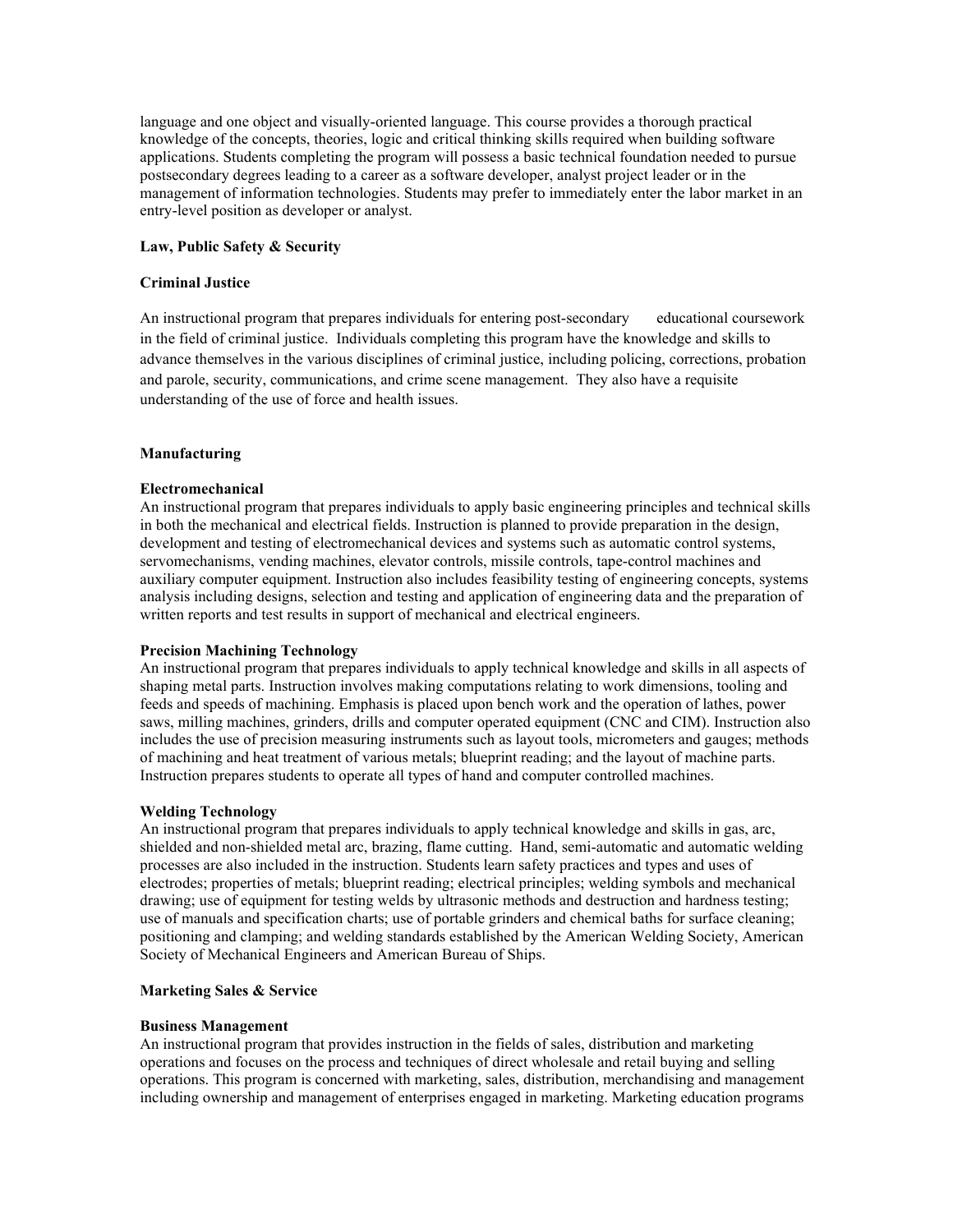prepare individuals to perform one or more marketing function such as selling, pricing, promotion, product/service management, distribution, financing and marketing information management. In addition, instructional programs include varying emphasis on technical knowledge of products and/or services marketed; related communication, economic, technological and computation skills; and abilities and attitudes associated with human relations. The program may also include management functions associated with owning and operating a business. Sales, distribution and marketing operations prepares individuals for occupations in such businesses as retail and wholesale trade, finance, insurance, real estate, entertainment, hospitality, food service, communications, storage and distribution.

#### **Transportation, Distribution & Logistics**

#### **Automotive Technology**

An instructional program that prepares individuals to apply technical knowledge and skills to engage in the servicing and maintenance of all types of automobiles and light trucks. This program includes instruction in the diagnosis and testing, including computer analysis, of malfunctions in and repair of engines, fuel, electrical, cooling and brake systems and drive train and suspension systems. Instruction is also given in the adjustment and repair of individual components and systems such as cooling systems, drive trains, fuel system components and air conditioning and includes the use of technical repair information and the state inspection procedures.

#### **Collision Repair & Custom Refinishing**

An instructional program that prepares individuals to apply technical knowledge and skills to repair damaged automotive vehicles such as automobiles and light trucks. Students learn to examine damaged vehicles and estimate cost of repairs; remove, repair and replace upholstery, accessories, electrical and hydraulic window and seat operating equipment and trim to gain access to vehicle body and fenders; remove and replace glass; repair dented areas; replace excessively damaged fenders, panels and grills; straighten bent frames or unibody structures using hydraulic jacks and pulling devices; and file, grind and sand repaired surfaces using power tools and hand tools. Students refinish repaired surfaces by painting with primer and finish coat.

#### **Diesel Technology**

This is an instructional program that prepares individuals to apply technical knowledge and skills to the specialized maintenance and repair of trucks, buses, and other commercial and industrial vehicles. The program includes instruction in diesel engine mechanics, suspension and steering, brake systems, electrical and electronic systems, preventive maintenance inspections, drive trains, HVAC systems, and auxiliary equipment installation and repair.

#### **Logistics**

A program that prepares individuals to manage and coordinate logistical functions in an enterprise ranging from acquisitions to receiving and handling, through internal allocation of resources to operations units, to the handling and delivery of output. Includes instruction in acquisitions and purchasing, inventory control storage and handling, just-in-time manufacturing, logistics planning, shipping and delivery management, transportation, quality control, resource estimation and allocation and budgeting

#### **Outdoor Power Technology**

An instructional program that prepares individuals to apply technical knowledge and skills to repair, service, maintain and diagnose problems on a variety of small internal-combustion gasoline engines and related systems used on portable power equipment such as lawn and garden equipment, chain saws, outboard motors, rotor tillers, snowmobiles, lawn mowers, motorcycles, personal watercraft and pumps and generators. This program includes instruction in the principles of the internal-combustion engine and all systems related to the powered unit. Instruction also includes the use of technical and service manuals, state inspection code, care and use of tools and test equipment, engine tune-up/maintenance, engine overhaul, troubleshooting and diagnostic techniques, drive lines and propulsion systems, electrical and electronic systems, suspension and steering systems and service operations and parts management.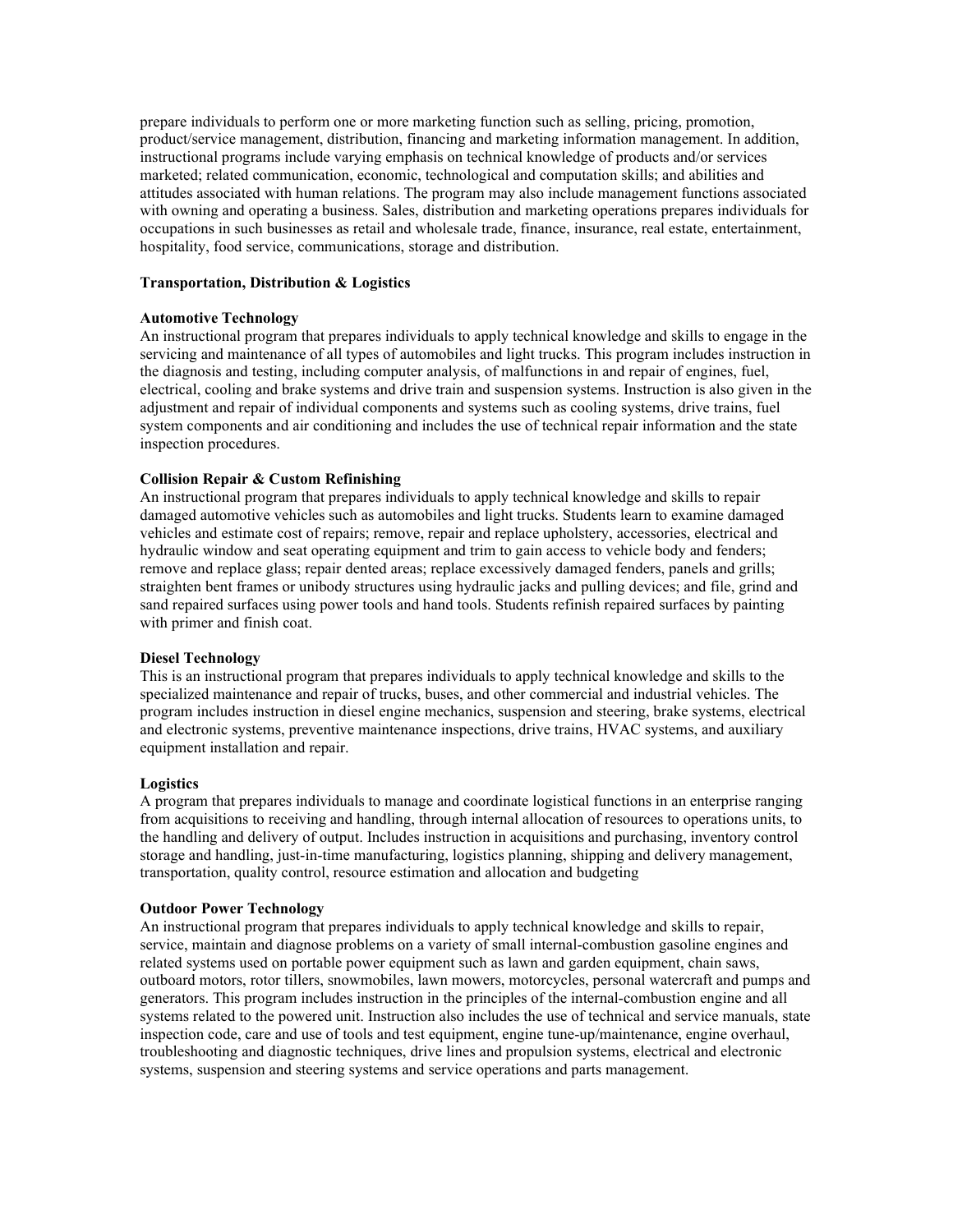# **Senior Only Programs**

#### **Diversified Occupations**

Students currently attending Schuylkill County school districts have the option to participate in a "Diversified Occupations" program offered through the supervision of the Schuylkill Technology Center. The Diversified Occupations (D.O.) one year program prepares students to develop marketable workforce skills through related theory assignments and job training connected with actual employment opportunities. A secondary student may apply for admission to the D.O. program under the following conditions: (1) STC does not offer a related occupational training program, or (2) STC program enrollments are to capacity. Specific student eligibility requirements include the following:

- Parent/guardian approval
- Full endorsement from sending district administration / staff
- An approved job site (with worker's compensation insurance)
- **Transportation** (to and from the job site)
- Valid PA driver's license and insurance
- **Appropriate work dress**
- Required Personal Protective Equipment (PPE)
- Necessary tools and/or equipment
- STC/Employer Training Agreement

The Diversified Occupations program is supervised by the STC Cooperative Education Coordinator, who will also administer one required 45 minute related theory class per week, which will include related workforce topics such as resume development, work ethics, and workplace safety. The employer and D. O. Coordinator will produce a "Training Plan" outlining the student's job related tasks and responsibilities connected to current industry standards and OSHA safety regulations. Student evaluation will be determined by related theory assignments, and employer evaluations from the job site

#### **Emerging Health Professionals**

The Emerging Health Professional is a partnership between Penn State Schuylkill, Lehigh Valley Health Network, and other medical facilities. The Emerging Health Professional dual-enrollment program combines skills—based, interactive and university level classroom learning with shadowing in the health care setting. The program is designed to prepare students for post-secondary education by offering a college science course. Students spend two half-days a week with Penn State faculty and will spend two half-days a week participating in activities at Lehigh Valley Health Network. Students spend one half day a week participating in health curriculum taught by the STC instructor at STC North Campus.